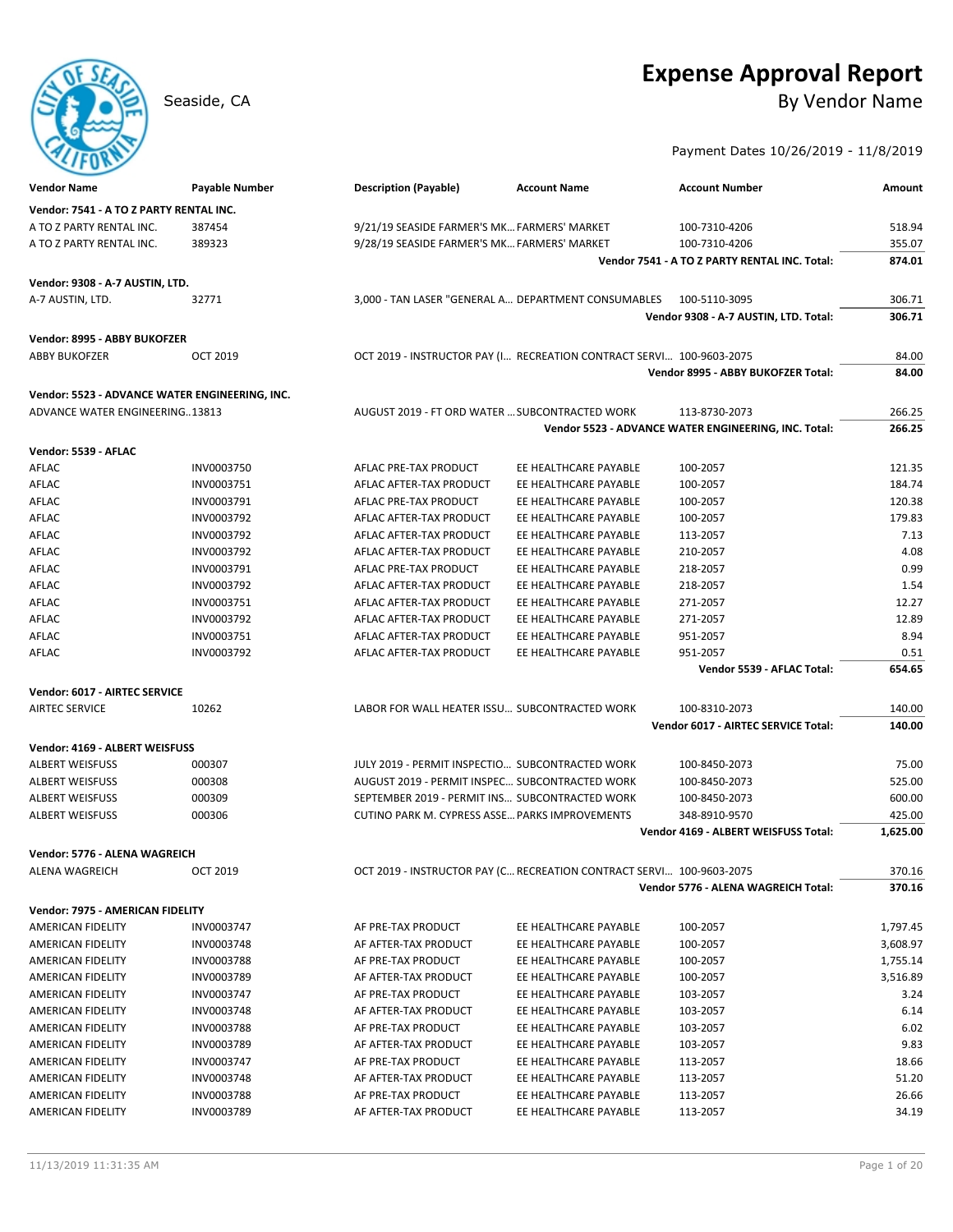**Expense Approval Report Payment Dates: 10/26/2019 - 11/8/2019** 

| Vendor Name                                               | Payable Number           | <b>Description (Payable)</b>                   | <b>Account Name</b>   | <b>Account Number</b>                  | Amount    |
|-----------------------------------------------------------|--------------------------|------------------------------------------------|-----------------------|----------------------------------------|-----------|
| AMERICAN FIDELITY                                         | INV0003747               | AF PRE-TAX PRODUCT                             | EE HEALTHCARE PAYABLE | 200-2057                               | 25.48     |
| AMERICAN FIDELITY                                         | INV0003748               | AF AFTER-TAX PRODUCT                           | EE HEALTHCARE PAYABLE | 200-2057                               | 15.47     |
| AMERICAN FIDELITY                                         | INV0003788               | AF PRE-TAX PRODUCT                             | EE HEALTHCARE PAYABLE | 200-2057                               | 27.42     |
| AMERICAN FIDELITY                                         | INV0003789               | AF AFTER-TAX PRODUCT                           | EE HEALTHCARE PAYABLE | 200-2057                               | 16.65     |
| AMERICAN FIDELITY                                         | INV0003747               | AF PRE-TAX PRODUCT                             | EE HEALTHCARE PAYABLE | 210-2057                               | 55.56     |
| <b>AMERICAN FIDELITY</b>                                  | INV0003748               | AF AFTER-TAX PRODUCT                           | EE HEALTHCARE PAYABLE | 210-2057                               | 51.47     |
| AMERICAN FIDELITY                                         | <b>INV0003788</b>        | AF PRE-TAX PRODUCT                             | EE HEALTHCARE PAYABLE | 210-2057                               | 68.16     |
| AMERICAN FIDELITY                                         | INV0003789               | AF AFTER-TAX PRODUCT                           | EE HEALTHCARE PAYABLE | 210-2057                               | 79.62     |
| <b>AMERICAN FIDELITY</b>                                  | INV0003788               | AF PRE-TAX PRODUCT                             | EE HEALTHCARE PAYABLE | 218-2057                               | 23.10     |
| AMERICAN FIDELITY                                         | INV0003789               | AF AFTER-TAX PRODUCT                           | EE HEALTHCARE PAYABLE | 218-2057                               | 33.25     |
| AMERICAN FIDELITY                                         | INV0003747               | AF PRE-TAX PRODUCT                             | EE HEALTHCARE PAYABLE | 271-2057                               | 47.36     |
| AMERICAN FIDELITY                                         | INV0003748               | AF AFTER-TAX PRODUCT                           | EE HEALTHCARE PAYABLE | 271-2057                               | 76.25     |
| AMERICAN FIDELITY                                         | INV0003788               | AF PRE-TAX PRODUCT                             | EE HEALTHCARE PAYABLE | 271-2057                               | 50.68     |
| AMERICAN FIDELITY                                         | INV0003789               | AF AFTER-TAX PRODUCT                           | EE HEALTHCARE PAYABLE | 271-2057                               | 78.12     |
| AMERICAN FIDELITY                                         | INV0003747               | AF PRE-TAX PRODUCT                             | EE HEALTHCARE PAYABLE | 345-2057                               | 1.20      |
| AMERICAN FIDELITY                                         | INV0003788               | AF PRE-TAX PRODUCT                             | EE HEALTHCARE PAYABLE | 345-2057                               | 3.49      |
| AMERICAN FIDELITY                                         | INV0003747               | AF PRE-TAX PRODUCT                             | EE HEALTHCARE PAYABLE | 401-2057                               | 42.69     |
|                                                           | INV0003748               |                                                | EE HEALTHCARE PAYABLE | 401-2057                               | 108.23    |
| AMERICAN FIDELITY                                         |                          | AF AFTER-TAX PRODUCT<br>AF PRE-TAX PRODUCT     | EE HEALTHCARE PAYABLE | 401-2057                               |           |
| AMERICAN FIDELITY                                         | INV0003788               |                                                | EE HEALTHCARE PAYABLE |                                        | 41.15     |
| AMERICAN FIDELITY<br><b>AMERICAN FIDELITY</b>             | INV0003789<br>INV0003747 | AF AFTER-TAX PRODUCT                           | EE HEALTHCARE PAYABLE | 401-2057<br>501-2057                   | 104.39    |
|                                                           |                          | AF PRE-TAX PRODUCT                             |                       |                                        | 65.70     |
| AMERICAN FIDELITY                                         | INV0003748               | AF AFTER-TAX PRODUCT                           | EE HEALTHCARE PAYABLE | 501-2057                               | 44.85     |
| AMERICAN FIDELITY                                         | INV0003788               | AF PRE-TAX PRODUCT                             | EE HEALTHCARE PAYABLE | 501-2057                               | 64.92     |
| AMERICAN FIDELITY                                         | INV0003789               | AF AFTER-TAX PRODUCT                           | EE HEALTHCARE PAYABLE | 501-2057                               | 44.39     |
| <b>AMERICAN FIDELITY</b>                                  | INV0003747               | AF PRE-TAX PRODUCT                             | EE HEALTHCARE PAYABLE | 503-2057                               | 20.39     |
| AMERICAN FIDELITY                                         | INV0003748               | AF AFTER-TAX PRODUCT                           | EE HEALTHCARE PAYABLE | 503-2057                               | 44.47     |
| AMERICAN FIDELITY                                         | <b>INV0003788</b>        | AF PRE-TAX PRODUCT                             | EE HEALTHCARE PAYABLE | 503-2057                               | 20.39     |
| AMERICAN FIDELITY                                         | INV0003789               | AF AFTER-TAX PRODUCT                           | EE HEALTHCARE PAYABLE | 503-2057                               | 44.47     |
| AMERICAN FIDELITY                                         | INV0003747               | AF PRE-TAX PRODUCT                             | EE HEALTHCARE PAYABLE | 951-2057                               | 27.27     |
| AMERICAN FIDELITY                                         | INV0003748               | AF AFTER-TAX PRODUCT                           | EE HEALTHCARE PAYABLE | 951-2057                               | 33.73     |
| AMERICAN FIDELITY                                         | INV0003788               | AF PRE-TAX PRODUCT                             | EE HEALTHCARE PAYABLE | 951-2057                               | 17.87     |
| AMERICAN FIDELITY                                         | INV0003789               | AF AFTER-TAX PRODUCT                           | EE HEALTHCARE PAYABLE | 951-2057                               | 48.32     |
|                                                           |                          |                                                |                       |                                        |           |
|                                                           |                          |                                                |                       | Vendor 7975 - AMERICAN FIDELITY Total: | 12,260.90 |
| Vendor: 7976 - AMERICAN FIDELITY                          |                          |                                                |                       |                                        |           |
| <b>AMERICAN FIDELITY</b>                                  | INV0003749               | AF FLEX SEC 125                                | EE HEALTHCARE PAYABLE | 100-2057                               | 2,215.51  |
| AMERICAN FIDELITY                                         | INV0003790               | AF FLEX SEC 125                                | EE HEALTHCARE PAYABLE | 100-2057                               | 2,182.55  |
| AMERICAN FIDELITY                                         | INV0003749               | AF FLEX SEC 125                                | EE HEALTHCARE PAYABLE | 103-2057                               | 4.37      |
| AMERICAN FIDELITY                                         | INV0003790               | AF FLEX SEC 125                                | EE HEALTHCARE PAYABLE | 103-2057                               | 4.37      |
| AMERICAN FIDELITY                                         | INV0003749               | AF FLEX SEC 125                                | EE HEALTHCARE PAYABLE | 113-2057                               | 18.67     |
| AMERICAN FIDELITY                                         | INV0003790               | AF FLEX SEC 125                                | EE HEALTHCARE PAYABLE | 113-2057                               | 3.75      |
| AMERICAN FIDELITY                                         | INV0003749               | AF FLEX SEC 125                                | EE HEALTHCARE PAYABLE | 200-2057                               | 64.89     |
| AMERICAN FIDELITY                                         | INV0003790               | AF FLEX SEC 125                                | EE HEALTHCARE PAYABLE | 200-2057                               | 69.83     |
| AMERICAN FIDELITY                                         | INV0003749               | AF FLEX SEC 125                                | EE HEALTHCARE PAYABLE | 210-2057                               | 8.71      |
| AMERICAN FIDELITY                                         | INV0003790               | AF FLEX SEC 125                                | EE HEALTHCARE PAYABLE | 210-2057                               | 0.94      |
| AMERICAN FIDELITY                                         | INV0003790               | AF FLEX SEC 125                                | EE HEALTHCARE PAYABLE | 218-2057                               | 25.78     |
| AMERICAN FIDELITY                                         | INV0003749               | AF FLEX SEC 125                                | EE HEALTHCARE PAYABLE | 271-2057                               | 58.13     |
| AMERICAN FIDELITY                                         | INV0003790               | AF FLEX SEC 125                                | EE HEALTHCARE PAYABLE | 271-2057                               | 58.13     |
| AMERICAN FIDELITY                                         | INV0003749               | AF FLEX SEC 125                                | EE HEALTHCARE PAYABLE | 345-2057                               | 5.32      |
| <b>AMERICAN FIDELITY</b>                                  | INV0003790               | AF FLEX SEC 125                                | EE HEALTHCARE PAYABLE | 345-2057                               | 15.48     |
| AMERICAN FIDELITY                                         | INV0003749               | AF FLEX SEC 125                                | EE HEALTHCARE PAYABLE | 401-2057                               | 92.84     |
| AMERICAN FIDELITY                                         | INV0003790               | AF FLEX SEC 125                                | EE HEALTHCARE PAYABLE | 401-2057                               | 92.69     |
| AMERICAN FIDELITY                                         | INV0003749               | AF FLEX SEC 125                                | EE HEALTHCARE PAYABLE | 501-2057                               | 50.00     |
| AMERICAN FIDELITY                                         | INV0003790               | AF FLEX SEC 125                                | EE HEALTHCARE PAYABLE | 501-2057                               | 50.00     |
| AMERICAN FIDELITY                                         | INV0003749               | AF FLEX SEC 125                                | EE HEALTHCARE PAYABLE | 503-2057                               | 110.41    |
| AMERICAN FIDELITY                                         | INV0003790               | AF FLEX SEC 125                                | EE HEALTHCARE PAYABLE | 503-2057                               | 110.41    |
| AMERICAN FIDELITY                                         | INV0003749               | AF FLEX SEC 125                                | EE HEALTHCARE PAYABLE | 951-2057                               | 11.54     |
|                                                           |                          |                                                | EE HEALTHCARE PAYABLE | 951-2057                               |           |
| AMERICAN FIDELITY                                         | INV0003790               | AF FLEX SEC 125                                |                       |                                        | 26.46     |
|                                                           |                          |                                                |                       | Vendor 7976 - AMERICAN FIDELITY Total: | 5,280.78  |
| Vendor: 0126 - AMERICAN LOCK & KEY<br>AMERICAN LOCK & KEY | 63497                    | LABOR/TRIP CHG - INVESTIGAT SUBCONTRACTED WORK |                       | 100-8310-2073                          | 90.00     |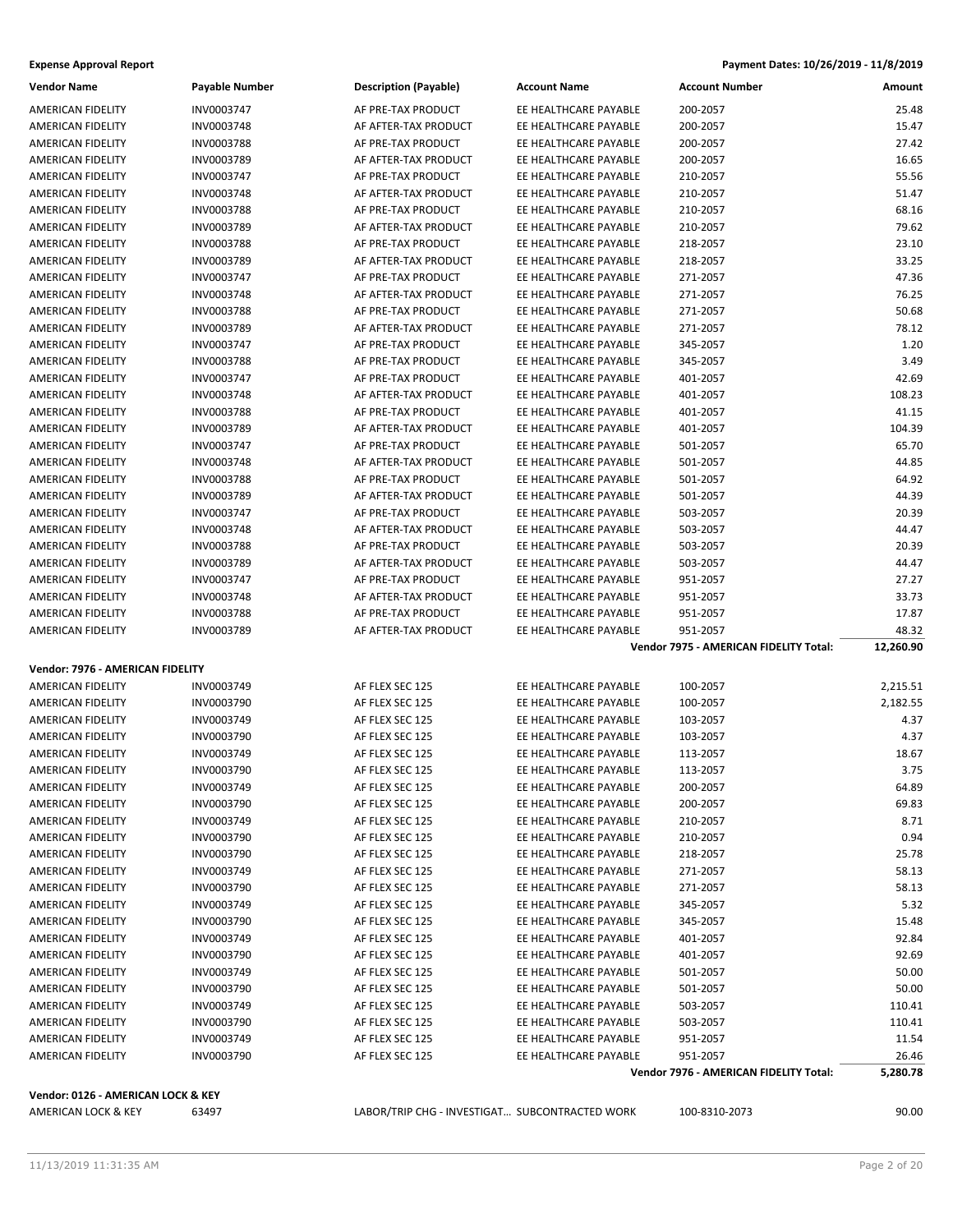| <b>Expense Approval Report</b> |  |  |
|--------------------------------|--|--|
|--------------------------------|--|--|

| <b>Vendor Name</b>                                 | <b>Payable Number</b> | <b>Description (Payable)</b>                        | <b>Account Name</b>                                                     | <b>Account Number</b>                                    | Amount    |
|----------------------------------------------------|-----------------------|-----------------------------------------------------|-------------------------------------------------------------------------|----------------------------------------------------------|-----------|
| AMERICAN LOCK & KEY                                | 63453                 | (3) PRIMUS KEYS, (2) KEY TAGS                       | DEPARTMENT CONSUMABLES                                                  | 100-8310-3095                                            | 28.71     |
| AMERICAN LOCK & KEY                                | 63474                 | (3) 929 COMMON SINGLE KEYS                          | DEPARTMENT CONSUMABLES                                                  | 100-8310-3095                                            | 8.19      |
| AMERICAN LOCK & KEY                                | 63466                 | (4) GROUP GREEN (COPY OF KE DEPARTMENT CONSUMABLES  |                                                                         | 501-8520-3095                                            | 13.11     |
|                                                    |                       |                                                     |                                                                         | Vendor 0126 - AMERICAN LOCK & KEY Total:                 | 140.01    |
| Vendor: 1615 - ANTHONY J. NOCITA                   |                       |                                                     |                                                                         |                                                          |           |
| ANTHONY J. NOCITA                                  | 11511                 | CITY BIRTHDAY PARTY - SOUND  CITY BIRTHDAY          |                                                                         | 100-9200-7172                                            | 2,000.00  |
|                                                    |                       |                                                     |                                                                         | Vendor 1615 - ANTHONY J. NOCITA Total:                   | 2,000.00  |
| Vendor: 0187 - ARROWHEAD EMBLEMS                   |                       |                                                     |                                                                         |                                                          |           |
| <b>ARROWHEAD EMBLEMS</b>                           | 10603                 | (200) SEASIDE POLICE SHOULD UNIFORM SERVICE/LAUNDRY |                                                                         | 100-6110-2049                                            | 439.08    |
|                                                    |                       |                                                     |                                                                         | Vendor 0187 - ARROWHEAD EMBLEMS Total:                   | 439.08    |
| Vendor: 7112 - ART BLACK                           |                       |                                                     |                                                                         |                                                          |           |
| <b>ART BLACK</b>                                   | 119392                |                                                     | SEAWEED LLC, 121 CALLE DEL  TEMPORARY CONTRACT SERVIC 100-6610-2043     |                                                          | 430.00    |
|                                                    |                       |                                                     |                                                                         | Vendor 7112 - ART BLACK Total:                           | 430.00    |
|                                                    |                       |                                                     |                                                                         |                                                          |           |
| Vendor: 6747 - AT&T MOBILITY                       | 09/09/19 - 10/08/19   | ACCT #287021335618 / INV #2 MOBILE COMMUNICATIONS   |                                                                         |                                                          | 617.79    |
| AT&T MOBILITY<br>AT&T MOBILITY                     | 09/09/19-10/08/19     | ACCT #287256319516/INV #28 MOBILE COMMUNICATIONS    |                                                                         | 503-4010-5135<br>503-4010-5135                           | 1,179.49  |
|                                                    |                       |                                                     |                                                                         | Vendor 6747 - AT&T MOBILITY Total:                       | 1,797.28  |
|                                                    |                       |                                                     |                                                                         |                                                          |           |
| <b>Vendor: 0216 - AT&amp;T</b>                     |                       |                                                     |                                                                         |                                                          |           |
| AT&T                                               | 09/12/19 - 10/11/19   | BAN 9391059322; 09/12/2019 - TELEPHONE              |                                                                         | 503-4010-5132                                            | 2,697.53  |
|                                                    |                       |                                                     |                                                                         | Vendor 0216 - AT&T Total:                                | 2,697.53  |
| Vendor: 7324 - BEAR ELECTRICAL SOLUTIONS, INC.     |                       |                                                     |                                                                         |                                                          |           |
| BEAR ELECTRICAL SOLUTIONS, I 8972                  |                       | SEPT 2019 - ROUTINE TRAFC SI SUBCONTRACTED WORK     |                                                                         | 113-8730-2073                                            | 190.00    |
| BEAR ELECTRICAL SOLUTIONS, I 9046                  |                       | SEPT 2019 - RESPONSE TRAFF S SUBCONTRACTED WORK     |                                                                         | 113-8730-2073                                            | 2,462.50  |
| BEAR ELECTRICAL SOLUTIONS, I 8971                  |                       |                                                     | SEPT 2019 - ROUTINE TRAFFIC S TRAFFIC SIGNAL MAINTENANCE 210-8210-2077  |                                                          | 1,785.00  |
| BEAR ELECTRICAL SOLUTIONS, I 9045                  |                       |                                                     | SEPT 2019 - RESPONSE SIGNAL TRAFFIC SIGNAL MAINTENANCE 210-8210-2077    |                                                          | 8,478.00  |
| BEAR ELECTRICAL SOLUTIONS, I 9084                  |                       | SEPT 2019 - FREMONT/ORD GR SB1 CAPITAL PROJECTS     |                                                                         | 210-8210-9577                                            | 16,500.00 |
|                                                    |                       |                                                     |                                                                         |                                                          |           |
|                                                    |                       |                                                     |                                                                         | Vendor 7324 - BEAR ELECTRICAL SOLUTIONS, INC. Total:     | 29,415.50 |
| Vendor: 3851 - BOUND TREE MEDICAL, LLC             |                       |                                                     |                                                                         |                                                          |           |
| BOUND TREE MEDICAL, LLC                            | 83388825              | MISC SUPPLIES FOR SEASIDE FI CSA 74 PURCHASES       |                                                                         | 100-6640-3096                                            | 1,685.05  |
| BOUND TREE MEDICAL, LLC                            | 83391886              | (10) CURAPLEX NASOPHARYNG CSA 74 PURCHASES          |                                                                         | 100-6640-3096                                            | 25.01     |
|                                                    |                       |                                                     |                                                                         | Vendor 3851 - BOUND TREE MEDICAL, LLC Total:             | 1,710.06  |
| Vendor: 9084 - BUCHER MUNICIPAL NORTH AMERICA INC. |                       |                                                     |                                                                         |                                                          |           |
| BUCHER MUNICIPAL NORTH A 38840                     |                       | (1) WIRELESS LOAD DISCHARGE VEHICLE PARTS           |                                                                         | 501-8520-6144                                            | 1,427.47  |
|                                                    |                       |                                                     |                                                                         | Vendor 9084 - BUCHER MUNICIPAL NORTH AMERICA INC. Total: | 1,427.47  |
| Vendor: 0530 - CA. STATE DISBURSEMENT UNIT         |                       |                                                     |                                                                         |                                                          |           |
| CA. STATE DISBURSEMENT UNIT INV0003832             |                       | CASE NO.: 0530033626-01                             | <b>GARNISHMENT PAYABLE</b>                                              | 100-2059                                                 | 218.84    |
| CA. STATE DISBURSEMENT UNIT INV0003833             |                       | CASE NO.: 200000001441634                           | <b>GARNISHMENT PAYABLE</b>                                              | 100-2059                                                 | 1,726.69  |
| CA. STATE DISBURSEMENT UNIT INV0003834             |                       | CASE NO: 200000000125769                            | <b>GARNISHMENT PAYABLE</b>                                              | 100-2059                                                 | 142.61    |
| CA. STATE DISBURSEMENT UNIT INV0003835             |                       | CASE NO.: 200000001549267                           | <b>GARNISHMENT PAYABLE</b>                                              | 100-2059                                                 | 461.53    |
| CA. STATE DISBURSEMENT UNIT INV0003836             |                       | CASE NO: 200000001987788                            | <b>GARNISHMENT PAYABLE</b>                                              | 100-2059                                                 | 603.69    |
| CA. STATE DISBURSEMENT UNIT INV0003837             |                       | CASE NO: 200000001987788                            | <b>GARNISHMENT PAYABLE</b>                                              | 100-2059                                                 | 23.08     |
| CA. STATE DISBURSEMENT UNIT INV0003832             |                       | CASE NO.: 0530033626-01                             | <b>GARNISHMENT PAYABLE</b>                                              | 103-2059                                                 | 32.82     |
| CA. STATE DISBURSEMENT UNIT INV0003832             |                       | CASE NO.: 0530033626-01                             | <b>GARNISHMENT PAYABLE</b>                                              | 210-2059                                                 | 47.41     |
|                                                    |                       |                                                     |                                                                         | Vendor 0530 - CA. STATE DISBURSEMENT UNIT Total:         | 3,256.67  |
| Vendor: 0487 - CALIF PEACE OFFICERS ASSN           |                       |                                                     |                                                                         |                                                          |           |
| CALIF PEACE OFFICERS ASSN                          | 192140                | (1) DEPARTMENT MEMBERSHIP DUES & MEMBERSHIP         |                                                                         | 100-6110-4122                                            | 1,150.00  |
|                                                    |                       |                                                     |                                                                         | Vendor 0487 - CALIF PEACE OFFICERS ASSN Total:           | 1,150.00  |
| Vendor: 0574 - CALIFORNIA COAST UNIFORMS, INC      |                       |                                                     |                                                                         |                                                          |           |
| CALIFORNIA COAST UNIFORMS, 7503                    |                       | (1) US ARMOR BALLISTIC VEST L SAFETY EQUIPMENT      |                                                                         | 100-6120-3097                                            | 816.64    |
| CALIFORNIA COAST UNIFORMS, 7503                    |                       |                                                     | (1) US ARMOR BALLISTIC VEST L SAFETY EQUIPMENT-B.P. VESTS 203-6120-3097 |                                                          | 816.65    |
|                                                    |                       |                                                     |                                                                         | Vendor 0574 - CALIFORNIA COAST UNIFORMS, INC Total:      | 1,633.29  |
| Vendor: 7405 - CENTRAL VALLEY TOXICOLOGY           |                       |                                                     |                                                                         |                                                          |           |
| CENTRAL VALLEY TOXICOLOGY 293879                   |                       | ABUSE SCREEN/DRUG CONF LE OTHER EXPENSE             |                                                                         | 100-6110-2078                                            | 78.00     |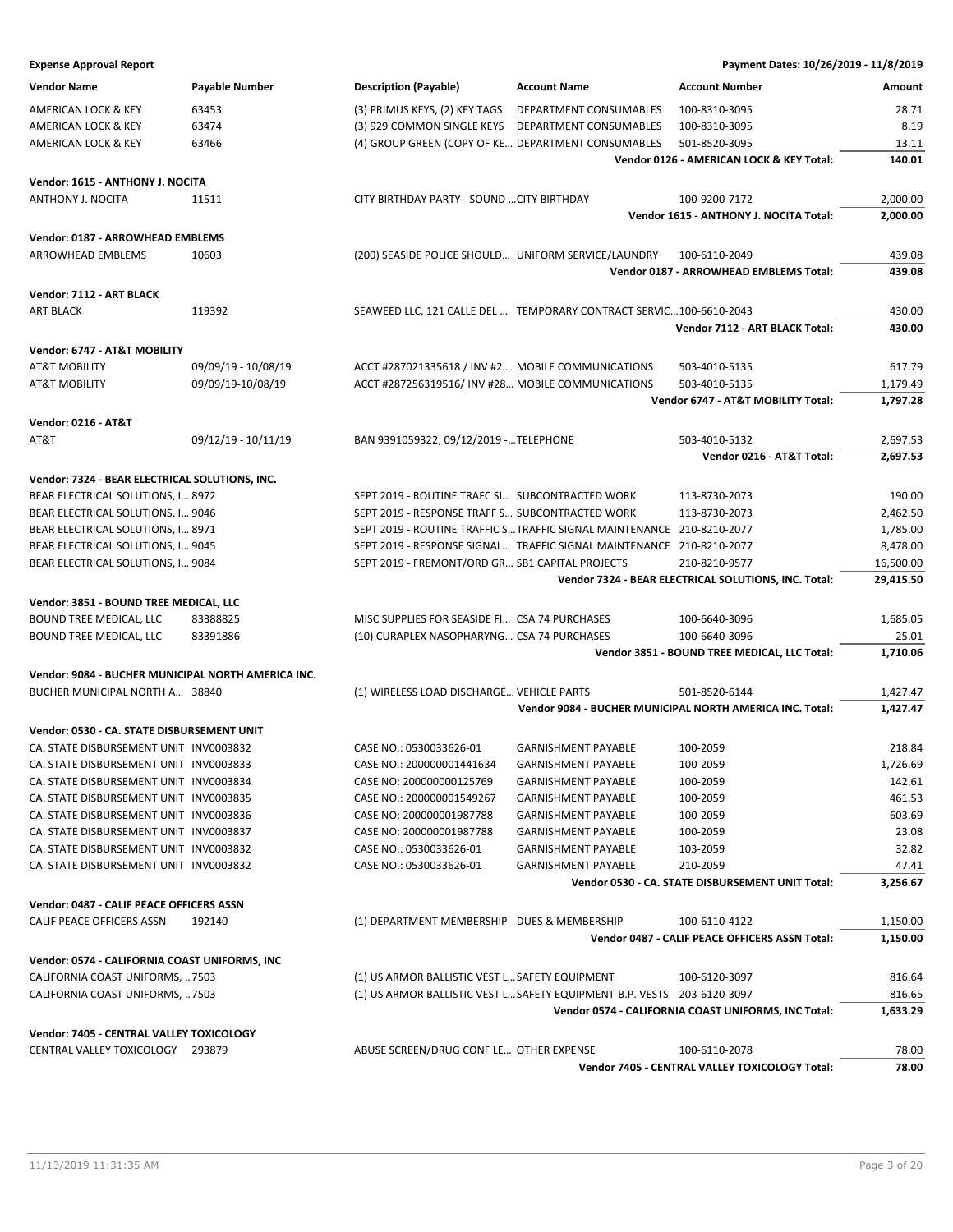| <b>Expense Approval Report</b>                                                    |                     |                                                                                                                                                  | Payment Dates: 10/26/2019 - 11/8/2019                              |                      |
|-----------------------------------------------------------------------------------|---------------------|--------------------------------------------------------------------------------------------------------------------------------------------------|--------------------------------------------------------------------|----------------------|
| <b>Vendor Name</b>                                                                | Payable Number      | <b>Description (Payable)</b><br><b>Account Name</b>                                                                                              | <b>Account Number</b>                                              | Amount               |
| <b>Vendor: 7644 - COMCAST BUSINESS</b>                                            |                     |                                                                                                                                                  |                                                                    |                      |
| <b>COMCAST BUSINESS</b>                                                           | 89792147            | ACCT #939827683 / 10/15/19 -  DATA COMMUNICATION                                                                                                 | 503-4010-5138                                                      | 4,800.84             |
|                                                                                   |                     |                                                                                                                                                  | Vendor 7644 - COMCAST BUSINESS Total:                              | 4,800.84             |
| Vendor: 6553 - COMCAST                                                            |                     |                                                                                                                                                  |                                                                    |                      |
| <b>COMCAST</b>                                                                    | $10/6/19 - 11/5/19$ | ACCT #8155 10 027 0033792; 1 DEPARTMENT CONSUMABLES                                                                                              | 100-9310-3095                                                      | 84.11                |
| <b>COMCAST</b>                                                                    | 10/6/19-11/5/19     | ACCT #8155 10 027 0002821; 1 SENIOR ACTIVITIES                                                                                                   | 251-9500-7125                                                      | 17.08                |
|                                                                                   |                     |                                                                                                                                                  | Vendor 6553 - COMCAST Total:                                       | 101.19               |
| Vendor: 0790 - COMMUNITY HUMAN SERVICES                                           |                     |                                                                                                                                                  |                                                                    |                      |
| COMMUNITY HUMAN SERVICES SEPTEMBER, FY2019/20                                     |                     | SEPT 2019 CDBG FOR GENESIS  COMMUNITY HUMAN SVCS FAC200-5410-9820                                                                                |                                                                    | 25,690.00            |
|                                                                                   |                     |                                                                                                                                                  | Vendor 0790 - COMMUNITY HUMAN SERVICES Total:                      | 25,690.00            |
| Vendor: 6204 - CONCERN HEALTH                                                     |                     |                                                                                                                                                  |                                                                    |                      |
| <b>CONCERN HEALTH</b>                                                             | CN2004032           | OCTOBER 2019 - PER EMPLOYEE EMPLOYEE ASSISTANCE PROGR 100-2031-1038                                                                              |                                                                    | 679.25               |
|                                                                                   |                     |                                                                                                                                                  | Vendor 6204 - CONCERN HEALTH Total:                                | 679.25               |
| Vendor: 3786 - COPWARE, INC.                                                      |                     |                                                                                                                                                  |                                                                    |                      |
| COPWARE, INC.                                                                     | 84861               | 2020 COPWARE CAL CODES - SI COMPUTER SUPPLIES/SOFTWA 100-6110-3102                                                                               |                                                                    | 395.00               |
|                                                                                   |                     |                                                                                                                                                  | Vendor 3786 - COPWARE, INC. Total:                                 | 395.00               |
| Vendor: 8493 - CORODATA RECORDS MGMT., INC.                                       |                     |                                                                                                                                                  |                                                                    |                      |
| CORODATA RECORDS MGMT., I RS3112471                                               |                     | SEPT 2019 - RECORD STORAGE  CONTRACT SERVICES                                                                                                    | 100-2021-2075                                                      | 443.33               |
|                                                                                   |                     |                                                                                                                                                  | Vendor 8493 - CORODATA RECORDS MGMT., INC. Total:                  | 443.33               |
| Vendor: 7044 - CSG CONSULTANTS, INC.                                              |                     |                                                                                                                                                  |                                                                    |                      |
| CSG CONSULTANTS, INC.                                                             | 26425               | 7/27/19 - 8/30/19 - SEASIDE BL SUBCONTRACTED WORK                                                                                                | 100-7210-2073                                                      | 3,150.00             |
|                                                                                   |                     |                                                                                                                                                  | Vendor 7044 - CSG CONSULTANTS, INC. Total:                         | 3,150.00             |
| Vendor: 6664 - CULLIGAN WATER CONDITIONING                                        |                     |                                                                                                                                                  |                                                                    |                      |
| <b>CULLIGAN WATER CONDITIONI 1163480</b>                                          |                     | NOV 2019 - POU RENTAL LOC 01. DEPARTMENT CONSUMABLES                                                                                             | 100-8310-3095                                                      | 216.00               |
| CULLIGAN WATER CONDITIONI 1163480                                                 |                     | NOV 2019 - POU RENTAL LOC 01. DEPARTMENT CONSUMABLES                                                                                             | 113-8730-3095                                                      | 68.00                |
|                                                                                   |                     |                                                                                                                                                  | Vendor 6664 - CULLIGAN WATER CONDITIONING Total:                   | 284.00               |
| Vendor: 0981 - DEL MAR FRENCH LAUNDRY, INC.                                       |                     |                                                                                                                                                  |                                                                    |                      |
| DEL MAR FRENCH LAUNDRY, IN 10/14/19                                               |                     | RECREATION DEPT - 15 TABLE C CITY BIRTHDAY                                                                                                       | 100-9200-7172<br>Vendor 0981 - DEL MAR FRENCH LAUNDRY, INC. Total: | 97.50<br>97.50       |
|                                                                                   |                     |                                                                                                                                                  |                                                                    |                      |
| Vendor: 1004 - DEPARTMENT OF JUSTICE                                              |                     |                                                                                                                                                  |                                                                    |                      |
| DEPARTMENT OF JUSTICE                                                             | 408515              | SEPT 2019 - (5) FINGERPRINT A PERSONNEL RECRUITMENT                                                                                              | 100-2031-2064                                                      | 64.00                |
| DEPARTMENT OF JUSTICE                                                             | 408515              | SEPT 2019 - (5) FINGERPRINT A BACKGROUND INVESTIGATION                                                                                           | 100-9310-1027<br>Vendor 1004 - DEPARTMENT OF JUSTICE Total:        | 96.00<br>160.00      |
|                                                                                   |                     |                                                                                                                                                  |                                                                    |                      |
| <b>Vendor: 1020 - DEPARTMENT OF TRANSPORTATION</b>                                |                     |                                                                                                                                                  |                                                                    |                      |
| DEPARTMENT OF TRANSPORTA SL191072<br>DEPARTMENT OF TRANSPORTA SL200165            |                     | SIGNALS & LIGHTING (APRIL - J TRAFFIC SIGNAL MAINTENANCE 210-8210-2077<br>SIGNALS & LIGHTING (JULY - SE TRAFFIC SIGNAL MAINTENANCE 210-8210-2077 |                                                                    | 2,104.69<br>3,847.63 |
|                                                                                   |                     |                                                                                                                                                  | Vendor 1020 - DEPARTMENT OF TRANSPORTATION Total:                  | 5,952.32             |
|                                                                                   |                     |                                                                                                                                                  |                                                                    |                      |
| Vendor: 1048 - DOCTORS ON DUTY MEDICAL GROUP<br>DOCTORS ON DUTY MEDICAL G 1132394 |                     | DMV PHYSICAL - PUBLIC WORKS SUBCONTRACTED WORK                                                                                                   | 951-8820-2073                                                      | 150.00               |
|                                                                                   |                     |                                                                                                                                                  | Vendor 1048 - DOCTORS ON DUTY MEDICAL GROUP Total:                 | 150.00               |
| Vendor: 0022 - ED HERD & ROD HERD                                                 |                     |                                                                                                                                                  |                                                                    |                      |
| ED HERD & ROD HERD                                                                | 7397                | FENCE REPAIR COMPLETE AT C SUBCONTRACTED WORK                                                                                                    | 100-8420-2073                                                      | 395.00               |
| ED HERD & ROD HERD                                                                | 7412                | FENCE WORK COMPLETE AT CU PARKS IMPROVEMENTS                                                                                                     | 348-8910-9570                                                      | 1,565.00             |
|                                                                                   |                     |                                                                                                                                                  | Vendor 0022 - ED HERD & ROD HERD Total:                            | 1,960.00             |
| Vendor: 4892 - EDGES ELECTRICAL GROUP                                             |                     |                                                                                                                                                  |                                                                    |                      |
| <b>EDGES ELECTRICAL GROUP</b>                                                     | S4784964.001        | (2) SNAP-IN BUSHING, (1) 2G B DEPARTMENT CONSUMABLES                                                                                             | 113-8730-3095                                                      | 2.78                 |
| <b>EDGES ELECTRICAL GROUP</b>                                                     | S4786841.001        | MISC ELECTRICAL POMA SUPPLI DEPARTMENT CONSUMABLES                                                                                               | 113-8730-3095                                                      | 24.56                |
| <b>EDGES ELECTRICAL GROUP</b>                                                     | S4786844.001        | MISC ELECTRICAL POMA SUPPLI DEPARTMENT CONSUMABLES                                                                                               | 113-8730-3095                                                      | 131.04               |
|                                                                                   |                     |                                                                                                                                                  | Vendor 4892 - EDGES ELECTRICAL GROUP Total:                        | 158.38               |
| Vendor: 9328 - EDWIN BAPTISTA                                                     |                     |                                                                                                                                                  |                                                                    |                      |
| EDWIN BAPTISTA                                                                    | 121628              | ACTIVITY REFUND FOR YOUTH  OTHER COMMUNITY CLASSES                                                                                               | 100-3674                                                           | 18.00                |
|                                                                                   |                     |                                                                                                                                                  | Vendor 9328 - EDWIN BAPTISTA Total:                                | 18.00                |
| Vendor: 1152 - ENTENMANN-ROVIN COMPANY                                            |                     |                                                                                                                                                  |                                                                    |                      |
| ENTENMANN-ROVIN COMPANY 0147348-IN                                                |                     | (1) SEASIDE PD D130TT DOME  OTHER EXPENSE                                                                                                        | 100-6110-2078                                                      | 77.62                |
|                                                                                   |                     |                                                                                                                                                  | Vendor 1152 - ENTENMANN-ROVIN COMPANY Total:                       | 77.62                |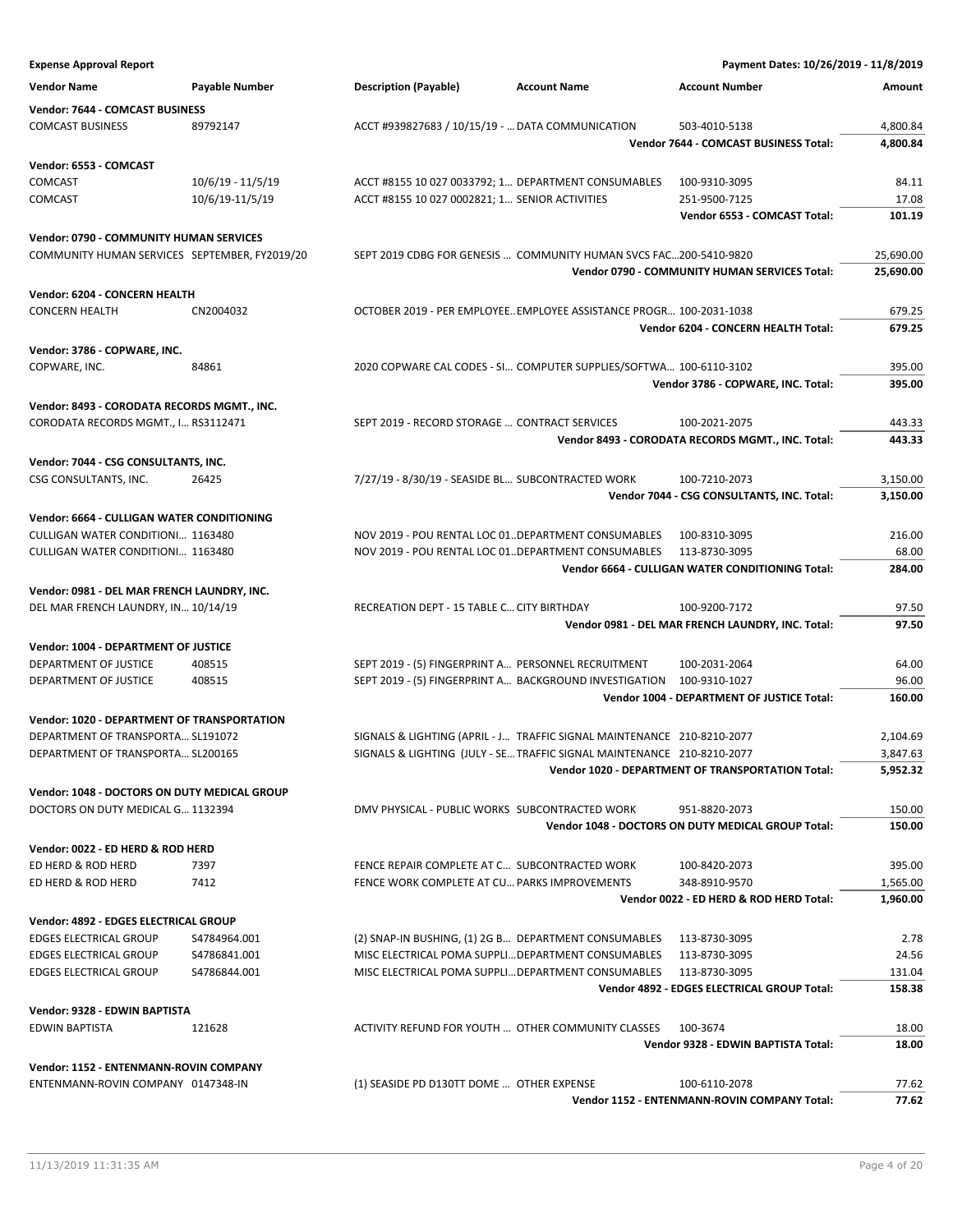| <b>Expense Approval Report</b>                                                                  |                 |                                                                      | Payment Dates: 10/26/2019 - 11/8/2019                               |                      |
|-------------------------------------------------------------------------------------------------|-----------------|----------------------------------------------------------------------|---------------------------------------------------------------------|----------------------|
| <b>Vendor Name</b>                                                                              | Payable Number  | <b>Description (Payable)</b><br><b>Account Name</b>                  | <b>Account Number</b>                                               | Amount               |
| Vendor: 7020 - ERIC RANSOM                                                                      |                 |                                                                      |                                                                     |                      |
| <b>ERIC RANSOM</b>                                                                              | <b>OCT 2019</b> | OCT 2019 - INSTRUCTOR PAY (S RECREATION CONTRACT SERVI 100-9603-2075 |                                                                     | 1,208.20             |
|                                                                                                 |                 |                                                                      | Vendor 7020 - ERIC RANSOM Total:                                    | 1,208.20             |
| Vendor: 5969 - FASTENAL COMPANY                                                                 |                 |                                                                      |                                                                     |                      |
| <b>FASTENAL COMPANY</b>                                                                         | MN019360264     | FAST PROGRAM FEE FOR VEND SUBCONTRACTED WORK                         | 100-8420-2073                                                       | 300.00               |
| <b>FASTENAL COMPANY</b>                                                                         | CASEA96136      | MISC SUPPLIES FOR PARKS DEPT DEPARTMENT CONSUMABLES                  | 100-8420-3095                                                       | 30.64                |
| <b>FASTENAL COMPANY</b>                                                                         | CASEA96271      | MISC SUPPLIES FOR PARKS DEPT DEPARTMENT CONSUMABLES                  | 100-8420-3095                                                       | 12.31                |
| <b>FASTENAL COMPANY</b>                                                                         | CASEA96321      | MISC SUPPLIES FOR PARKS DEPT DEPARTMENT CONSUMABLES                  | 100-8420-3095                                                       | 22.41                |
| <b>FASTENAL COMPANY</b>                                                                         | CASEA96263      | <b>MISC TRUCK SUPPLIES</b><br>DEPARTMENT CONSUMABLES                 | 501-8520-3095                                                       | 5.38                 |
| <b>FASTENAL COMPANY</b>                                                                         | CASEA96372      | MISC SUPPLIES FOR MECHANICS DEPARTMENT CONSUMABLES                   | 501-8520-3095                                                       | 158.52               |
|                                                                                                 |                 |                                                                      | <b>Vendor 5969 - FASTENAL COMPANY Total:</b>                        | 529.26               |
| Vendor: 3883 - FELIPE DE JESUS OLVERA                                                           |                 |                                                                      |                                                                     |                      |
| FELIPE DE JESUS OLVERA                                                                          | 2394            | TRIM CYPRESS TREE AT 440 HA SUBCONTRACTED WORK                       | 100-8430-2073                                                       | 4,400.00             |
| FELIPE DE JESUS OLVERA                                                                          | 2392            | W. BROADWAY AVE. TREE TRI SUBCONTRACTED WORK                         | 100-8450-2073                                                       | 6,300.00             |
|                                                                                                 |                 |                                                                      | Vendor 3883 - FELIPE DE JESUS OLVERA Total:                         | 10,700.00            |
| Vendor: 9303 - FENTON & KELLER, A PROFESSIONAL CORPORATION                                      |                 |                                                                      |                                                                     |                      |
| FENTON & KELLER, A PROFESSI 110811                                                              |                 | SEPT 2019 - MAIN GATE SVCS<br><b>MAIN GATE - PETROVICH</b>           | 601-2224                                                            | 21,465.00            |
|                                                                                                 |                 | Vendor 9303 - FENTON & KELLER, A PROFESSIONAL CORPORATION Total:     |                                                                     | 21,465.00            |
| Vendor: 1188 - FERGUSON ENTERPRISES INC #686                                                    |                 |                                                                      |                                                                     |                      |
| FERGUSON ENTERPRISES INC # 8097427                                                              |                 | MISC SUPPLIES FOR WATER DE DEPARTMENT CONSUMABLES                    | 401-8620-3095                                                       | 72.30                |
|                                                                                                 |                 |                                                                      | Vendor 1188 - FERGUSON ENTERPRISES INC #686 Total:                  | 72.30                |
| Vendor: 1224 - FIRST ALARM                                                                      |                 |                                                                      |                                                                     |                      |
| <b>FIRST ALARM</b>                                                                              | 503112          | 11/1/19-1/31/20 MONITORING ALARM SERVICE                             | 100-8310-2070                                                       | 1,717.80             |
| <b>FIRST ALARM</b>                                                                              | 500542          | SEASIDE POLICE - MONITORING POLICE EQUIPMENT                         | 221-6120-8184                                                       | 194.22               |
|                                                                                                 |                 |                                                                      | Vendor 1224 - FIRST ALARM Total:                                    | 1,912.02             |
| Vendor: 8066 - FUN EXPRESS, LLC                                                                 |                 |                                                                      |                                                                     |                      |
| FUN EXPRESS, LLC                                                                                | 698802771-01    | MISC SUPPLIES FOR RECREATIO HALLOWEEN PARTY                          | 100-9200-7181                                                       | 546.29               |
|                                                                                                 |                 |                                                                      | Vendor 8066 - FUN EXPRESS, LLC Total:                               | 546.29               |
|                                                                                                 |                 |                                                                      |                                                                     |                      |
| Vendor: 9088 - GENE'S IMPORT AUTO BODY, INC.<br>GENE'S IMPORT AUTO BODY, I 17650                |                 | REPAIR WORK TO 2018 CHEVY  BODY REPAIR & PAINTING                    | 501-8520-6149                                                       | 1,322.83             |
|                                                                                                 |                 |                                                                      | Vendor 9088 - GENE'S IMPORT AUTO BODY, INC. Total:                  | 1,322.83             |
|                                                                                                 |                 |                                                                      |                                                                     |                      |
| Vendor: 1352 - GIRLS INC. OF THE CENTRAL COAST<br>GIRLS INC. OF THE CENTRAL CO 1 QTR, FY2019/20 |                 | CDBG FOR JUL-SEPT 2019; AFTE GIRLS, INC.                             | 200-5410-7197                                                       | 3,903.47             |
|                                                                                                 |                 |                                                                      | Vendor 1352 - GIRLS INC. OF THE CENTRAL COAST Total:                | 3,903.47             |
|                                                                                                 |                 |                                                                      |                                                                     |                      |
| Vendor: 9052 - GLOBAL EQUIPMENT COMPANY INC.                                                    |                 |                                                                      |                                                                     |                      |
| GLOBAL EQUIPMENT COMPANY115068723                                                               |                 | (1) FILTERED WATER BOTTLE,  DEPARTMENT CONSUMABLES                   | 100-9400-3095<br>Vendor 9052 - GLOBAL EQUIPMENT COMPANY INC. Total: | 1,127.41<br>1,127.41 |
|                                                                                                 |                 |                                                                      |                                                                     |                      |
| Vendor: 1392 - GRANITE ROCK COMPANY                                                             |                 |                                                                      |                                                                     |                      |
| <b>GRANITE ROCK COMPANY</b>                                                                     | 1199950         | TICKET #674818 - (11) PALLETS DEPARTMENT CONSUMABLES                 | 100-8310-3095                                                       | $-180.26$            |
| <b>GRANITE ROCK COMPANY</b>                                                                     | 1201701         | TICKET #675655 (2.22 TONS CL DEPARTMENT CONSUMABLES                  | 210-8110-3095                                                       | 111.57               |
| <b>GRANITE ROCK COMPANY</b>                                                                     | 1203068         | 1.28 TONS DECOMPOSED GRAN DEPARTMENT CONSUMABLES                     | 210-8110-3095                                                       | 234.40               |
| <b>GRANITE ROCK COMPANY</b>                                                                     | 987965          | FY2020 DAVID CUTINO PK THRU PARKS IMPROVEMENTS                       | 348-8910-9570                                                       | 128,686.47           |
|                                                                                                 |                 |                                                                      | Vendor 1392 - GRANITE ROCK COMPANY Total:                           | 128,852.18           |
| Vendor: 3154 - GREEN VALLEY LANSCAPE INC.                                                       |                 |                                                                      |                                                                     |                      |
| GREEN VALLEY LANSCAPE INC.                                                                      | 35775           | (8) 2" x 8' STAKES<br>DEPARTMENT CONSUMABLES                         | 100-8420-3095                                                       | 51.13                |
| GREEN VALLEY LANSCAPE INC.                                                                      | 35783           | (12) 2" x 8' STAKES<br>DEPARTMENT CONSUMABLES                        | 100-8420-3095                                                       | 76.69                |
| GREEN VALLEY LANSCAPE INC.                                                                      | 35741           | MISC PLANTS FOR LAGUNA GR DEPARTMENT CONSUMABLES                     | 100-8450-3095                                                       | 144.21               |
| GREEN VALLEY LANSCAPE INC.                                                                      | 35743           | CREDIT MEMO FOR INV #35741 DEPARTMENT CONSUMABLES                    | 100-8450-3095                                                       | $-144.21$            |
|                                                                                                 |                 |                                                                      | Vendor 3154 - GREEN VALLEY LANSCAPE INC. Total:                     | 127.82               |
| Vendor: 9157 - GREG S. OMOTO                                                                    |                 |                                                                      |                                                                     |                      |
| GREG S. OMOTO                                                                                   | OCT 2019        | ADULT SOFTBALL OFFICIAL (10/ SUBCONTRACTED WORK                      | 100-9340-2073                                                       | 490.00               |
|                                                                                                 |                 |                                                                      | Vendor 9157 - GREG S. OMOTO Total:                                  | 490.00               |
| Vendor: 5476 - GUARDIAN                                                                         |                 |                                                                      |                                                                     |                      |
| <b>GUARDIAN</b>                                                                                 | INV0003813      | NOVEMBER 2019 ADMIN FEES<br><b>DENTAL PAYABLE</b>                    | 100-2066                                                            | 2,914.15             |
|                                                                                                 |                 |                                                                      | Vendor 5476 - GUARDIAN Total:                                       | 2,914.15             |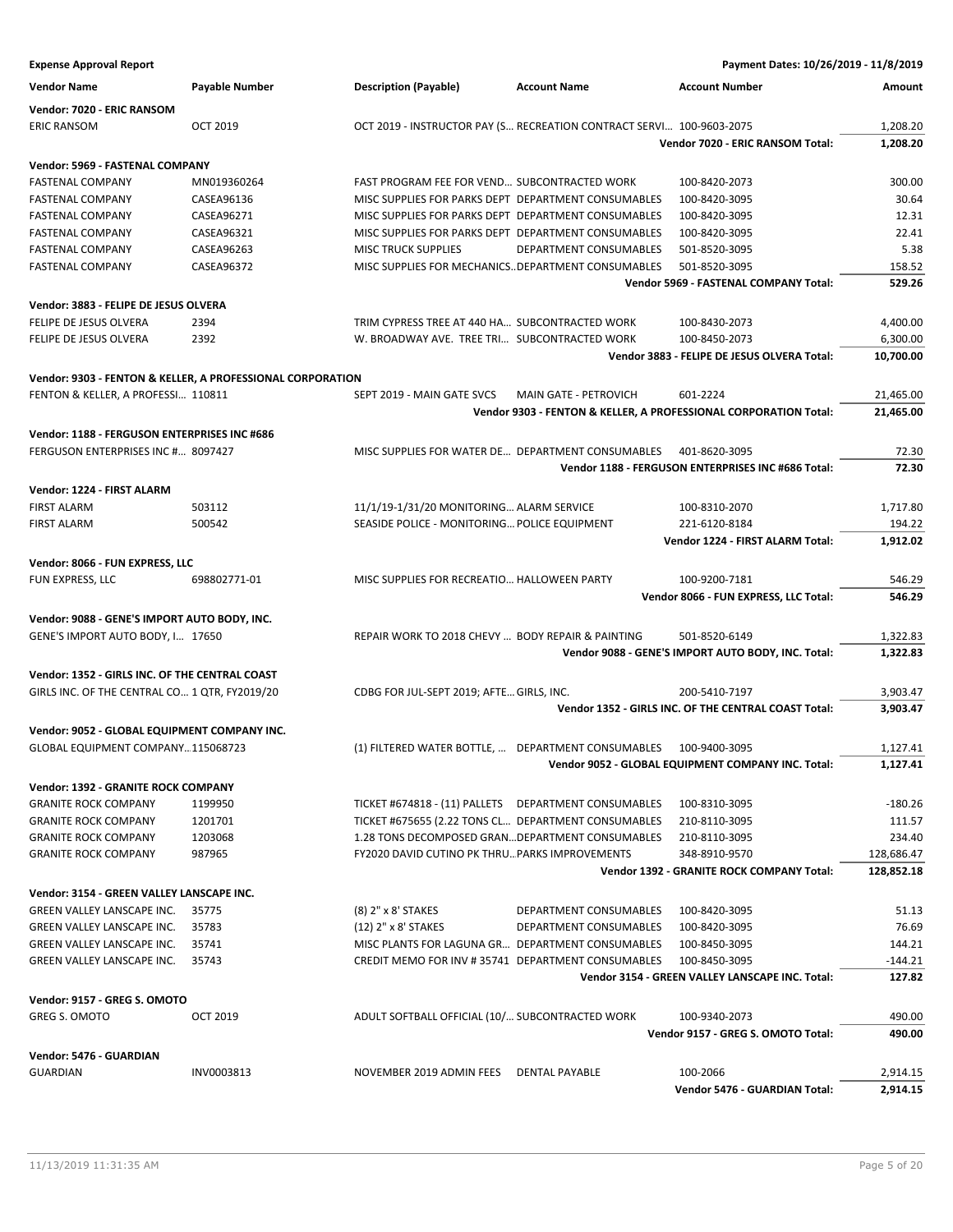| <b>Expense Approval Report</b>                                       |                          |                                                      |                                                                      | Payment Dates: 10/26/2019 - 11/8/2019                 |                  |
|----------------------------------------------------------------------|--------------------------|------------------------------------------------------|----------------------------------------------------------------------|-------------------------------------------------------|------------------|
| <b>Vendor Name</b>                                                   | <b>Payable Number</b>    | <b>Description (Payable)</b>                         | <b>Account Name</b>                                                  | <b>Account Number</b>                                 | Amount           |
| Vendor: 6372 - GUARDIAN-ALTERNATE FUNDED                             |                          |                                                      |                                                                      |                                                       |                  |
| GUARDIAN-ALTERNATE FUNDED INV0003851                                 |                          | OCTOBER 2019 CLAIMS                                  | <b>DENTAL PAYABLE</b>                                                | 502-2066                                              | 12,037.15        |
|                                                                      |                          |                                                      |                                                                      | Vendor 6372 - GUARDIAN-ALTERNATE FUNDED Total:        | 12,037.15        |
| Vendor: 4222 - HARRIS & ASSOCIATES, INC.                             |                          |                                                      |                                                                      |                                                       |                  |
| HARRIS & ASSOCIATES, INC.                                            | 41918                    | 6/30/19 - 7/27/19 PAVEMENT  SB1 CAPITAL PROJECTS     |                                                                      | 210-8210-9577                                         | 5,809.30         |
| HARRIS & ASSOCIATES, INC.                                            | 41918                    |                                                      | 6/30/19 - 7/27/19 PAVEMENT  CONSTRUCTION IN PROGRESS- 212-8920-9600  |                                                       | 1,148.35         |
| HARRIS & ASSOCIATES, INC.                                            | 41918                    |                                                      | 6/30/19 - 7/27/19 PAVEMENT  CONSTRUCTION IN PROGRESS- 212-8920-9600  |                                                       | 26,817.35        |
| HARRIS & ASSOCIATES, INC.                                            | 42504                    | 8/25/19 - 9/28/19 LIFT STATIONLIFT STATION UPGRADES  |                                                                      | 953-8820-9204                                         | 5,670.00         |
| HARRIS & ASSOCIATES, INC.                                            | 42505                    |                                                      | 8/25/19 - 9/28/19 CIP MGMT S DEL MONTE SWR MAIN REPLAC 953-8820-9214 |                                                       | 1,050.00         |
| HARRIS & ASSOCIATES, INC.                                            | 42505                    | 8/25/19 - 9/28/19 CIP MGMT S SEWER LINE REPLACEMENTS |                                                                      | 953-8820-9218                                         | 7,827.50         |
|                                                                      |                          |                                                      |                                                                      | Vendor 4222 - HARRIS & ASSOCIATES, INC. Total:        | 48,322.50        |
| Vendor: 9239 - HAVIS INC.                                            |                          |                                                      |                                                                      |                                                       |                  |
| HAVIS INC.                                                           | INV140409                | REPLACEMENT TOUCH SCREEN  OUTSIDE REPAIRS            |                                                                      | 501-8520-6148                                         | 872.34           |
|                                                                      |                          |                                                      |                                                                      | Vendor 9239 - HAVIS INC. Total:                       | 872.34           |
| Vendor: 1494 - HD SUPPLY FACILITIES MAINTENANCE                      |                          |                                                      |                                                                      |                                                       |                  |
| HD SUPPLY FACILITIES MAINTE 1807459128                               |                          | A/R CASH APPL FOR REF #9176 DEPARTMENT CONSUMABLES   |                                                                      | 100-8310-3095                                         | -2.95            |
| HD SUPPLY FACILITIES MAINTE 9176309821                               |                          | CREDIT MEMO FOR INV #91754 DEPARTMENT CONSUMABLES    |                                                                      | 100-8310-3095                                         | $-105.84$        |
| HD SUPPLY FACILITIES MAINTE 9176656060                               |                          | (1) NORTON 7500 HD DOOR CL DEPARTMENT CONSUMABLES    |                                                                      | 100-8310-3095                                         | 200.17           |
|                                                                      |                          |                                                      |                                                                      | Vendor 1494 - HD SUPPLY FACILITIES MAINTENANCE Total: | 91.38            |
| Vendor: 5989 - HdL COREN & CONE                                      |                          |                                                      |                                                                      |                                                       |                  |
| <b>HdL COREN &amp; CONE</b>                                          | 0027306-IN               | OCT - DEC 2019 - CONTRACT SV CONSULTANT              |                                                                      | 100-5110-1030                                         | 3,200.00         |
|                                                                      |                          |                                                      |                                                                      | Vendor 5989 - HdL COREN & CONE Total:                 | 3,200.00         |
| Vendor: 8611 - HEIDI MITZNER TOY                                     |                          |                                                      |                                                                      |                                                       |                  |
| <b>HEIDI MITZNER TOY</b>                                             | 10/28/19                 | MUSIC FOR SR. CANDLELIGHT L SENIOR ACTIVITIES        |                                                                      | 251-9500-7125                                         | 75.00            |
|                                                                      |                          |                                                      |                                                                      | Vendor 8611 - HEIDI MITZNER TOY Total:                | 75.00            |
|                                                                      |                          |                                                      |                                                                      |                                                       |                  |
| Vendor: 5753 - HEIHACHIRO TAKARABE                                   | <b>OCT 2019</b>          |                                                      |                                                                      |                                                       | 256.87           |
| <b>HEIHACHIRO TAKARABE</b>                                           |                          |                                                      | OCT 2019 - INSTRUCTOR PAY (T RECREATION CONTRACT SERVI 100-9603-2075 | Vendor 5753 - HEIHACHIRO TAKARABE Total:              | 256.87           |
|                                                                      |                          |                                                      |                                                                      |                                                       |                  |
| Vendor: 4920 - ICMA RETIREMENT TRUST-457                             |                          |                                                      |                                                                      |                                                       |                  |
| ICMA RETIREMENT TRUST-457                                            | DM0000316                | ANDERSON LOAN ADJ                                    | DEFERRED COMP PAYABLE                                                | 100-2060                                              | 90.10            |
| ICMA RETIREMENT TRUST-457                                            | INV0003806               | <b>CONTRIBUTIONS</b>                                 | DEFERRED COMP PAYABLE                                                | 100-2060                                              | 20,325.83        |
| ICMA RETIREMENT TRUST-457                                            | INV0003806               | <b>CONTRIBUTIONS</b>                                 | DEFERRED COMP PAYABLE                                                | 100-2060                                              | 5,784.96         |
| ICMA RETIREMENT TRUST-457                                            | INV0003806               | <b>CONTRIBUTIONS</b>                                 | DEFERRED COMP PAYABLE                                                | 100-2060                                              | 1,437.49         |
| <b>ICMA RETIREMENT TRUST-457</b><br><b>ICMA RETIREMENT TRUST-457</b> | INV0003806               | <b>CONTRIBUTIONS</b>                                 | DEFERRED COMP PAYABLE                                                | 100-2060                                              | 949.32           |
|                                                                      | INV0003806               | <b>CONTRIBUTIONS</b>                                 | DEFERRED COMP PAYABLE                                                | 100-2060                                              | 704.61           |
| ICMA RETIREMENT TRUST-457                                            | INV0003806               | <b>CONTRIBUTIONS</b><br><b>CONTRIBUTIONS</b>         | DEFERRED COMP PAYABLE                                                | 100-2060<br>100-2060                                  | 517.51<br>393.08 |
| ICMA RETIREMENT TRUST-457                                            | INV0003806<br>INV0003806 | <b>CONTRIBUTIONS</b>                                 | DEFERRED COMP PAYABLE                                                |                                                       |                  |
| ICMA RETIREMENT TRUST-457<br>ICMA RETIREMENT TRUST-457               | INV0003806               | <b>CONTRIBUTIONS</b>                                 | DEFERRED COMP PAYABLE<br>DEFERRED COMP PAYABLE                       | 100-2060<br>100-2060                                  | 392.17<br>324.97 |
| ICMA RETIREMENT TRUST-457                                            | INV0003806               | <b>CONTRIBUTIONS</b>                                 | DEFERRED COMP PAYABLE                                                | 100-2060                                              | 150.40           |
| ICMA RETIREMENT TRUST-457                                            | INV0003806               | <b>CONTRIBUTIONS</b>                                 | DEFERRED COMP PAYABLE                                                | 100-2060                                              | 124.69           |
| ICMA RETIREMENT TRUST-457                                            | INV0003844               | <b>CONTRIBUTIONS</b>                                 | DEFERRED COMP PAYABLE                                                | 100-2060                                              | 122.46           |
| ICMA RETIREMENT TRUST-457                                            | INV0003844               | <b>CONTRIBUTIONS</b>                                 | DEFERRED COMP PAYABLE                                                | 100-2060                                              | 704.61           |
| ICMA RETIREMENT TRUST-457                                            | INV0003844               | <b>CONTRIBUTIONS</b>                                 | DEFERRED COMP PAYABLE                                                | 100-2060                                              | 746.39           |
| ICMA RETIREMENT TRUST-457                                            | INV0003844               | <b>CONTRIBUTIONS</b>                                 | DEFERRED COMP PAYABLE                                                | 100-2060                                              | 1,466.16         |
| ICMA RETIREMENT TRUST-457                                            | INV0003844               | <b>CONTRIBUTIONS</b>                                 | DEFERRED COMP PAYABLE                                                | 100-2060                                              | 324.97           |
| ICMA RETIREMENT TRUST-457                                            | INV0003844               | <b>CONTRIBUTIONS</b>                                 | DEFERRED COMP PAYABLE                                                | 100-2060                                              | 5,954.88         |
| ICMA RETIREMENT TRUST-457                                            | INV0003844               | <b>CONTRIBUTIONS</b>                                 | DEFERRED COMP PAYABLE                                                | 100-2060                                              | 21,544.76        |
| ICMA RETIREMENT TRUST-457                                            | INV0003844               | <b>CONTRIBUTIONS</b>                                 | DEFERRED COMP PAYABLE                                                | 100-2060                                              | 512.74           |
| ICMA RETIREMENT TRUST-457                                            | INV0003844               | <b>CONTRIBUTIONS</b>                                 | DEFERRED COMP PAYABLE                                                | 100-2060                                              | 474.66           |
| ICMA RETIREMENT TRUST-457                                            | INV0003844               | <b>CONTRIBUTIONS</b>                                 | DEFERRED COMP PAYABLE                                                | 100-2060                                              | 392.17           |
| ICMA RETIREMENT TRUST-457                                            | INV0003844               | <b>CONTRIBUTIONS</b>                                 | DEFERRED COMP PAYABLE                                                | 100-2060                                              | 393.72           |
| ICMA RETIREMENT TRUST-457                                            | INV0003806               | <b>CONTRIBUTIONS</b>                                 | DEFERRED COMP PAYABLE                                                | 103-2060                                              | 2.71             |
| ICMA RETIREMENT TRUST-457                                            | INV0003806               | <b>CONTRIBUTIONS</b>                                 | DEFERRED COMP PAYABLE                                                | 103-2060                                              | 8.91             |
| ICMA RETIREMENT TRUST-457                                            | INV0003806               | <b>CONTRIBUTIONS</b>                                 | DEFERRED COMP PAYABLE                                                | 103-2060                                              | 13.75            |
| ICMA RETIREMENT TRUST-457                                            | INV0003844               | <b>CONTRIBUTIONS</b>                                 | DEFERRED COMP PAYABLE                                                | 103-2060                                              | 32.10            |
| ICMA RETIREMENT TRUST-457                                            | INV0003844               | <b>CONTRIBUTIONS</b>                                 | DEFERRED COMP PAYABLE                                                | 103-2060                                              | 2.33             |
| ICMA RETIREMENT TRUST-457                                            | INV0003844               | <b>CONTRIBUTIONS</b>                                 | DEFERRED COMP PAYABLE                                                | 103-2060                                              | 2.17             |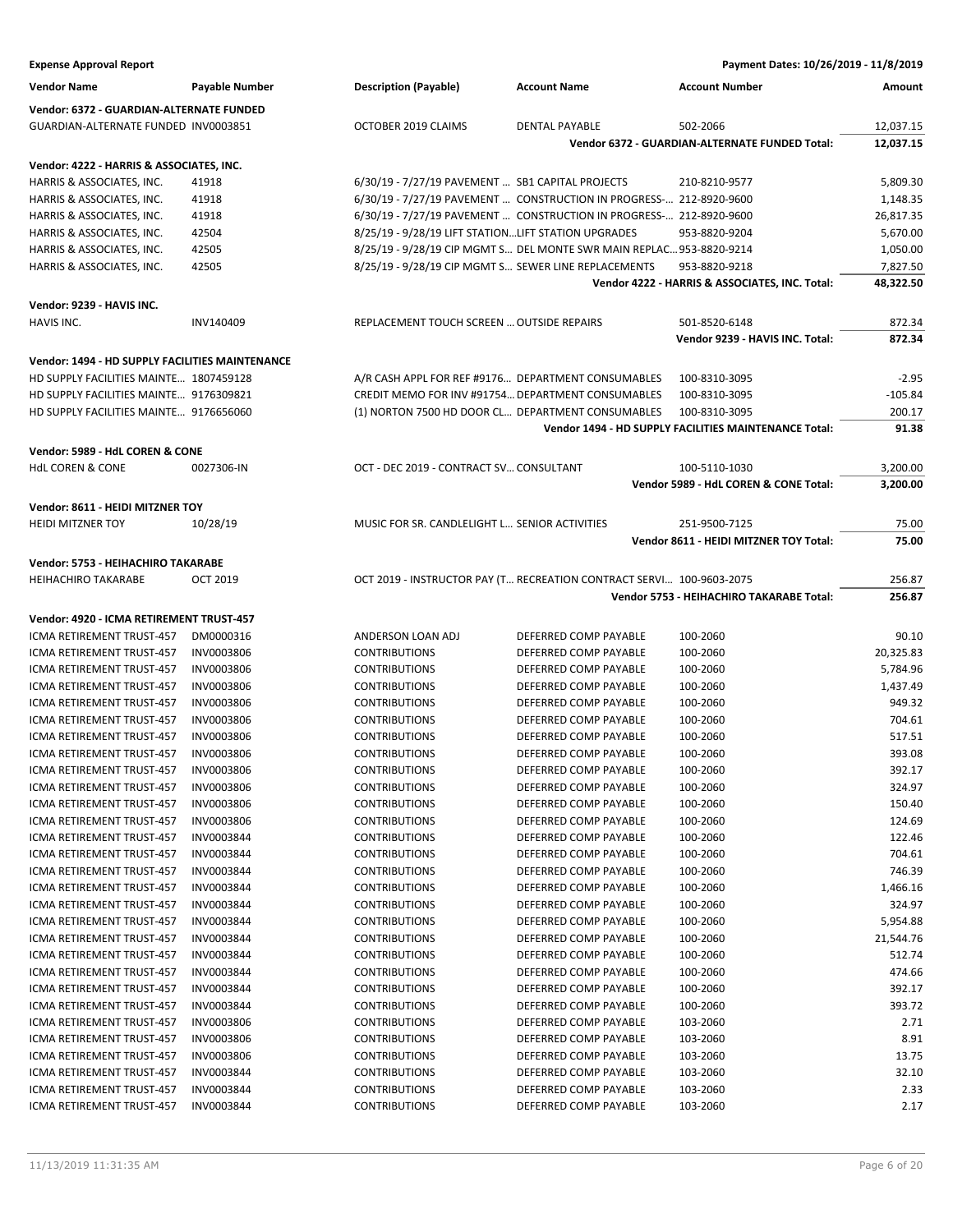| <b>Expense Approval Report</b> | Payment Dates: 10/26/2019 - 11/8/2019 |
|--------------------------------|---------------------------------------|
|                                |                                       |

| <b>Vendor Name</b>               | <b>Payable Number</b> | <b>Description (Payable)</b>                       | <b>Account Name</b>   | <b>Account Number</b> | Amount    |
|----------------------------------|-----------------------|----------------------------------------------------|-----------------------|-----------------------|-----------|
| ICMA RETIREMENT TRUST-457        | INV0003806            | <b>CONTRIBUTIONS</b>                               | DEFERRED COMP PAYABLE | 113-2060              | 80.55     |
| ICMA RETIREMENT TRUST-457        | INV0003806            | <b>CONTRIBUTIONS</b>                               | DEFERRED COMP PAYABLE | 113-2060              | 55.86     |
| ICMA RETIREMENT TRUST-457        | INV0003806            | <b>CONTRIBUTIONS</b>                               | DEFERRED COMP PAYABLE | 113-2060              | 143.96    |
| ICMA RETIREMENT TRUST-457        | INV0003844            | <b>CONTRIBUTIONS</b>                               | DEFERRED COMP PAYABLE | 113-2060              | 57.10     |
| ICMA RETIREMENT TRUST-457        | INV0003844            | <b>CONTRIBUTIONS</b>                               | DEFERRED COMP PAYABLE | 113-2060              | 105.43    |
| ICMA RETIREMENT TRUST-457        | INV0003844            | <b>CONTRIBUTIONS</b>                               | DEFERRED COMP PAYABLE | 113-2060              | 2.60      |
| ICMA RETIREMENT TRUST-457        | <b>INV0003806</b>     | <b>CONTRIBUTIONS</b>                               | DEFERRED COMP PAYABLE | 200-2060              | 153.26    |
| ICMA RETIREMENT TRUST-457        | INV0003844            | <b>CONTRIBUTIONS</b>                               | DEFERRED COMP PAYABLE | 200-2060              | 107.99    |
| <b>ICMA RETIREMENT TRUST-457</b> | INV0003806            | <b>CONTRIBUTIONS</b>                               | DEFERRED COMP PAYABLE | 210-2060              | 0.64      |
| ICMA RETIREMENT TRUST-457        | INV0003806            | <b>CONTRIBUTIONS</b>                               | DEFERRED COMP PAYABLE | 210-2060              | 142.33    |
| ICMA RETIREMENT TRUST-457        | INV0003806            | <b>CONTRIBUTIONS</b>                               | DEFERRED COMP PAYABLE | 210-2060              | 17.08     |
| ICMA RETIREMENT TRUST-457        | INV0003806            | <b>CONTRIBUTIONS</b>                               | DEFERRED COMP PAYABLE | 210-2060              | 334.65    |
| ICMA RETIREMENT TRUST-457        | INV0003844            | <b>CONTRIBUTIONS</b>                               | DEFERRED COMP PAYABLE | 210-2060              | 271.61    |
| ICMA RETIREMENT TRUST-457        | INV0003844            | <b>CONTRIBUTIONS</b>                               | DEFERRED COMP PAYABLE | 210-2060              | 126.88    |
| ICMA RETIREMENT TRUST-457        | INV0003844            | <b>CONTRIBUTIONS</b>                               | DEFERRED COMP PAYABLE | 210-2060              | 18.90     |
| ICMA RETIREMENT TRUST-457        | INV0003806            | <b>CONTRIBUTIONS</b>                               | DEFERRED COMP PAYABLE | 218-2060              | 101.34    |
| ICMA RETIREMENT TRUST-457        | INV0003806            | <b>CONTRIBUTIONS</b>                               | DEFERRED COMP PAYABLE | 218-2060              | 15.34     |
| ICMA RETIREMENT TRUST-457        | INV0003806            | <b>CONTRIBUTIONS</b>                               | DEFERRED COMP PAYABLE | 218-2060              | 181.51    |
| ICMA RETIREMENT TRUST-457        | INV0003806            | <b>CONTRIBUTIONS</b>                               | DEFERRED COMP PAYABLE | 218-2060              | 31.23     |
| ICMA RETIREMENT TRUST-457        | INV0003806            | <b>CONTRIBUTIONS</b>                               | DEFERRED COMP PAYABLE | 271-2060              | 258.62    |
| ICMA RETIREMENT TRUST-457        | INV0003806            | <b>CONTRIBUTIONS</b>                               | DEFERRED COMP PAYABLE | 271-2060              | 75.54     |
| ICMA RETIREMENT TRUST-457        | INV0003806            | <b>CONTRIBUTIONS</b>                               | DEFERRED COMP PAYABLE | 271-2060              | 118.58    |
| ICMA RETIREMENT TRUST-457        | INV0003806            | <b>CONTRIBUTIONS</b>                               | DEFERRED COMP PAYABLE | 271-2060              | 100.95    |
| ICMA RETIREMENT TRUST-457        | INV0003844            | <b>CONTRIBUTIONS</b>                               | DEFERRED COMP PAYABLE | 271-2060              | 125.16    |
| ICMA RETIREMENT TRUST-457        | INV0003844            | <b>CONTRIBUTIONS</b>                               | DEFERRED COMP PAYABLE | 271-2060              | 263.49    |
| ICMA RETIREMENT TRUST-457        | INV0003844            | <b>CONTRIBUTIONS</b>                               | DEFERRED COMP PAYABLE | 271-2060              | 86.05     |
| ICMA RETIREMENT TRUST-457        | INV0003844            | <b>CONTRIBUTIONS</b>                               | DEFERRED COMP PAYABLE | 271-2060              | 90.17     |
| ICMA RETIREMENT TRUST-457        | INV0003806            | <b>CONTRIBUTIONS</b>                               | DEFERRED COMP PAYABLE | 345-2060              | 10.25     |
| ICMA RETIREMENT TRUST-457        | INV0003806            | <b>CONTRIBUTIONS</b>                               | DEFERRED COMP PAYABLE | 345-2060              | 42.90     |
| ICMA RETIREMENT TRUST-457        | INV0003844            | <b>CONTRIBUTIONS</b>                               | DEFERRED COMP PAYABLE | 345-2060              | 5.29      |
| ICMA RETIREMENT TRUST-457        | INV0003844            | <b>CONTRIBUTIONS</b>                               | DEFERRED COMP PAYABLE | 345-2060              | 22.12     |
| ICMA RETIREMENT TRUST-457        | INV0003806            | <b>CONTRIBUTIONS</b>                               | DEFERRED COMP PAYABLE | 401-2060              | 495.43    |
| ICMA RETIREMENT TRUST-457        | INV0003806            | <b>CONTRIBUTIONS</b>                               | DEFERRED COMP PAYABLE | 401-2060              | 105.12    |
| ICMA RETIREMENT TRUST-457        | INV0003806            | <b>CONTRIBUTIONS</b>                               | DEFERRED COMP PAYABLE | 401-2060              | 78.35     |
| ICMA RETIREMENT TRUST-457        | INV0003806            | <b>CONTRIBUTIONS</b>                               | DEFERRED COMP PAYABLE | 401-2060              | 28.55     |
| ICMA RETIREMENT TRUST-457        | INV0003844            | <b>CONTRIBUTIONS</b>                               | DEFERRED COMP PAYABLE | 401-2060              | 470.76    |
| ICMA RETIREMENT TRUST-457        | INV0003844            | <b>CONTRIBUTIONS</b>                               | DEFERRED COMP PAYABLE | 401-2060              | 65.17     |
| ICMA RETIREMENT TRUST-457        | INV0003844            | <b>CONTRIBUTIONS</b>                               | DEFERRED COMP PAYABLE | 401-2060              | 52.04     |
| ICMA RETIREMENT TRUST-457        | INV0003844            | <b>CONTRIBUTIONS</b>                               | DEFERRED COMP PAYABLE | 401-2060              | 89.93     |
| ICMA RETIREMENT TRUST-457        | INV0003806            | <b>CONTRIBUTIONS</b>                               | DEFERRED COMP PAYABLE | 501-2060              | 57.11     |
| ICMA RETIREMENT TRUST-457        | INV0003806            | <b>CONTRIBUTIONS</b>                               | DEFERRED COMP PAYABLE | 501-2060              | 65.24     |
| ICMA RETIREMENT TRUST-457        | INV0003806            | <b>CONTRIBUTIONS</b>                               | DEFERRED COMP PAYABLE | 501-2060              | 197.98    |
| ICMA RETIREMENT TRUST-457        | INV0003844            | <b>CONTRIBUTIONS</b>                               | DEFERRED COMP PAYABLE | 501-2060              | 65.25     |
| ICMA RETIREMENT TRUST-457        | INV0003844            | <b>CONTRIBUTIONS</b>                               | DEFERRED COMP PAYABLE | 501-2060              | 57.10     |
| ICMA RETIREMENT TRUST-457        | INV0003844            | <b>CONTRIBUTIONS</b>                               | DEFERRED COMP PAYABLE | 501-2060              | 197.98    |
| ICMA RETIREMENT TRUST-457        | CM0000302             | BARTLETT LOAN 4 ADJ: T/B AD DEFERRED COMP PAYABLE  |                       | 503-2060              | $-313.82$ |
| ICMA RETIREMENT TRUST-457        | INV0003806            | <b>CONTRIBUTIONS</b>                               | DEFERRED COMP PAYABLE | 503-2060              | 313.82    |
| ICMA RETIREMENT TRUST-457        | INV0003806            | <b>CONTRIBUTIONS</b>                               | DEFERRED COMP PAYABLE | 503-2060              | 573.85    |
| ICMA RETIREMENT TRUST-457        | INV0003812            | BARTLETT LOAN 4 ADJ: T/B APP DEFERRED COMP PAYABLE |                       | 503-2060              | 313.82    |
| ICMA RETIREMENT TRUST-457        | INV0003844            | <b>CONTRIBUTIONS</b>                               | DEFERRED COMP PAYABLE | 503-2060              | 573.85    |
| ICMA RETIREMENT TRUST-457        | INV0003844            | <b>CONTRIBUTIONS</b>                               | DEFERRED COMP PAYABLE | 503-2060              | 486.56    |
| ICMA RETIREMENT TRUST-457        | INV0003844            | <b>CONTRIBUTIONS</b>                               | DEFERRED COMP PAYABLE | 503-2060              | $-313.82$ |
| ICMA RETIREMENT TRUST-457        | INV0003806            | <b>CONTRIBUTIONS</b>                               | DEFERRED COMP PAYABLE | 951-2060              | 3.92      |
| ICMA RETIREMENT TRUST-457        | INV0003806            | <b>CONTRIBUTIONS</b>                               | DEFERRED COMP PAYABLE | 951-2060              | 36.10     |
| ICMA RETIREMENT TRUST-457        | INV0003806            | <b>CONTRIBUTIONS</b>                               | DEFERRED COMP PAYABLE | 951-2060              | 57.87     |
| ICMA RETIREMENT TRUST-457        | INV0003806            | <b>CONTRIBUTIONS</b>                               | DEFERRED COMP PAYABLE | 951-2060              | 313.29    |
| ICMA RETIREMENT TRUST-457        | INV0003844            | <b>CONTRIBUTIONS</b>                               | DEFERRED COMP PAYABLE | 951-2060              | 18.31     |
| ICMA RETIREMENT TRUST-457        | INV0003844            | <b>CONTRIBUTIONS</b>                               | DEFERRED COMP PAYABLE | 951-2060              | 36.10     |
| ICMA RETIREMENT TRUST-457        | INV0003844            | <b>CONTRIBUTIONS</b>                               | DEFERRED COMP PAYABLE | 951-2060              | 70.56     |
| ICMA RETIREMENT TRUST-457        | INV0003844            | <b>CONTRIBUTIONS</b>                               | DEFERRED COMP PAYABLE | 951-2060              | 399.03    |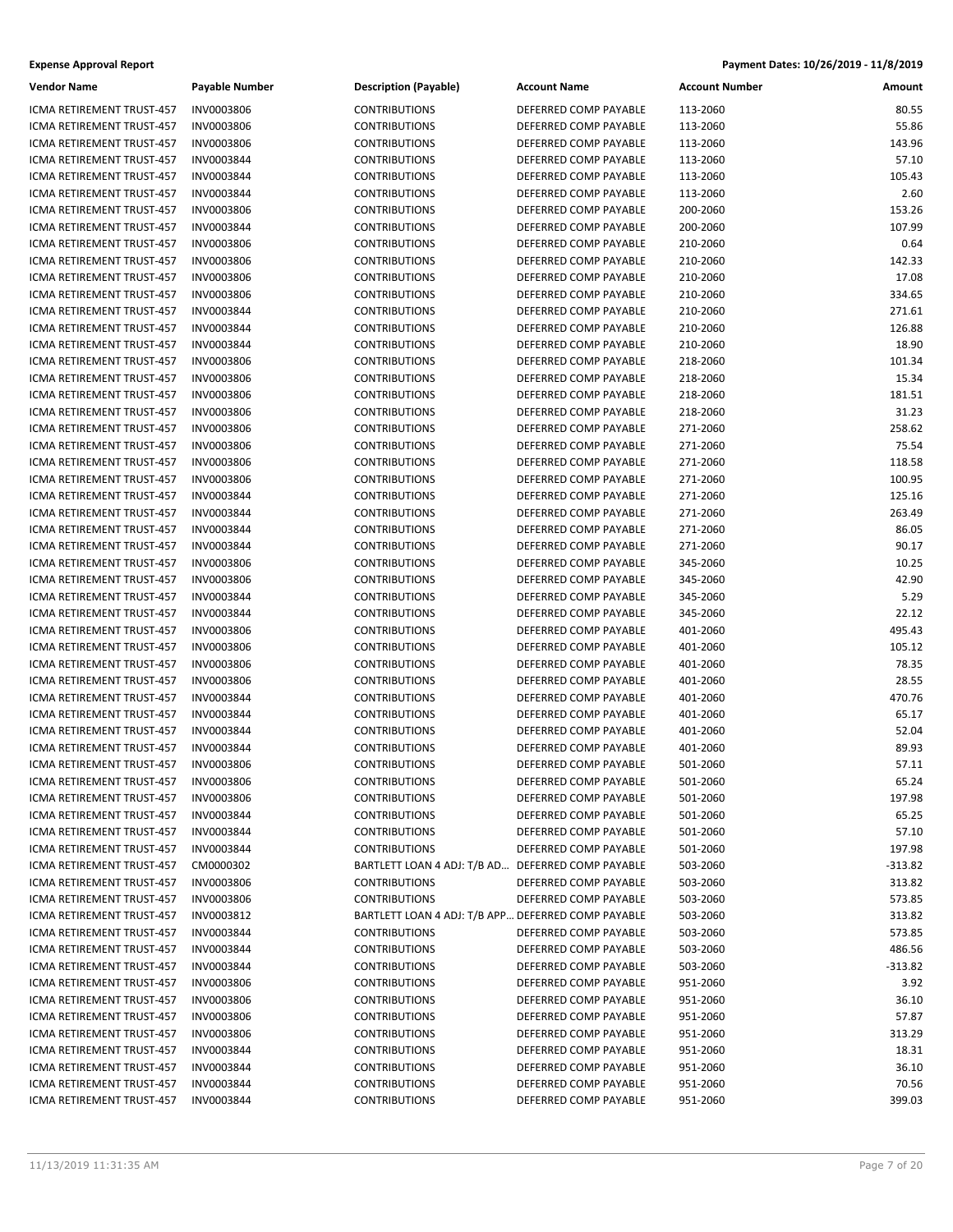| Vendor Name                                             | <b>Payable Number</b> | <b>Description (Payable)</b>                           | <b>Account Name</b>                                                | <b>Account Number</b>                                         | Amount    |
|---------------------------------------------------------|-----------------------|--------------------------------------------------------|--------------------------------------------------------------------|---------------------------------------------------------------|-----------|
| ICMA RETIREMENT TRUST-457                               | INV0003844            | <b>CONTRIBUTIONS</b>                                   | DEFERRED COMP PAYABLE                                              | 951-2060                                                      | 57.10     |
| ICMA RETIREMENT TRUST-457                               | INV0003806            | <b>CONTRIBUTIONS</b>                                   | DEFERRED COMP PAYABLE                                              | 953-2060                                                      | 2.24      |
| ICMA RETIREMENT TRUST-457                               | INV0003844            | <b>CONTRIBUTIONS</b>                                   | DEFERRED COMP PAYABLE                                              | 953-2060                                                      | 8.92      |
|                                                         |                       |                                                        |                                                                    | Vendor 4920 - ICMA RETIREMENT TRUST-457 Total:                | 71.705.71 |
|                                                         |                       |                                                        |                                                                    |                                                               |           |
| Vendor: 0284 - IDVILLE<br><b>IDVILLE</b>                |                       |                                                        |                                                                    |                                                               | 17.70     |
|                                                         | 3566698               | (1) OFFICE SIGNAGE - CLASSIC  DEPARTMENT CONSUMABLES   |                                                                    | 100-5110-3095<br>Vendor 0284 - IDVILLE Total:                 | 17.70     |
|                                                         |                       |                                                        |                                                                    |                                                               |           |
| Vendor: 5266 - INTL ASSOC OF FIREFIGHTER                |                       |                                                        |                                                                    |                                                               |           |
| INTL ASSOC OF FIREFIGHTER                               | INV0003737            | <b>DUES</b>                                            | <b>MISC PAYROLL PAYABLES</b>                                       | 100-2062                                                      | 1,100.00  |
| INTL ASSOC OF FIREFIGHTER                               | INV0003781            | <b>DUES</b>                                            | MISC PAYROLL PAYABLES                                              | 100-2062                                                      | 1,061.34  |
| INTL ASSOC OF FIREFIGHTER                               | INV0003781            | <b>DUES</b>                                            | MISC PAYROLL PAYABLES                                              | 218-2062                                                      | 38.66     |
|                                                         |                       |                                                        |                                                                    | Vendor 5266 - INTL ASSOC OF FIREFIGHTER Total:                | 2,200.00  |
| Vendor: 9325 - INTL TRAINING & REHAB TECHNOLOGIES, INC. |                       |                                                        |                                                                    |                                                               |           |
| INTL TRAINING & REHAB TECH 20191026D                    |                       | (4) NASSCO PACP/MACP/LACP  TRAINING AND EDUCATION      |                                                                    | 951-8820-1029                                                 | 300.00    |
| INTL TRAINING & REHAB TECH 20191026D                    |                       | (4) NASSCO PACP/MACP/LACP  MEETINGS AND TRAVEL         |                                                                    | 951-8820-4121                                                 | 3,500.00  |
|                                                         |                       |                                                        |                                                                    | Vendor 9325 - INTL TRAINING & REHAB TECHNOLOGIES, INC. Total: | 3,800.00  |
| Vendor: 8022 - JEFF K. BILLS                            |                       |                                                        |                                                                    |                                                               |           |
| JEFF K. BILLS                                           | 4010419               | (1) SUREHIRE ASSESSMENT ON  CONSULTANT                 |                                                                    | 100-2031-1030                                                 | 400.00    |
| JEFF K. BILLS                                           | 41101119              | (3) SUREHIRE ASSESSMENTS ONBACKGROUND INVESTIGATION    |                                                                    | 100-6110-1027                                                 | 1.200.00  |
|                                                         |                       |                                                        |                                                                    | Vendor 8022 - JEFF K. BILLS Total:                            | 1,600.00  |
|                                                         |                       |                                                        |                                                                    |                                                               |           |
| Vendor: 1334 - JOHN C GEMMA                             |                       |                                                        |                                                                    |                                                               |           |
| JOHN C GEMMA                                            | CS1913                | JULY - SEPT, 2019 NETWORK SU CONSULTANT                |                                                                    | 503-4010-1030                                                 | 1,500.00  |
| JOHN C GEMMA                                            | CS1912                | SERVER STORAGE UPGRADE                                 | COMPUTER SUPPLIES/SOFTWA 503-4010-3102                             |                                                               | 13,688.83 |
| JOHN C GEMMA                                            | CS1914                |                                                        | (1) 3ParDay ONE CONTRACT EX COMPUTER SUPPLIES/SOFTWA 503-4010-3102 |                                                               | 13,296.00 |
|                                                         |                       |                                                        |                                                                    | Vendor 1334 - JOHN C GEMMA Total:                             | 28,484.83 |
| Vendor: 9028 - JOHN M. AUBUCHON                         |                       |                                                        |                                                                    |                                                               |           |
| JOHN M. AUBUCHON                                        | 8510                  | ON-SITE SVC (NON-NTWK RELA EQUIPMENT REPAIR            |                                                                    | 100-6110-2054                                                 | 125.00    |
|                                                         |                       |                                                        |                                                                    | Vendor 9028 - JOHN M. AUBUCHON Total:                         | 125.00    |
| Vendor: 6685 - JONES & MAYER                            |                       |                                                        |                                                                    |                                                               |           |
| JONES & MAYER                                           | 94247                 | CLIENT ID: SEASIDE PD - MJM                            | LEGAL SERVICES - SPECIAL                                           | 100-3010-1023                                                 | 67.50     |
|                                                         |                       |                                                        |                                                                    | Vendor 6685 - JONES & MAYER Total:                            | 67.50     |
|                                                         |                       |                                                        |                                                                    |                                                               |           |
| Vendor: 9329 - JOY LUCIDO                               |                       |                                                        |                                                                    |                                                               |           |
| <b>JOY LUCIDO</b>                                       | 121564                | FACILITY REFUND FOR 220 COE  CENTER RENTAL DEPOSITS    |                                                                    | 255-2345<br>Vendor 9329 - JOY LUCIDO Total:                   | 235.50    |
|                                                         |                       |                                                        |                                                                    |                                                               | 235.50    |
| Vendor: 1798 - KELLY-MOORE PAINT COMPANY                |                       |                                                        |                                                                    |                                                               |           |
| KELLY-MOORE PAINT COMPANY 802-00000710365               |                       | PAINT FOR ROBERTS LAKE BOAT DEPARTMENT CONSUMABLES     |                                                                    | 100-8420-3095                                                 | 59.27     |
| KELLY-MOORE PAINT COMPANY 802-00000711714               |                       | (8) HIGH DENS ROLLER COVERS DEPARTMENT CONSUMABLES     |                                                                    | 210-8110-3095                                                 | 10.40     |
|                                                         |                       |                                                        |                                                                    | Vendor 1798 - KELLY-MOORE PAINT COMPANY Total:                | 69.67     |
| Vendor: 6835 - LANGUAGE TESTING INTL., INC              |                       |                                                        |                                                                    |                                                               |           |
| LANGUAGE TESTING INTL., INC L30808-IN                   |                       | LANGUAGE TESTING - A. PREM PERSONNEL RECRUITMENT       |                                                                    | 100-2031-2064                                                 | 179.00    |
|                                                         |                       |                                                        |                                                                    | Vendor 6835 - LANGUAGE TESTING INTL., INC Total:              | 179.00    |
| Vendor: 1943 - LEGAL SERVICES FOR SENIORS               |                       |                                                        |                                                                    |                                                               |           |
| LEGAL SERVICES FOR SENIORS                              | 1 QTR, FY2019/20      | CDBG FOR ATTORNEY SVCS - 1  LEGAL SERVICES FOR SENIORS |                                                                    | 200-5410-7192                                                 | 2,453.00  |
|                                                         |                       |                                                        |                                                                    | Vendor 1943 - LEGAL SERVICES FOR SENIORS Total:               | 2,453.00  |
|                                                         |                       |                                                        |                                                                    |                                                               |           |
| Vendor: 9324 - LESLIE'S POOLMART, INC.                  |                       |                                                        |                                                                    |                                                               |           |
| LESLIE'S POOLMART, INC.                                 | L1447864              | (1) ENERGYRITE, LOW NOx POO DEPARTMENT CONSUMABLES     |                                                                    | 100-8310-3095                                                 | 3,493.80  |
|                                                         |                       |                                                        |                                                                    | Vendor 9324 - LESLIE'S POOLMART, INC. Total:                  | 3,493.80  |
| Vendor: 1971 - LIEBERT CASSIDY WHITMORE                 |                       |                                                        |                                                                    |                                                               |           |
| LIEBERT CASSIDY WHITMORE                                | 1486900               | SEPT 2019 - NEGOTIATION SVCS CONSULTANT                |                                                                    | 100-2031-1030                                                 | 5,662.00  |
|                                                         |                       |                                                        |                                                                    | Vendor 1971 - LIEBERT CASSIDY WHITMORE Total:                 | 5,662.00  |
| Vendor: 1976 - LINCOLN AQUATICS                         |                       |                                                        |                                                                    |                                                               |           |
| LINCOLN AQUATICS                                        | D8663043              | CREDIT MEMO FOR ORIG INV # CHEMICALS                   |                                                                    | 100-8310-3099                                                 | -843.96   |
| LINCOLN AQUATICS                                        | NU168618              | (3) PRO SERIES PROZYMES FOR  CHEMICALS                 |                                                                    | 100-8310-3099                                                 | 1,170.27  |
|                                                         |                       |                                                        |                                                                    | Vendor 1976 - LINCOLN AQUATICS Total:                         | 326.31    |
|                                                         |                       |                                                        |                                                                    |                                                               |           |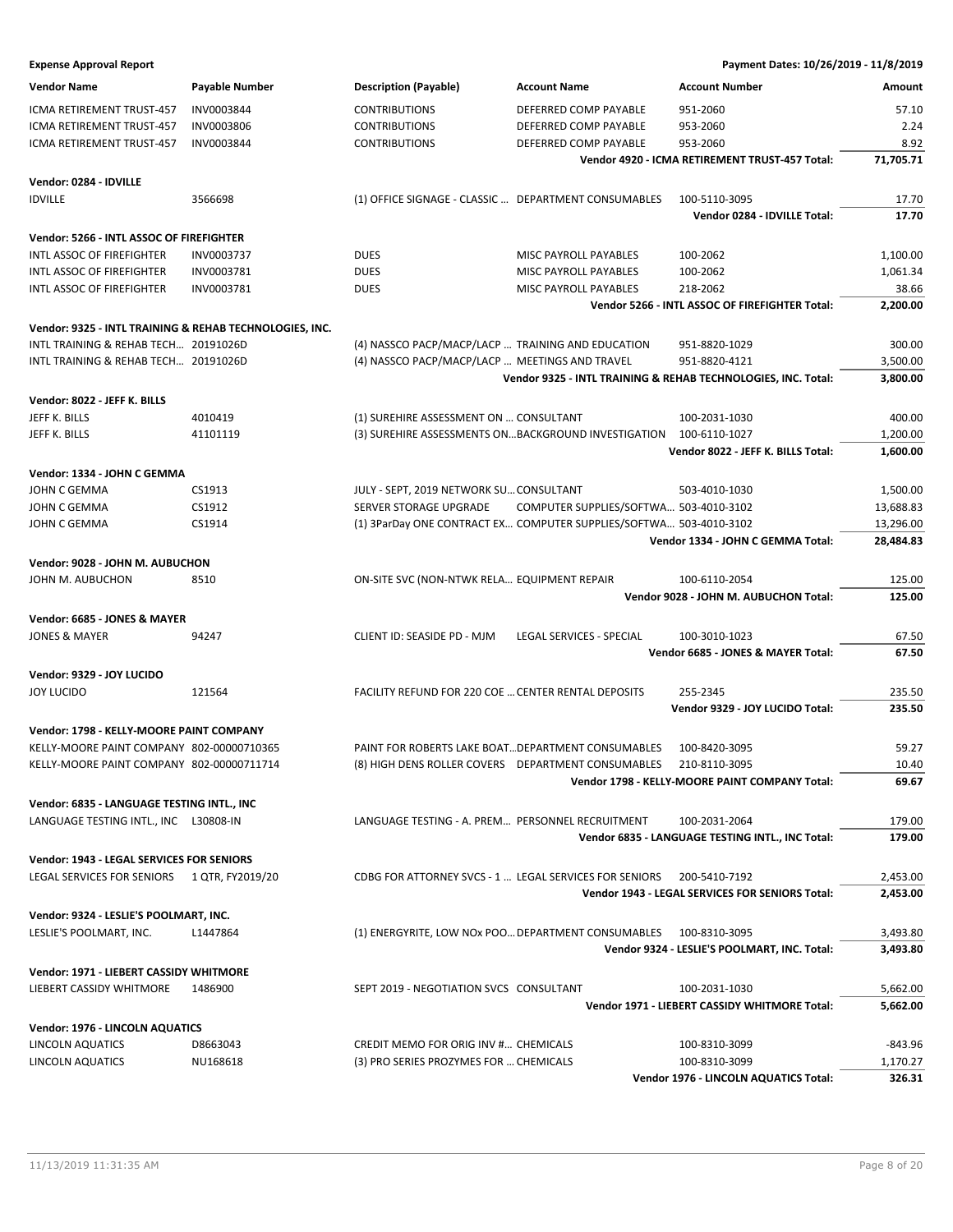| <b>Vendor Name</b>                                        | <b>Payable Number</b>  | <b>Description (Payable)</b>                     | <b>Account Name</b>                                                                                        | <b>Account Number</b>                                 | Amount           |
|-----------------------------------------------------------|------------------------|--------------------------------------------------|------------------------------------------------------------------------------------------------------------|-------------------------------------------------------|------------------|
| Vendor: 8838 - M & A STEAM                                |                        |                                                  |                                                                                                            |                                                       |                  |
| M & A STEAM                                               | 2259                   | LANGUAGE SCH BLDG 4399 - ST SUBCONTRACTED WORK   |                                                                                                            | 113-8730-2073                                         | 500.00           |
|                                                           |                        |                                                  |                                                                                                            | Vendor 8838 - M & A STEAM Total:                      | 500.00           |
| Vendor: 2102 - MARTIN'S IRRIGATION SUPPLY, INC.           |                        |                                                  |                                                                                                            |                                                       |                  |
| MARTIN'S IRRIGATION SUPPLY,  555179                       |                        |                                                  | 6" JUTE STAPLES, 15 GAL GOPH DEPARTMENT CONSUMABLES                                                        | 100-8420-3095                                         | 222.35           |
| MARTIN'S IRRIGATION SUPPLY,  555805                       |                        |                                                  | (12) WILCO ZINC GOPHER BAIT  DEPARTMENT CONSUMABLES                                                        | 100-8420-3095                                         | 115.50           |
|                                                           |                        |                                                  |                                                                                                            | Vendor 2102 - MARTIN'S IRRIGATION SUPPLY, INC. Total: | 337.85           |
| Vendor: 2426 - McDONALD REFRIGERATION INC                 |                        |                                                  |                                                                                                            |                                                       |                  |
| McDONALD REFRIGERATION INC 62684                          |                        | CHILD DEV CTR - MONTHLY REF SUBCONTRACTED WORK   |                                                                                                            | 113-8730-2073                                         | 187.44           |
|                                                           |                        |                                                  |                                                                                                            | Vendor 2426 - McDONALD REFRIGERATION INC Total:       | 187.44           |
| Vendor: 2184 - MISSION LINEN SERVICE                      |                        |                                                  |                                                                                                            |                                                       |                  |
| <b>MISSION LINEN SERVICE</b>                              | 510869865              |                                                  | SEASIDE FIRE DEPT LINEN SVC 1 UNIFORM SERVICE/LAUNDRY                                                      | 100-6640-2049                                         | 82.21            |
| <b>MISSION LINEN SERVICE</b>                              | 510926270              |                                                  | SEASIDE FIRE DEPT LINEN SVC 1 UNIFORM SERVICE/LAUNDRY                                                      | 100-6640-2049                                         | 82.21            |
| <b>MISSION LINEN SERVICE</b>                              | 510972695              |                                                  | SEASIDE FIRE DEPT LINEN SVC 1 UNIFORM SERVICE/LAUNDRY                                                      | 100-6640-2049                                         | 82.21            |
| <b>MISSION LINEN SERVICE</b>                              | 511026583              |                                                  | SEASIDE FIRE DEPT LINEN SVC 1 UNIFORM SERVICE/LAUNDRY                                                      | 100-6640-2049                                         | 82.21            |
|                                                           |                        |                                                  |                                                                                                            | Vendor 2184 - MISSION LINEN SERVICE Total:            | 328.84           |
|                                                           |                        |                                                  |                                                                                                            |                                                       |                  |
| Vendor: 2186 - MISSION UNIFORM SERVICE                    |                        |                                                  |                                                                                                            |                                                       |                  |
| <b>MISSION UNIFORM SERVICE</b>                            | 510902181              |                                                  | SEASIDE FIRE DEPT LINEN SVC 1 UNIFORM SERVICE/LAUNDRY                                                      | 100-6640-2049                                         | 33.18            |
| <b>MISSION UNIFORM SERVICE</b>                            | 511005156              |                                                  | SEASIDE FIRE DEPT LINEN SVC 1 UNIFORM SERVICE/LAUNDRY                                                      | 100-6640-2049                                         | 33.18<br>42.96   |
| <b>MISSION UNIFORM SERVICE</b>                            | 510996717              |                                                  | SEASIDE MAIN & UTILITIES UNI UNIFORM SERVICE / LAUNDRY                                                     | 100-8310-2049                                         |                  |
| MISSION UNIFORM SERVICE                                   | 511046657              |                                                  | SEASIDE MAIN & UTILITIES UNI UNIFORM SERVICE / LAUNDRY                                                     | 100-8310-2049                                         | 46.64            |
| <b>MISSION UNIFORM SERVICE</b>                            | 510996717              |                                                  | SEASIDE MAIN & UTILITIES UNI UNIFORM SERVICE/LAUNDRY                                                       | 100-8410-2049                                         | 13.75<br>14.93   |
| MISSION UNIFORM SERVICE                                   | 511046657              |                                                  | SEASIDE MAIN & UTILITIES UNI UNIFORM SERVICE/LAUNDRY                                                       | 100-8410-2049                                         | 42.96            |
| <b>MISSION UNIFORM SERVICE</b>                            | 510996717              |                                                  | SEASIDE MAIN & UTILITIES UNI UNIFORM SERVICE/LAUNDRY                                                       | 100-8420-2049                                         |                  |
| <b>MISSION UNIFORM SERVICE</b>                            | 511046657              |                                                  | SEASIDE MAIN & UTILITIES UNI UNIFORM SERVICE/LAUNDRY                                                       | 100-8420-2049                                         | 46.64            |
| MISSION UNIFORM SERVICE                                   | 511051565              |                                                  | SEASIDE MAINT & UTILITIES UN UNIFORM SERVICE/LAUNDRY                                                       | 100-8420-2049                                         | 39.37            |
| <b>MISSION UNIFORM SERVICE</b>                            | 510996717              |                                                  | SEASIDE MAIN & UTILITIES UNI UNIFORM SERVICE / LAUNDRY                                                     | 100-8440-2049                                         | 25.76<br>27.97   |
| MISSION UNIFORM SERVICE                                   | 511046657              |                                                  | SEASIDE MAIN & UTILITIES UNI UNIFORM SERVICE / LAUNDRY                                                     | 100-8440-2049                                         |                  |
| <b>MISSION UNIFORM SERVICE</b>                            | 510996717              |                                                  | SEASIDE MAIN & UTILITIES UNI UNIFORM SERVICE / LAUNDRY                                                     | 100-8450-2049                                         | 13.75<br>14.93   |
| <b>MISSION UNIFORM SERVICE</b>                            | 511046657              |                                                  | SEASIDE MAIN & UTILITIES UNI UNIFORM SERVICE / LAUNDRY                                                     | 100-8450-2049                                         |                  |
| MISSION UNIFORM SERVICE                                   | 510966509              |                                                  | RECREATION DEPT UNIFORM S UNIFORM SERVICE/LAUNDRY                                                          | 100-9105-2049                                         | 125.68<br>417.01 |
| <b>MISSION UNIFORM SERVICE</b><br>MISSION UNIFORM SERVICE | 511016277<br>510996717 |                                                  | RECREATION DEPT WEEKLY UNI UNIFORM SERVICE/LAUNDRY<br>SEASIDE MAIN & UTILITIES UNI UNIFORM SERVICE/LAUNDRY | 100-9105-2049<br>103-8710-2049                        | 8.60             |
| MISSION UNIFORM SERVICE                                   | 511046657              |                                                  | SEASIDE MAIN & UTILITIES UNI UNIFORM SERVICE/LAUNDRY                                                       | 103-8710-2049                                         | 9.34             |
| <b>MISSION UNIFORM SERVICE</b>                            | 510996718              | SEASIDE POMA DEPT UNIFORM SUBCONTRACTED WORK     |                                                                                                            | 113-8730-2073                                         | 96.60            |
| MISSION UNIFORM SERVICE                                   | 511008373              | SEASIDE POMA DEPT UNIFORM SUBCONTRACTED WORK     |                                                                                                            | 113-8730-2073                                         | 39.37            |
| MISSION UNIFORM SERVICE                                   | 511046658              | SEASIDE POMA DEPT UNIFORM SUBCONTRACTED WORK     |                                                                                                            | 113-8730-2073                                         | 105.24           |
| <b>MISSION UNIFORM SERVICE</b>                            | 510996717              |                                                  | SEASIDE MAIN & UTILITIES UNI UNIFORM SERVICE/LAUNDRY                                                       | 210-8110-2049                                         | 34.36            |
| <b>MISSION UNIFORM SERVICE</b>                            | 511046657              |                                                  | SEASIDE MAIN & UTILITIES UNI UNIFORM SERVICE/LAUNDRY                                                       | 210-8110-2049                                         | 37.30            |
| <b>MISSION UNIFORM SERVICE</b>                            | 510996717              |                                                  | SEASIDE MAIN & UTILITIES UNI UNIFORM SERVICE/LAUNDRY                                                       | 210-8420-2049                                         | 8.59             |
| <b>MISSION UNIFORM SERVICE</b>                            | 511046657              |                                                  | SEASIDE MAIN & UTILITIES UNI UNIFORM SERVICE/LAUNDRY                                                       | 210-8420-2049                                         | 9.35             |
| <b>MISSION UNIFORM SERVICE</b>                            | 510996717              |                                                  | SEASIDE MAIN & UTILITIES UNI UNIFORM SERVICE/LAUNDRY                                                       | 271-8110-2049                                         | 34.36            |
| <b>MISSION UNIFORM SERVICE</b>                            | 511046657              |                                                  | SEASIDE MAIN & UTILITIES UNI UNIFORM SERVICE/LAUNDRY                                                       | 271-8110-2049                                         | 37.30            |
| <b>MISSION UNIFORM SERVICE</b>                            | 510996717              |                                                  | SEASIDE MAIN & UTILITIES UNI UNIFORM SERVICE/LAUNDRY                                                       | 401-8620-2049                                         | 34.36            |
| <b>MISSION UNIFORM SERVICE</b>                            | 511046657              |                                                  | SEASIDE MAIN & UTILITIES UNI UNIFORM SERVICE/LAUNDRY                                                       | 401-8620-2049                                         | 37.30            |
| MISSION UNIFORM SERVICE                                   | 510996717              |                                                  | SEASIDE MAIN & UTILITIES UNI UNIFORM SERVICE/LAUNDRY                                                       | 501-8520-2049                                         | 34.36            |
| MISSION UNIFORM SERVICE                                   | 511046657              |                                                  | SEASIDE MAIN & UTILITIES UNI UNIFORM SERVICE/LAUNDRY                                                       | 501-8520-2049                                         | 37.30            |
| <b>MISSION UNIFORM SERVICE</b>                            | 510996717              |                                                  | SEASIDE MAIN & UTILITIES UNI UNIFORM SERVICE / LAUNDRY                                                     | 951-8820-2049                                         | 34.36            |
| MISSION UNIFORM SERVICE                                   | 511046657              |                                                  | SEASIDE MAIN & UTILITIES UNI UNIFORM SERVICE / LAUNDRY                                                     | 951-8820-2049                                         | 37.30            |
|                                                           |                        |                                                  |                                                                                                            | Vendor 2186 - MISSION UNIFORM SERVICE Total:          | 1,574.10         |
|                                                           |                        |                                                  |                                                                                                            |                                                       |                  |
| Vendor: 0144 - MOLINARI SUPPLY, INC.                      |                        |                                                  |                                                                                                            |                                                       |                  |
| MOLINARI SUPPLY, INC.                                     | 0144431                | (3 CASES) MULTIFOLD TOWEL  JANITORIAL SUPPLIES   |                                                                                                            | 100-6640-3093                                         | 128.64           |
| MOLINARI SUPPLY, INC.                                     | 0144586                | (1 CASE) HUSKY GLASS CLEANER JANITORIAL SUPPLIES |                                                                                                            | 100-6640-3093                                         | 47.29            |
| MOLINARI SUPPLY, INC.                                     | 0144379                | (1) 32OZ SPRAY BOTTLE                            | DEPARTMENT CONSUMABLES                                                                                     | 100-8420-3095                                         | 3.20             |
| MOLINARI SUPPLY, INC.                                     | 0144342                |                                                  | (1 CASE) CLEAN BREEZE NEUTR DEPARTMENT CONSUMABLES                                                         | 501-8520-3095                                         | 80.35<br>259.48  |
|                                                           |                        |                                                  |                                                                                                            | Vendor 0144 - MOLINARI SUPPLY, INC. Total:            |                  |
| Vendor: 4425 - MONTEREY AUTO SUPPLY                       |                        |                                                  |                                                                                                            |                                                       |                  |
| MONTEREY AUTO SUPPLY                                      | 669599.                | CREDIT MEMO FOR ORIG INV # VEHICLE PARTS         |                                                                                                            | 501-8520-6144                                         | -14.75           |
|                                                           |                        |                                                  |                                                                                                            |                                                       |                  |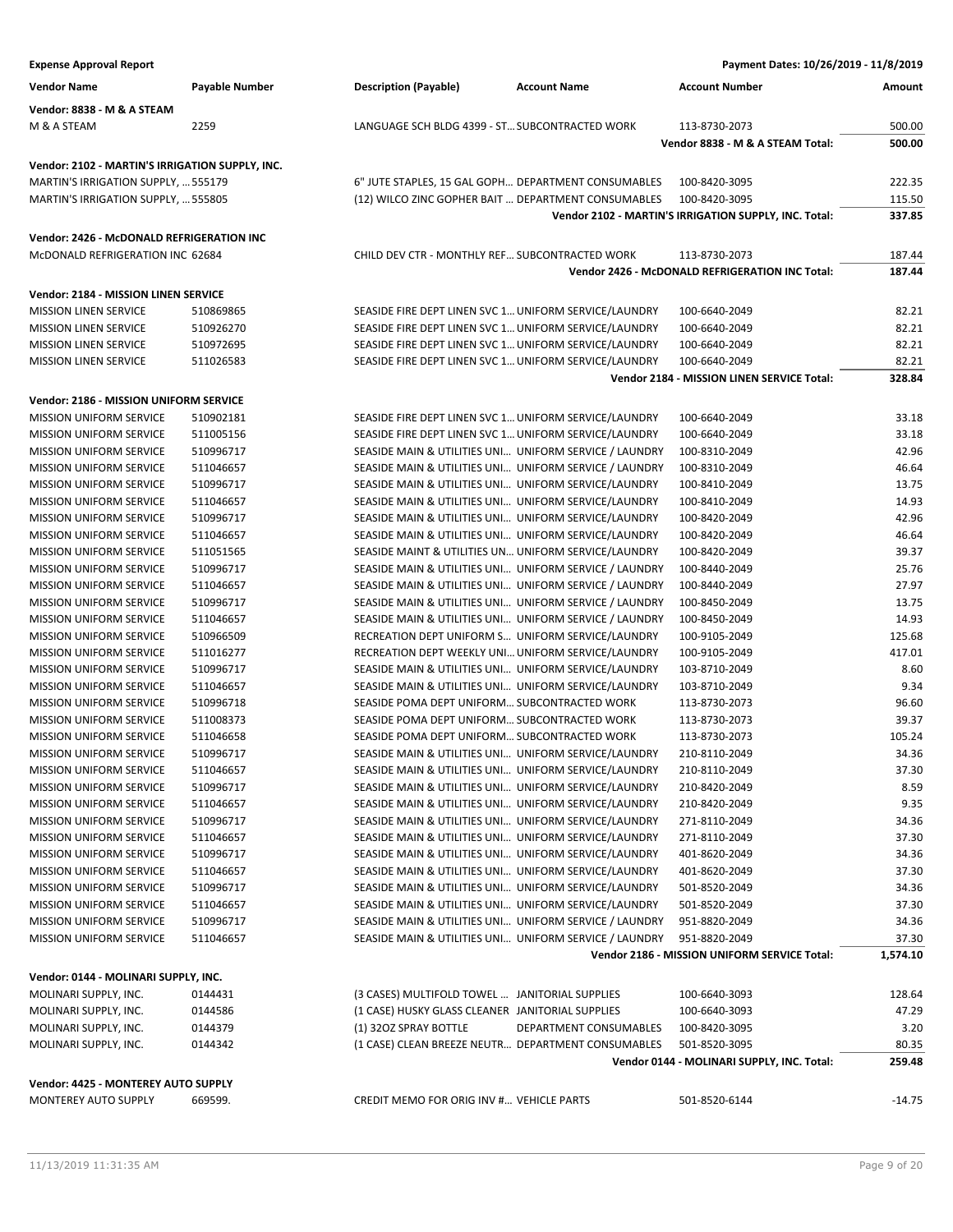| <b>Vendor Name</b>                                 | <b>Payable Number</b> | <b>Description (Payable)</b>                                           | <b>Account Name</b>                      | <b>Account Number</b>                                 | Amount           |
|----------------------------------------------------|-----------------------|------------------------------------------------------------------------|------------------------------------------|-------------------------------------------------------|------------------|
| <b>MONTEREY AUTO SUPPLY</b>                        | 670458                | (1) 16" 8P SKT                                                         | <b>VEHICLE PARTS</b>                     | 501-8520-6144                                         | 8.18             |
| MONTEREY AUTO SUPPLY                               | 670854                | (2) CABIN AIR FILTR, (1) OIL FILT VEHICLE PARTS                        |                                          | 501-8520-6144                                         | 157.68           |
| <b>MONTEREY AUTO SUPPLY</b>                        | 671550                | (4) QWIK RUBBER VALVE                                                  | <b>VEHICLE PARTS</b>                     | 501-8520-6144                                         | 17.09            |
| MONTEREY AUTO SUPPLY                               | 672899                | (1) TAIL LIGHT                                                         | <b>VEHICLE PARTS</b>                     | 501-8520-6144                                         | 32.94            |
| MONTEREY AUTO SUPPLY                               | 673620                | (1) NEUTRAL SAFETY SWITCH                                              | <b>VEHICLE PARTS</b>                     | 501-8520-6144                                         | 18.55            |
| MONTEREY AUTO SUPPLY                               | 674705                | (2) NITRILE DISPOS GLOVE                                               | <b>VEHICLE PARTS</b>                     | 501-8520-6144                                         | 23.90            |
| MONTEREY AUTO SUPPLY                               | 675055                | (4) NITRILE DISPOS GLOVE, (2) L VEHICLE PARTS                          |                                          | 501-8520-6144                                         | 76.06            |
|                                                    |                       |                                                                        |                                          | Vendor 4425 - MONTEREY AUTO SUPPLY Total:             | 319.65           |
| Vendor: 2238 - MONTEREY BAY PEST CONTROL           |                       |                                                                        |                                          |                                                       |                  |
| MONTEREY BAY PEST CONTROL 0172596                  |                       | SEASIDE POLICE DEPT MONTHLYPEST CONTROL                                |                                          | 100-6110-2057                                         | 90.00            |
| MONTEREY BAY PEST CONTROL 0172598                  |                       | 440 HARCOURT - STORAGE SHE PEST CONTROL                                |                                          | 100-6110-2057                                         | 60.00            |
|                                                    |                       |                                                                        |                                          | Vendor 2238 - MONTEREY BAY PEST CONTROL Total:        | 150.00           |
| Vendor: 2294 - MONTEREY CO. SHERIFF-CORONER        |                       |                                                                        |                                          |                                                       |                  |
| MONTEREY CO. SHERIFF-CORO 1632                     |                       | $(1)$ CJIS 7/1/19 - 9/30/19                                            | AUTOMATED CRIMINAL JUSTICE 100-6110-2042 |                                                       | 23,605.47        |
|                                                    |                       |                                                                        |                                          | Vendor 2294 - MONTEREY CO. SHERIFF-CORONER Total:     | 23,605.47        |
| Vendor: 0759 - MONTEREY CO. WEEKLY CLASSIFIEDS     |                       |                                                                        |                                          |                                                       |                  |
| MONTEREY CO. WEEKLY CLASSI 546-111297-00002        |                       | LEGAL NOTICE - MUNI CODE C PUBLISHING & LEGAL ADVERTIS 100-2021-2063   |                                          |                                                       | 67.88            |
| MONTEREY CO. WEEKLY CLASSI 547-111297-00002        |                       | LEGAL NOTICE - SUMMARY OF  PUBLISHING & LEGAL ADVERTIS 100-2021-2063   |                                          |                                                       | 74.66            |
| MONTEREY CO. WEEKLY CLASSI 548-111297-00002        |                       | LEGAL NOTICE - USE PERMIT UP PUBLISHING & LEGAL ADVERTIS 100-2021-2063 |                                          |                                                       | 108.60           |
| MONTEREY CO. WEEKLY CLASSI 549-111297-00002        |                       | 2015-2023 HOUSING ELEMENT PUBLISHING & LEGAL ADVERTIS 100-2021-2063    |                                          |                                                       | 176.48           |
| MONTEREY CO. WEEKLY CLASSI 550-111297-00002        |                       | NOTICE OF PUBLIC HEARING - PUBLISHING & LEGAL ADVERTIS 100-2021-2063   |                                          |                                                       | 81.45            |
|                                                    |                       |                                                                        |                                          | Vendor 0759 - MONTEREY CO. WEEKLY CLASSIFIEDS Total:  | 509.07           |
|                                                    |                       |                                                                        |                                          |                                                       |                  |
| Vendor: 2252 - MONTEREY COUNTY D.A.'s OFFICE       |                       |                                                                        |                                          |                                                       |                  |
| MONTEREY COUNTY D.A.'s OFF 9/26/19 MEMO            |                       |                                                                        |                                          |                                                       | 12,571.00        |
|                                                    |                       |                                                                        |                                          | Vendor 2252 - MONTEREY COUNTY D.A.'s OFFICE Total:    | 12,571.00        |
| Vendor: 2295 - MONTEREY COUNTY PETROLEUM           |                       |                                                                        |                                          |                                                       |                  |
| MONTEREY COUNTY PETROLE 332460                     |                       | 694 GALLONS DIESEL NO. 2                                               | <b>VEHICLE FUEL</b>                      | 501-8520-6145                                         | 2,326.02         |
| MONTEREY COUNTY PETROLE 332461                     |                       | 1,490 GALLONS OF UNLEADED  VEHICLE FUEL                                |                                          | 501-8520-6145                                         | 5,738.60         |
|                                                    |                       |                                                                        |                                          | Vendor 2295 - MONTEREY COUNTY PETROLEUM Total:        | 8,064.62         |
| Vendor: 6088 - MONTEREY FIRE EXTINGUISHER, INC.    |                       |                                                                        |                                          |                                                       |                  |
| MONTEREY FIRE EXTINGUISHER,74642                   |                       | SERVICE CALL - SEASIDE FIRE DE SUBCONTRACTED WORK                      |                                          | 100-8310-2073                                         | 60.00            |
|                                                    |                       |                                                                        |                                          | Vendor 6088 - MONTEREY FIRE EXTINGUISHER, INC. Total: | 60.00            |
| Vendor: 7135 - MONTEREY SANITARY SUPPLY, INC.      |                       |                                                                        |                                          |                                                       |                  |
| MONTEREY SANITARY SUPPLY,  13161                   |                       | 5-QUART SHARPS CONTAINER - CSA74 APPROVED MEDICAL SU 100-6120-3096     |                                          |                                                       | 12.30            |
|                                                    |                       |                                                                        |                                          | Vendor 7135 - MONTEREY SANITARY SUPPLY, INC. Total:   | 12.30            |
| <b>Vendor: 2351 - MONTEREY TIRE SERVICE</b>        |                       |                                                                        |                                          |                                                       |                  |
| MONTEREY TIRE SERVICE                              | 1-91796               | (1) PARTS BOOT#, (1) LFLT FLAT TIRES                                   |                                          | 501-8520-6147                                         | 24.73            |
|                                                    |                       |                                                                        |                                          | Vendor 2351 - MONTEREY TIRE SERVICE Total:            | 24.73            |
|                                                    |                       |                                                                        |                                          |                                                       |                  |
| Vendor: 6602 - NANCY MELTON<br><b>NANCY MELTON</b> |                       |                                                                        |                                          |                                                       |                  |
|                                                    | OCT 2019              | OCT 2019 - INSTRUCTOR PAY (GRECREATION CONTRACT SERVI 100-9603-2075    |                                          | Vendor 6602 - NANCY MELTON Total:                     | 161.00<br>161.00 |
|                                                    |                       |                                                                        |                                          |                                                       |                  |
| Vendor: 8892 - NCI AFFILIATES, INC.                |                       |                                                                        |                                          |                                                       |                  |
| NCI AFFILIATES, INC.                               | 8718                  | JUNE 2019 - CREW PROVIDED G SUBCONTRACTED WORK                         |                                          | 210-8420-2093                                         | 1,042.00         |
| NCI AFFILIATES, INC.                               | 8819                  | JULY 2019 - CREW PROVIDED G SUBCONTRACTED WORK                         |                                          | 210-8420-2093                                         | 1,166.67         |
|                                                    |                       |                                                                        |                                          | Vendor 8892 - NCI AFFILIATES, INC. Total:             | 2,208.67         |
| Vendor: 2720 - OWEN EQUIPMENT COMPANY              |                       |                                                                        |                                          |                                                       |                  |
| OWEN EQUIPMENT COMPANY 00047367                    |                       | (1) TUBE BROOM-POLY PLUS SH VEHICLE PARTS                              |                                          | 501-8520-6144                                         | 1,009.20         |
|                                                    |                       |                                                                        |                                          | Vendor 2720 - OWEN EQUIPMENT COMPANY Total:           | 1,009.20         |
| Vendor: 2652 - PACIFIC GAS & ELECTRIC              |                       |                                                                        |                                          |                                                       |                  |
| PACIFIC GAS & ELECTRIC                             | 8460074755-8 10/4/19  | PGE Collective Statement 10/4/ GAS & ELECTRIC                          |                                          | 100-8310-5131                                         | 276.25           |
| PACIFIC GAS & ELECTRIC                             | 8460074755-8 10/4/19  | PGE Collective Statement 10/4/ GAS & ELECTRIC                          |                                          | 100-8310-5131                                         | 9,536.26         |
| PACIFIC GAS & ELECTRIC                             | 8460074755-8 10/4/19  | PGE Collective Statement 10/4/ GAS & ELECTRIC                          |                                          | 100-8310-5131                                         | 9,168.65         |
| PACIFIC GAS & ELECTRIC                             | 8460074755-8 10/4/19  | PGE Collective Statement 10/4/ GAS & ELECTRIC                          |                                          | 100-8310-5131                                         | 4,178.06         |
| PACIFIC GAS & ELECTRIC                             | 8460074755-8 10/4/19  | PGE Collective Statement 10/4/ GAS & ELECTRIC                          |                                          | 100-8420-5131                                         | 304.35           |
| PACIFIC GAS & ELECTRIC                             | 8460074755-8 10/4/19  | PGE Collective Statement 10/4/ GAS & ELECTRIC                          |                                          | 103-8710-5131                                         | 564.37           |
| PACIFIC GAS & ELECTRIC                             | 8460074755-8 10/4/19  | PGE Collective Statement 10/4/ GAS & ELECTRIC                          |                                          | 210-8110-5131                                         | 19.68            |
|                                                    |                       |                                                                        |                                          |                                                       |                  |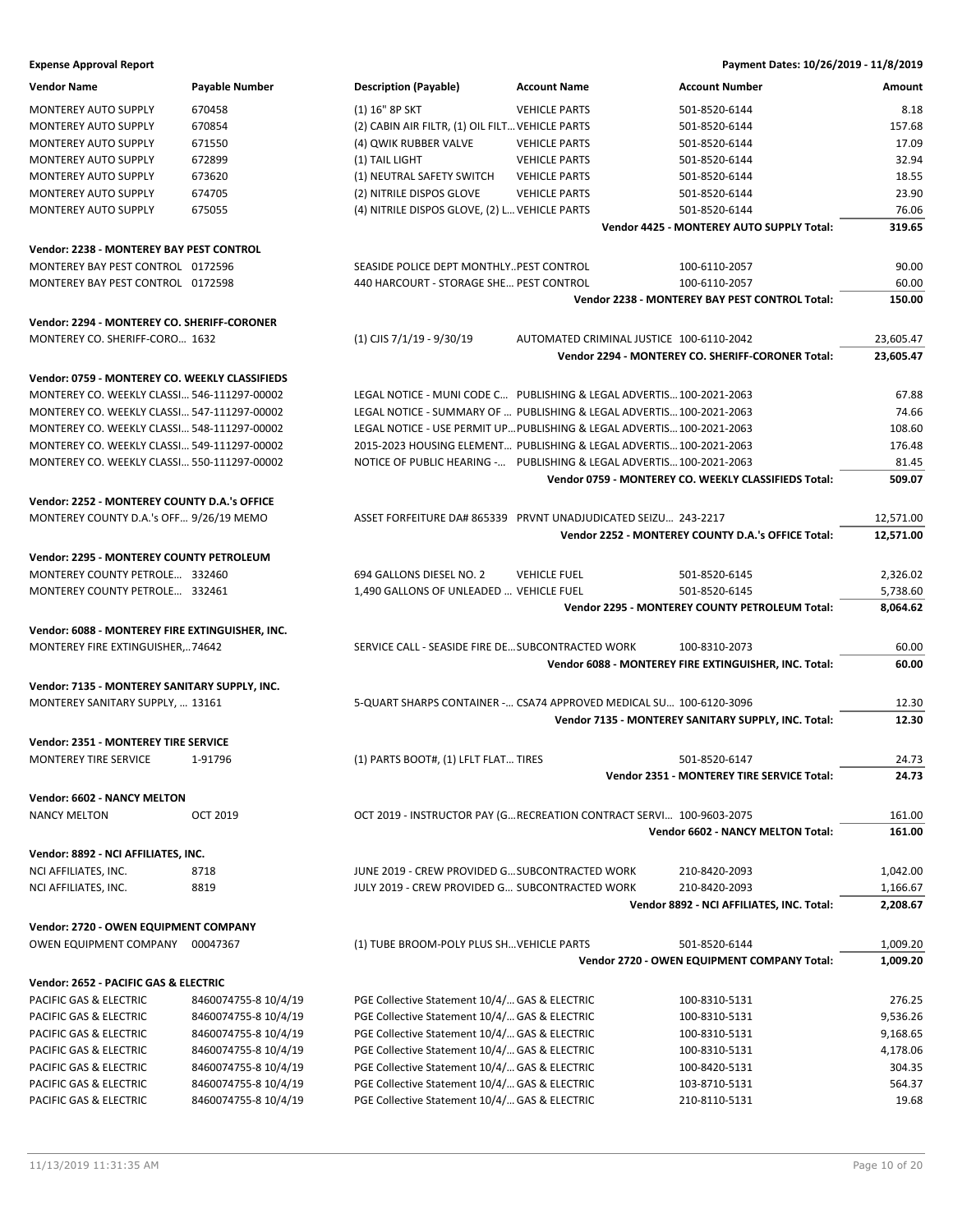| <b>Expense Approval Report</b>                             |                      |                                                                       |                                                                     | Payment Dates: 10/26/2019 - 11/8/2019                            |           |
|------------------------------------------------------------|----------------------|-----------------------------------------------------------------------|---------------------------------------------------------------------|------------------------------------------------------------------|-----------|
| <b>Vendor Name</b>                                         | Payable Number       | <b>Description (Payable)</b>                                          | <b>Account Name</b>                                                 | <b>Account Number</b>                                            | Amount    |
| PACIFIC GAS & ELECTRIC                                     | 8460074755-8 10/4/19 | PGE Collective Statement 10/4/ STREET LIGHTINGS                       |                                                                     | 210-8210-2059                                                    | 15,141.90 |
| PACIFIC GAS & ELECTRIC                                     | 8460074755-8 10/4/19 | PGE Collective Statement 10/4/ GAS & ELECTRIC                         |                                                                     | 210-8420-5131                                                    | 78.14     |
|                                                            | 8460074755-8 10/4/19 |                                                                       |                                                                     | 401-8620-5131                                                    | 5,340.59  |
| PACIFIC GAS & ELECTRIC                                     |                      | PGE Collective Statement 10/4/ GAS & ELECTRIC                         |                                                                     |                                                                  |           |
| PACIFIC GAS & ELECTRIC                                     | 8460074755-8 10/4/19 | PGE Collective Statement 10/4/ GAS & ELECTRIC                         |                                                                     | 401-8620-5131                                                    | 1,699.80  |
| PACIFIC GAS & ELECTRIC                                     | 8460074755-8 10/4/19 | PGE Collective Statement 10/4/ GAS & ELECTRIC                         |                                                                     | 501-8510-5131                                                    | 179.96    |
|                                                            |                      |                                                                       |                                                                     | Vendor 2652 - PACIFIC GAS & ELECTRIC Total:                      | 46,488.01 |
| Vendor: 4487 - PACIFIC TELEMANAGEMENT SERVICES             |                      |                                                                       |                                                                     |                                                                  |           |
| PACIFIC TELEMANAGEMENT SE 2030613                          |                      | NOV 2019 - PAY PHONES AT CIT TELEPHONE                                |                                                                     | 503-4010-5132                                                    | 103.00    |
| PACIFIC TELEMANAGEMENT SE 2030631                          |                      | NOV 2019 - PAY PHONE AT OLD TELEPHONE                                 |                                                                     | 503-4010-5132                                                    | 28.00     |
|                                                            |                      |                                                                       |                                                                     | Vendor 4487 - PACIFIC TELEMANAGEMENT SERVICES Total:             | 131.00    |
| Vendor: 9322 - PARM, LLC                                   |                      |                                                                       |                                                                     |                                                                  |           |
| PARM, LLC                                                  | 10/18/19             | PASTA FOR HALLOWEEN DANCE SENIOR ACTIVITIES                           |                                                                     | 251-9500-7125                                                    | 250.00    |
|                                                            |                      |                                                                       |                                                                     |                                                                  |           |
|                                                            |                      |                                                                       |                                                                     | Vendor 9322 - PARM, LLC Total:                                   | 250.00    |
| Vendor: 1090 - PARTSMASTER                                 |                      |                                                                       |                                                                     |                                                                  |           |
| PARTSMASTER                                                | 23474331             | (1) FLEXIBLE UNIVERSAL JOINT  VEHICLE PARTS                           |                                                                     | 501-8520-6144                                                    | 53.21     |
|                                                            |                      |                                                                       |                                                                     | Vendor 1090 - PARTSMASTER Total:                                 | 53.21     |
| Vendor: 9204 - PAUL HERBERT CAUSEY                         |                      |                                                                       |                                                                     |                                                                  |           |
|                                                            | 1391                 | JULY 2019 - PREP OF DISTRICT I SEWER SYSTEM MNGT PLAN U 952-8820-8194 |                                                                     |                                                                  | 616.00    |
| PAUL HERBERT CAUSEY                                        |                      |                                                                       |                                                                     |                                                                  |           |
|                                                            |                      |                                                                       |                                                                     | Vendor 9204 - PAUL HERBERT CAUSEY Total:                         | 616.00    |
| Vendor: 2746 - PENINSULA POOL SERVICE                      |                      |                                                                       |                                                                     |                                                                  |           |
| PENINSULA POOL SERVICE                                     | 192961001            | (4) 4 GAL CASE SANI-CHLOR                                             | DEPARTMENT CONSUMABLES                                              | 401-8620-3095                                                    | 88.84     |
| PENINSULA POOL SERVICE                                     | 192961002            | (4) 4 GAL CASE SANI-CHLOR                                             | DEPARTMENT CONSUMABLES                                              | 401-8620-3095                                                    | 88.84     |
|                                                            |                      |                                                                       |                                                                     | Vendor 2746 - PENINSULA POOL SERVICE Total:                      | 177.68    |
| Vendor: 9300 - PORTLAND PRECISION INSTRUMENT & REPAIR INC. |                      |                                                                       |                                                                     |                                                                  |           |
| PORTLAND PRECISION INSTRU INV109486                        |                      |                                                                       | (4) PERPETUAL LIC/MAINT & SU COMPUTER SUPPLIES/SOFTWA 503-4010-3102 |                                                                  | 2,633.32  |
|                                                            |                      |                                                                       |                                                                     | Vendor 9300 - PORTLAND PRECISION INSTRUMENT & REPAIR INC. Total: | 2,633.32  |
|                                                            |                      |                                                                       |                                                                     |                                                                  |           |
| Vendor: 2849 - PREMIUM AUTO PARTS, INC.                    |                      |                                                                       |                                                                     |                                                                  |           |
| PREMIUM AUTO PARTS, INC.                                   | 7474-175814          | (1) ENDURANCE MT ADPTR                                                | <b>VEHICLE PARTS</b>                                                | 501-8520-6144                                                    | 24.36     |
| PREMIUM AUTO PARTS, INC.                                   | 7474-177421          | (1) NIF CR2032 / BATTERY                                              | <b>VEHICLE PARTS</b>                                                | 501-8520-6144                                                    | 3.27      |
| PREMIUM AUTO PARTS, INC.                                   | 7474-177541          | (1) SUPER GLUE                                                        | <b>VEHICLE PARTS</b>                                                | 501-8520-6144                                                    | 2.38      |
|                                                            |                      |                                                                       |                                                                     | Vendor 2849 - PREMIUM AUTO PARTS, INC. Total:                    | 30.01     |
| Vendor: 5705 - PUBLIC AGENCY RETIREMENT SERVICES           |                      |                                                                       |                                                                     |                                                                  |           |
| PUBLIC AGENCY RETIREMENT S 44069                           |                      | ACTUARIAL FEES THROUGH 9/3 CONSULTANT                                 |                                                                     | 100-5110-1030                                                    | 3,000.00  |
|                                                            |                      |                                                                       |                                                                     | Vendor 5705 - PUBLIC AGENCY RETIREMENT SERVICES Total:           | 3,000.00  |
|                                                            |                      |                                                                       |                                                                     |                                                                  |           |
| Vendor: 5264 - RABOBANK, N.A.                              |                      |                                                                       |                                                                     |                                                                  |           |
| RABOBANK, N.A.                                             | INV0003849           | <b>FIT PAYABLE</b>                                                    | FEDERAL TAX PAYABLE                                                 | 100-2052                                                         | 91,517.67 |
| RABOBANK, N.A.                                             | INV0003850           | MEDICARE PAYABLE                                                      | EE HEALTHCARE PAYABLE                                               | 100-2057                                                         | 20,416.61 |
| RABOBANK, N.A.                                             | INV0003849           | FIT PAYABLE                                                           | FEDERAL TAX PAYABLE                                                 | 103-2052                                                         | 63.29     |
| RABOBANK, N.A.                                             | INV0003850           | MEDICARE PAYABLE                                                      | EE HEALTHCARE PAYABLE                                               | 103-2057                                                         | 20.00     |
| RABOBANK, N.A.                                             | INV0003849           | <b>FIT PAYABLE</b>                                                    | FEDERAL TAX PAYABLE                                                 | 113-2052                                                         | 776.15    |
| RABOBANK, N.A.                                             | INV0003850           | MEDICARE PAYABLE                                                      | EE HEALTHCARE PAYABLE                                               | 113-2057                                                         | 251.18    |
| RABOBANK, N.A.                                             | INV0003849           | FIT PAYABLE                                                           | FEDERAL TAX PAYABLE                                                 | 200-2052                                                         | 283.71    |
| RABOBANK, N.A.                                             | INV0003850           | MEDICARE PAYABLE                                                      | EE HEALTHCARE PAYABLE                                               | 200-2057                                                         | 68.36     |
| RABOBANK, N.A.                                             | INV0003849           | FIT PAYABLE                                                           | FEDERAL TAX PAYABLE                                                 | 210-2052                                                         | 476.64    |
| RABOBANK, N.A.                                             | INV0003850           | <b>MEDICARE PAYABLE</b>                                               | EE HEALTHCARE PAYABLE                                               | 210-2057                                                         | 180.42    |
| RABOBANK, N.A.                                             | INV0003849           | FIT PAYABLE                                                           | FEDERAL TAX PAYABLE                                                 | 271-2052                                                         | 567.67    |
| RABOBANK, N.A.                                             | INV0003850           | <b>MEDICARE PAYABLE</b>                                               | EE HEALTHCARE PAYABLE                                               | 271-2057                                                         | 190.70    |
| RABOBANK, N.A.                                             | INV0003849           | FIT PAYABLE                                                           | FEDERAL TAX PAYABLE                                                 | 345-2052                                                         | 19.65     |
| RABOBANK, N.A.                                             | INV0003850           | MEDICARE PAYABLE                                                      | EE HEALTHCARE PAYABLE                                               | 345-2057                                                         | 7.36      |
| RABOBANK, N.A.                                             | INV0003849           | FIT PAYABLE                                                           | FEDERAL TAX PAYABLE                                                 | 401-2052                                                         | 909.07    |
| RABOBANK, N.A.                                             | INV0003850           | MEDICARE PAYABLE                                                      | EE HEALTHCARE PAYABLE                                               | 401-2057                                                         | 259.16    |
|                                                            |                      |                                                                       |                                                                     |                                                                  |           |
| RABOBANK, N.A.                                             | INV0003849           | FIT PAYABLE                                                           | FEDERAL TAX PAYABLE                                                 | 501-2052                                                         | 847.06    |
| RABOBANK, N.A.                                             | INV0003850           | MEDICARE PAYABLE                                                      | EE HEALTHCARE PAYABLE                                               | 501-2057                                                         | 221.04    |
| RABOBANK, N.A.                                             | INV0003849           | FIT PAYABLE                                                           | FEDERAL TAX PAYABLE                                                 | 503-2052                                                         | 1,487.46  |
| RABOBANK, N.A.                                             | INV0003850           | MEDICARE PAYABLE                                                      | EE HEALTHCARE PAYABLE                                               | 503-2057                                                         | 241.48    |
| RABOBANK, N.A.                                             | INV0003849           | FIT PAYABLE                                                           | FEDERAL TAX PAYABLE                                                 | 951-2052                                                         | 1,122.90  |

RABOBANK, N.A. **INV0003850** MEDICARE PAYABLE EE HEALTHCARE PAYABLE 951-2057 305.30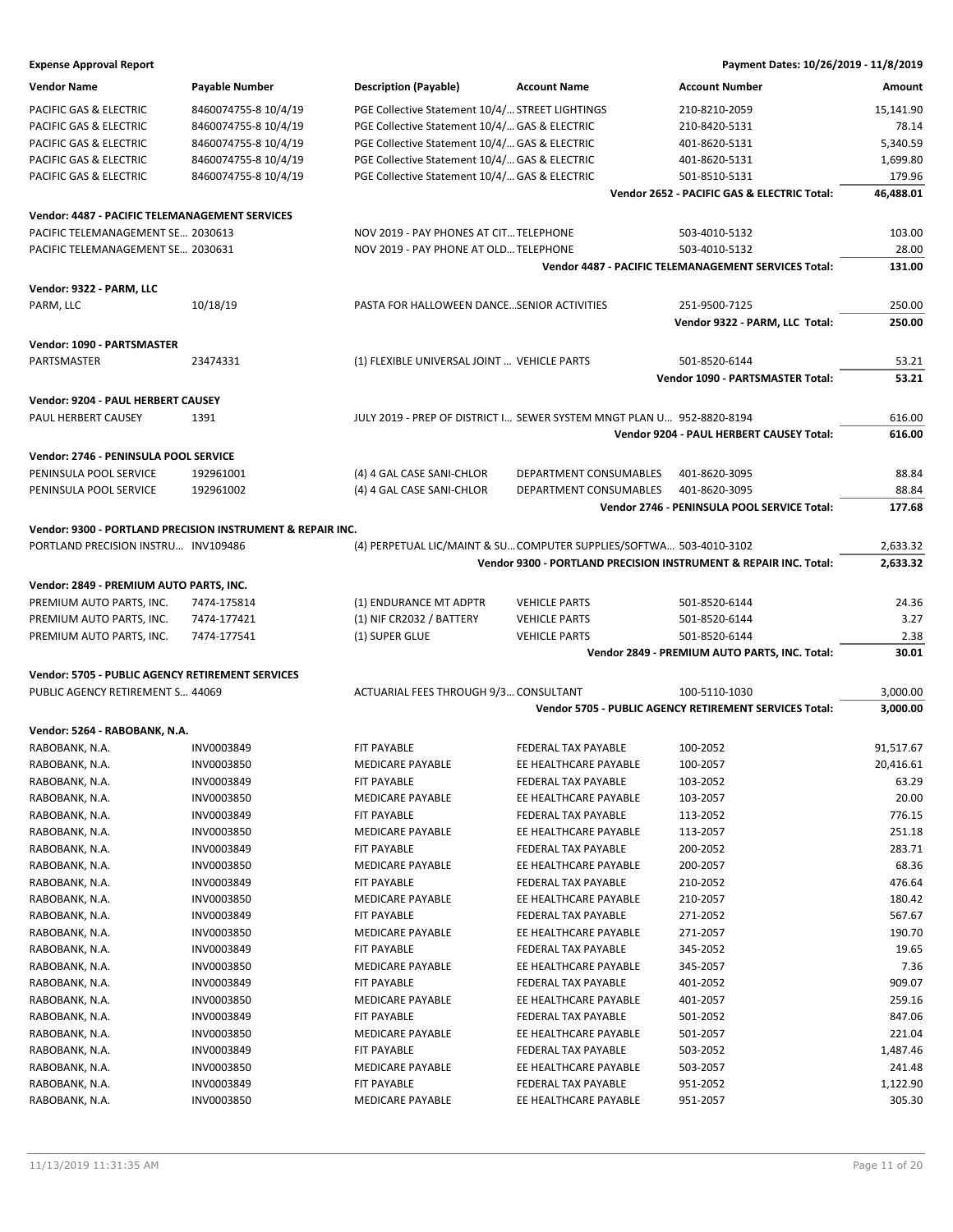| <b>Expense Approval Report</b>                                                            |                          |                                               |                                                                       | Payment Dates: 10/26/2019 - 11/8/2019                    |               |
|-------------------------------------------------------------------------------------------|--------------------------|-----------------------------------------------|-----------------------------------------------------------------------|----------------------------------------------------------|---------------|
| <b>Vendor Name</b>                                                                        | <b>Payable Number</b>    | <b>Description (Payable)</b>                  | <b>Account Name</b>                                                   | <b>Account Number</b>                                    | Amount        |
| RABOBANK, N.A.                                                                            | INV0003849               | FIT PAYABLE                                   | FEDERAL TAX PAYABLE                                                   | 953-2052                                                 | 31.11         |
| RABOBANK, N.A.                                                                            | INV0003850               | MEDICARE PAYABLE                              | EE HEALTHCARE PAYABLE                                                 | 953-2057                                                 | 8.18          |
|                                                                                           |                          |                                               |                                                                       | Vendor 5264 - RABOBANK, N.A. Total:                      | 120,272.17    |
| Vendor: 8020 - RAIMI & ASSOCIATES, INC.                                                   |                          |                                               |                                                                       |                                                          |               |
| RAIMI & ASSOCIATES, INC.                                                                  | 19-3307                  |                                               | AUGUST 2019 - GENERAL PLAN  CONSULTANT - GENERAL PLAN 100-7310-1035   |                                                          | 8,876.06      |
|                                                                                           |                          |                                               |                                                                       | Vendor 8020 - RAIMI & ASSOCIATES, INC. Total:            | 8,876.06      |
| Vendor: 5417 - RENTAL DEPOT                                                               |                          |                                               |                                                                       |                                                          |               |
| <b>RENTAL DEPOT</b>                                                                       | 274376-1                 |                                               | (1) LIFT, SCISSOR 26', (1) TRAILE DEPARTMENT CONSUMABLES              | 113-8730-3095                                            | 170.01        |
|                                                                                           |                          |                                               |                                                                       | <b>Vendor 5417 - RENTAL DEPOT Total:</b>                 | 170.01        |
|                                                                                           |                          |                                               |                                                                       |                                                          |               |
| Vendor: 8345 - RESTORATIVE JUSTICE PARTNERS, INC.<br>RESTORATIVE JUSTICE PARTNE SEPT 2019 |                          |                                               | SEPT 2019 - CAL VIP REIMBURS RESTORATIVE JUSTICE PARTNE 100-2042-7205 |                                                          | 4,229.81      |
|                                                                                           |                          |                                               |                                                                       | Vendor 8345 - RESTORATIVE JUSTICE PARTNERS, INC. Total:  | 4,229.81      |
|                                                                                           |                          |                                               |                                                                       |                                                          |               |
| Vendor: 8800 - RINCON CONSULTANTS, INC.                                                   |                          |                                               |                                                                       |                                                          |               |
| RINCON CONSULTANTS, INC.                                                                  | 16172                    |                                               | SEPT 2019 - SEASIDE HOUSING  HOUSING ELEMENT CONSULTA 100-7310-1046   |                                                          | 3,278.25      |
|                                                                                           |                          |                                               |                                                                       | Vendor 8800 - RINCON CONSULTANTS, INC. Total:            | 3,278.25      |
| Vendor: 9330 - ROLANDO MEJIA                                                              |                          |                                               |                                                                       |                                                          |               |
| ROLANDO MEJIA                                                                             | 119140                   |                                               | FACILITY REFUND FOR 220 COE  CENTER RENTAL DEPOSITS                   | 255-2345                                                 | 235.50        |
|                                                                                           |                          |                                               |                                                                       | Vendor 9330 - ROLANDO MEJIA Total:                       | 235.50        |
| Vendor: 7924 - ROSA JONG                                                                  |                          |                                               |                                                                       |                                                          |               |
| ROSA JONG                                                                                 | <b>OCT 2019</b>          |                                               | OCT 2019 - INSTRUCTOR PAY (Z RECREATION CONTRACT SERVI 100-9603-2075  |                                                          | 61.25         |
|                                                                                           |                          |                                               |                                                                       | Vendor 7924 - ROSA JONG Total:                           | 61.25         |
| Vendor: 3040 - SAFETY-KLEEN SYSTEMS INC                                                   |                          |                                               |                                                                       |                                                          |               |
| SAFETY-KLEEN SYSTEMS INC                                                                  | 81141454                 | REFUSE DISPOSAL FOR 650 OL REFUSE DISPOSAL    |                                                                       | 501-8520-2068                                            | 935.01        |
| SAFETY-KLEEN SYSTEMS INC                                                                  | 81290986                 | (1) LP AEROSOLS FOR INC 55GL  REFUSE DISPOSAL |                                                                       | 501-8520-2068                                            | 508.86        |
|                                                                                           |                          |                                               |                                                                       | Vendor 3040 - SAFETY-KLEEN SYSTEMS INC Total:            | 1,443.87      |
| Vendor: 3307 - SAME DAY SHRED                                                             |                          |                                               |                                                                       |                                                          |               |
| SAME DAY SHRED                                                                            | 37829                    | FINANCE DEPT - 64 GAL BIN SV OTHER EXPENSE    |                                                                       | 100-5110-2078                                            | 45.00         |
|                                                                                           |                          |                                               |                                                                       | Vendor 3307 - SAME DAY SHRED Total:                      | 45.00         |
| Vendor: 8021 - SEASIDE CHRYSLER DODGE JEEP RAM                                            |                          |                                               |                                                                       |                                                          |               |
| SEASIDE CHRYSLER DODGE JEEP29383                                                          |                          | (1) MOLDING, (6) PUSH PIN - UN. VEHICLE PARTS |                                                                       | 501-8520-6144                                            | 177.16        |
|                                                                                           |                          |                                               |                                                                       | Vendor 8021 - SEASIDE CHRYSLER DODGE JEEP RAM Total:     | 177.16        |
| Vendor: 3138 - SEASIDE EMPLOYEES ASSN                                                     |                          |                                               |                                                                       |                                                          |               |
| SEASIDE EMPLOYEES ASSN                                                                    | INV0003736               | <b>DUES</b>                                   | MISC PAYROLL PAYABLES                                                 | 100-2062                                                 | 101.32        |
| <b>SEASIDE EMPLOYEES ASSN</b>                                                             | INV0003780               | <b>DUES</b>                                   | MISC PAYROLL PAYABLES                                                 | 100-2062                                                 | 97.53         |
| SEASIDE EMPLOYEES ASSN                                                                    | INV0003736               | <b>DUES</b>                                   | <b>MISC PAYROLL PAYABLES</b>                                          | 103-2062                                                 | 0.54          |
| SEASIDE EMPLOYEES ASSN                                                                    | INV0003780               | DUES                                          | MISC PAYROLL PAYABLES                                                 | 103-2062                                                 | 0.84          |
| SEASIDE EMPLOYEES ASSN                                                                    | INV0003736               | <b>DUES</b>                                   | MISC PAYROLL PAYABLES                                                 | 113-2062                                                 | 16.72         |
| SEASIDE EMPLOYEES ASSN                                                                    | INV0003780               | <b>DUES</b>                                   | MISC PAYROLL PAYABLES                                                 | 113-2062                                                 | 15.08         |
| SEASIDE EMPLOYEES ASSN                                                                    | INV0003736               | <b>DUES</b>                                   | MISC PAYROLL PAYABLES                                                 | 210-2062                                                 | 14.92         |
| SEASIDE EMPLOYEES ASSN                                                                    | INV0003780               | <b>DUES</b>                                   | MISC PAYROLL PAYABLES                                                 | 210-2062                                                 | 15.64         |
| SEASIDE EMPLOYEES ASSN                                                                    | INV0003736               | <b>DUES</b>                                   | MISC PAYROLL PAYABLES                                                 | 271-2062                                                 | 9.26          |
| SEASIDE EMPLOYEES ASSN                                                                    | INV0003780               | <b>DUES</b>                                   | MISC PAYROLL PAYABLES                                                 | 271-2062                                                 | 11.59         |
| SEASIDE EMPLOYEES ASSN                                                                    | INV0003736               | <b>DUES</b>                                   | MISC PAYROLL PAYABLES                                                 | 345-2062                                                 | 0.24          |
| SEASIDE EMPLOYEES ASSN                                                                    | INV0003780               | <b>DUES</b>                                   | MISC PAYROLL PAYABLES                                                 | 345-2062                                                 | 0.70          |
| SEASIDE EMPLOYEES ASSN                                                                    | INV0003736               | <b>DUES</b>                                   | MISC PAYROLL PAYABLES                                                 | 401-2062                                                 | 9.44          |
| SEASIDE EMPLOYEES ASSN<br>SEASIDE EMPLOYEES ASSN                                          | INV0003780<br>INV0003736 | DUES                                          | MISC PAYROLL PAYABLES<br>MISC PAYROLL PAYABLES                        | 401-2062<br>501-2062                                     | 8.75<br>10.00 |
| SEASIDE EMPLOYEES ASSN                                                                    | INV0003780               | DUES<br><b>DUES</b>                           | MISC PAYROLL PAYABLES                                                 | 501-2062                                                 | 9.92          |
| SEASIDE EMPLOYEES ASSN                                                                    | INV0003736               | <b>DUES</b>                                   | MISC PAYROLL PAYABLES                                                 | 951-2062                                                 | 7.56          |
| SEASIDE EMPLOYEES ASSN                                                                    | INV0003780               | <b>DUES</b>                                   | MISC PAYROLL PAYABLES                                                 | 951-2062                                                 | 9.95          |
|                                                                                           |                          |                                               |                                                                       | Vendor 3138 - SEASIDE EMPLOYEES ASSN Total:              | 340.00        |
|                                                                                           |                          |                                               |                                                                       |                                                          |               |
| Vendor: 8053 - SEASIDE HIGH SCHOOL BOYS BASKETBALL<br>SEASIDE HIGH SCHOOL BOYS B 10/17/19 |                          |                                               | MAYOR'S YOUTH FUND - JERSE MAYOR'S YOUTH PROGRAM                      | 601-2106                                                 | 3,000.00      |
|                                                                                           |                          |                                               |                                                                       | Vendor 8053 - SEASIDE HIGH SCHOOL BOYS BASKETBALL Total: | 3,000.00      |
|                                                                                           |                          |                                               |                                                                       |                                                          |               |
| Vendor: 3153 - SEASIDE MANAGEMENT ASSN                                                    |                          |                                               |                                                                       |                                                          |               |
| SEASIDE MANAGEMENT ASSN INV0003739                                                        |                          | <b>DUES</b>                                   | MISC PAYROLL PAYABLES                                                 | 100-2062                                                 | 27.06         |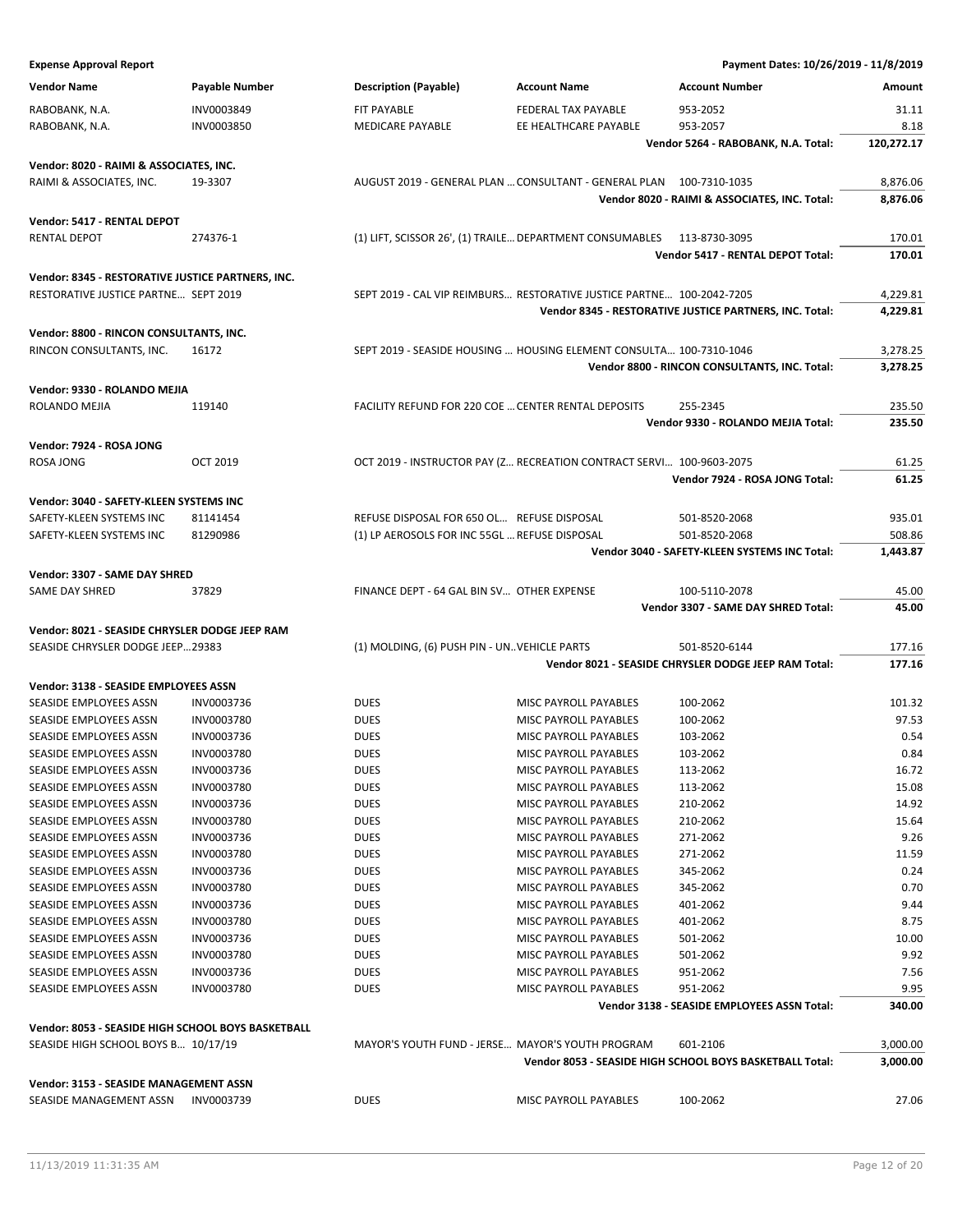| <b>Vendor Name</b>                           | <b>Payable Number</b> | <b>Description (Payable)</b>                           | <b>Account Name</b>                                                 | <b>Account Number</b>                              | Amount           |
|----------------------------------------------|-----------------------|--------------------------------------------------------|---------------------------------------------------------------------|----------------------------------------------------|------------------|
| SEASIDE MANAGEMENT ASSN                      | INV0003783            | <b>DUES</b>                                            | MISC PAYROLL PAYABLES                                               | 100-2062                                           | 27.06            |
| SEASIDE MANAGEMENT ASSN                      | INV0003739            | <b>DUES</b>                                            | MISC PAYROLL PAYABLES                                               | 113-2062                                           | 0.49             |
| SEASIDE MANAGEMENT ASSN                      | INV0003783            | <b>DUES</b>                                            | MISC PAYROLL PAYABLES                                               | 113-2062                                           | 0.50             |
| SEASIDE MANAGEMENT ASSN                      | INV0003739            | <b>DUES</b>                                            | MISC PAYROLL PAYABLES                                               | 200-2062                                           | 2.95             |
| SEASIDE MANAGEMENT ASSN                      | INV0003783            | <b>DUES</b>                                            | MISC PAYROLL PAYABLES                                               | 200-2062                                           | 3.16             |
| SEASIDE MANAGEMENT ASSN                      | INV0003739            | <b>DUES</b>                                            | <b>MISC PAYROLL PAYABLES</b>                                        | 210-2062                                           | 1.00             |
| SEASIDE MANAGEMENT ASSN                      | INV0003783            | <b>DUES</b>                                            | MISC PAYROLL PAYABLES                                               | 210-2062                                           | 1.00             |
| SEASIDE MANAGEMENT ASSN                      | INV0003739            | <b>DUES</b>                                            | MISC PAYROLL PAYABLES                                               | 271-2062                                           | 0.58             |
| SEASIDE MANAGEMENT ASSN                      | INV0003783            | <b>DUES</b>                                            | <b>MISC PAYROLL PAYABLES</b>                                        | 271-2062                                           | 0.50             |
| SEASIDE MANAGEMENT ASSN                      | INV0003739            | <b>DUES</b>                                            | <b>MISC PAYROLL PAYABLES</b>                                        | 401-2062                                           | 1.56             |
| SEASIDE MANAGEMENT ASSN                      | INV0003783            | <b>DUES</b>                                            | <b>MISC PAYROLL PAYABLES</b>                                        | 401-2062                                           | 1.56             |
| SEASIDE MANAGEMENT ASSN                      | INV0003739            | <b>DUES</b>                                            | MISC PAYROLL PAYABLES                                               | 501-2062                                           | 0.49             |
| SEASIDE MANAGEMENT ASSN                      | INV0003783            | <b>DUES</b>                                            | MISC PAYROLL PAYABLES                                               | 501-2062                                           | 0.50             |
| SEASIDE MANAGEMENT ASSN                      | INV0003739            | <b>DUES</b>                                            | MISC PAYROLL PAYABLES                                               | 951-2062                                           | 0.87             |
| SEASIDE MANAGEMENT ASSN                      | INV0003783            | <b>DUES</b>                                            | MISC PAYROLL PAYABLES                                               | 951-2062                                           | 0.66             |
| SEASIDE MANAGEMENT ASSN                      | INV0003783            | <b>DUES</b>                                            | MISC PAYROLL PAYABLES                                               | 953-2062                                           | 0.06             |
|                                              |                       |                                                        |                                                                     | Vendor 3153 - SEASIDE MANAGEMENT ASSN Total:       | 70.00            |
| Vendor: 5267 - SEASIDE POLICE                |                       |                                                        |                                                                     |                                                    |                  |
| <b>SEASIDE POLICE</b>                        | <b>INV0003738</b>     | <b>DUES</b>                                            | MISC PAYROLL PAYABLES                                               | 100-2062                                           | 2,099.60         |
| <b>SEASIDE POLICE</b>                        | INV0003782            | <b>DUES</b>                                            | MISC PAYROLL PAYABLES                                               | 100-2062                                           |                  |
| <b>SEASIDE POLICE</b>                        | INV0003738            |                                                        | <b>MISC PAYROLL PAYABLES</b>                                        | 113-2062                                           | 2,099.69<br>0.40 |
|                                              |                       | <b>DUES</b>                                            |                                                                     |                                                    |                  |
| <b>SEASIDE POLICE</b>                        | INV0003782            | <b>DUES</b>                                            | MISC PAYROLL PAYABLES                                               | 113-2062                                           | 0.31             |
|                                              |                       |                                                        |                                                                     | Vendor 5267 - SEASIDE POLICE Total:                | 4,200.00         |
| Vendor: 7191 - SECURR                        |                       |                                                        |                                                                     |                                                    |                  |
| <b>SECURR</b>                                | 007282-00             | (5) WASTE/RECYCLING RECEPT DEPARTMENT CONSUMABLES      |                                                                     | 100-8420-3095                                      | 8,891.44         |
| <b>SECURR</b>                                | 007280-00             |                                                        | (2) WASTE/RECYCLING RECEPT DURANT PARK IMPROVEMENTS 342-8910-9552   |                                                    | 3,611.38         |
|                                              |                       |                                                        |                                                                     | Vendor 7191 - SECURR Total:                        | 12,502.82        |
| Vendor: 3211 - SHERWIN-WILLIAMS CO.          |                       |                                                        |                                                                     |                                                    |                  |
| SHERWIN-WILLIAMS CO.                         | 9840-1                | PAINT SUPPLIES FOR PD PARKI DEPARTMENT CONSUMABLES     |                                                                     | 210-8110-3095                                      | 111.86           |
| SHERWIN-WILLIAMS CO.                         | 9885-6                | (5) 5 GAL PRO PARK WB YELLO DEPARTMENT CONSUMABLES     |                                                                     | 210-8110-3095                                      | 148.53           |
|                                              |                       |                                                        |                                                                     | Vendor 3211 - SHERWIN-WILLIAMS CO. Total:          | 260.39           |
| Vendor: 9095 - SHI INTERNATIONAL CORP.       |                       |                                                        |                                                                     |                                                    |                  |
| SHI INTERNATIONAL CORP.                      | B10810681             |                                                        | (80) IBM MaaS360 ESSENTIALS  COMPUTER SUPPLIES/SOFTWA 503-4010-3102 |                                                    | 3,133.60         |
|                                              |                       |                                                        |                                                                     | Vendor 9095 - SHI INTERNATIONAL CORP. Total:       | 3,133.60         |
| Vendor: 4059 - SILKSCREEN EXPRESS            |                       |                                                        |                                                                     |                                                    |                  |
| <b>SILKSCREEN EXPRESS</b>                    | 3981                  | (1) APRON, (1) PULLOVER, (1) B UNIFORM SERVICE/LAUNDRY |                                                                     | 100-9350-2049                                      | 122.71           |
|                                              |                       |                                                        |                                                                     | Vendor 4059 - SILKSCREEN EXPRESS Total:            | 122.71           |
|                                              |                       |                                                        |                                                                     |                                                    |                  |
| Vendor: 9271 - SMALL BEGINNINGS, LLC         |                       |                                                        |                                                                     |                                                    |                  |
| SMALL BEGINNINGS, LLC                        |                       | (2) AVAIL IIIA, FRNT DR, (2) AVA DEPARTMENT EQUIPMENT  |                                                                     | 100-6120-8187                                      | 3,950.17         |
|                                              |                       |                                                        |                                                                     | Vendor 9271 - SMALL BEGINNINGS, LLC Total:         | 3,950.17         |
| Vendor: 3249 - SMART & FINAL                 |                       |                                                        |                                                                     |                                                    |                  |
| <b>SMART &amp; FINAL</b>                     | REF #042159           | STORE #455 / REF #042159; PU SENIOR ACTIVITIES         |                                                                     | 251-9500-7125                                      | 33.96            |
| SMART & FINAL                                | REF #051584           | STORE #455 / REF #051584                               | SENIOR ACTIVITIES                                                   | 251-9500-7125                                      | 4.91             |
|                                              |                       |                                                        |                                                                     | Vendor 3249 - SMART & FINAL Total:                 | 38.87            |
| Vendor: 8273 - SMILE BUSINESS PRODUCTS, INC. |                       |                                                        |                                                                     |                                                    |                  |
| SMILE BUSINESS PRODUCTS, IN 793933           |                       | OCT 2019 - CONTRACT FOR SH COPIER SERVICES             |                                                                     | 100-5110-2044                                      | 205.01           |
|                                              |                       |                                                        |                                                                     | Vendor 8273 - SMILE BUSINESS PRODUCTS, INC. Total: | 205.01           |
|                                              |                       |                                                        |                                                                     |                                                    |                  |
| Vendor: 3319 - STAPLES ADVANTAGE             |                       |                                                        |                                                                     |                                                    |                  |
| STAPLES ADVANTAGE                            | 3428090188            | CITY HALL MISC SUPPLIES 10/15STATIONARY SUPPLIES       |                                                                     | 100-5110-3092                                      | 69.00            |
| STAPLES ADVANTAGE                            | 3428195086            | CITY HALL MISC SUPPLIES 10/16 STATIONARY SUPPLIES      |                                                                     | 100-5110-3092                                      | 38.20            |
| STAPLES ADVANTAGE                            | 3428529600            | CITY HALL SUPPLIES 10/19/19                            | <b>STATIONARY SUPPLIES</b>                                          | 100-5110-3092                                      | 44.08            |
| STAPLES ADVANTAGE                            | 3428529601            | CITY HALL SUPPLIES 10/19/19                            | <b>STATIONARY SUPPLIES</b>                                          | 100-5110-3092                                      | 101.57           |
| STAPLES ADVANTAGE                            | 3426746932            | POLICE DEPT - ENV, CHAIR, OR DEPARTMENT CONSUMABLES    |                                                                     | 100-6110-3095                                      | 142.40           |
| STAPLES ADVANTAGE                            | 3426746934            | POLICE DEPT - PAD, MOUSE, GE DEPARTMENT CONSUMABLES    |                                                                     | 100-6110-3095                                      | 9.49             |
| STAPLES ADVANTAGE                            | 3427364654            | POLICE DEPT - (1) BINDER1ASST DEPARTMENT CONSUMABLES   |                                                                     | 100-6110-3095                                      | 25.12            |
| STAPLES ADVANTAGE                            | 3427364655            | POLICE DEPT - BINDERS (8), IND DEPARTMENT CONSUMABLES  |                                                                     | 100-6110-3095                                      | 73.62            |
| STAPLES ADVANTAGE                            | 3427618146            | POLICE - CUSTOM SELF-INK ST DEPARTMENT CONSUMABLES     |                                                                     | 100-6110-3095                                      | 29.49            |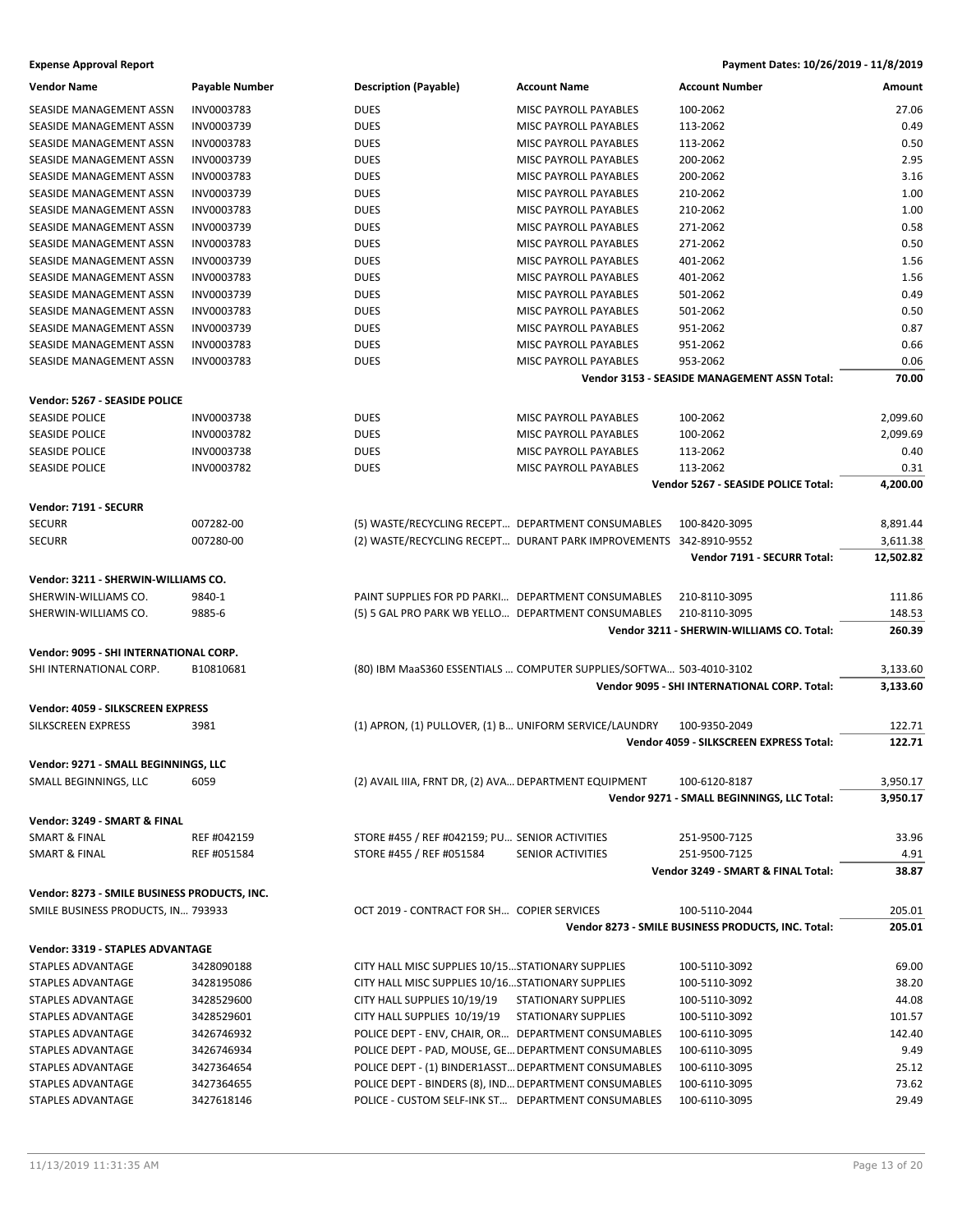| Vendor Name                                                                    | Payable Number    | <b>Description (Payable)</b>                           | <b>Account Name</b>                                                   | <b>Account Number</b>                               | Amount          |
|--------------------------------------------------------------------------------|-------------------|--------------------------------------------------------|-----------------------------------------------------------------------|-----------------------------------------------------|-----------------|
| STAPLES ADVANTAGE                                                              | 3427618148        | POLICE - CUSTOM SELF-INK ST DEPARTMENT CONSUMABLES     |                                                                       | 100-6110-3095                                       | 29.49           |
| <b>STAPLES ADVANTAGE</b>                                                       | 3427778429        | POLICE - (2) BOXES HANGING FI DEPARTMENT CONSUMABLES   |                                                                       | 100-6110-3095                                       | 57.88           |
| <b>STAPLES ADVANTAGE</b>                                                       | 3428529597        | POLICE DEPT - MISC SUPPLIES 1 DEPARTMENT CONSUMABLES   |                                                                       | 100-6110-3095                                       | 545.35          |
| STAPLES ADVANTAGE                                                              | 3428529598        |                                                        | POLICE - (12) DISNFCT WIPES 75CSA74 APPROVED MEDICAL SU 100-6120-3096 |                                                     | 58.60           |
| <b>STAPLES ADVANTAGE</b>                                                       | 3426746931        | ENGINEERING - MISC SUPPLIES  DEPARTMENT CONSUMABLES    |                                                                       | 100-8910-3095                                       | 67.59           |
| STAPLES ADVANTAGE                                                              | 3428264901        | ENGINEERING - WIRELESS COM DEPARTMENT CONSUMABLES      |                                                                       | 100-8910-3095                                       | 49.70           |
| STAPLES ADVANTAGE                                                              | 3428264903        | RECREATION - 10PK STORAGE  STATIONARY SUPPLIES         |                                                                       | 100-9100-3092                                       | 21.87           |
| STAPLES ADVANTAGE                                                              | 3428333199        | RECREATION - (2) 8" TITANIUM  DEPARTMENT CONSUMABLES   |                                                                       | 100-9200-3095                                       | 34.85           |
| STAPLES ADVANTAGE                                                              | 3427364656        | RECREATION DEPT - MISC SUPPLDEPARTMENT CONSUMABLES     |                                                                       | 100-9400-3095                                       | 185.99          |
| <b>STAPLES ADVANTAGE</b>                                                       | 3428195088        | RECREATION - CREDIT MEMO F DEPARTMENT CONSUMABLES      |                                                                       | 100-9400-3095                                       | $-72.00$        |
|                                                                                |                   |                                                        |                                                                       | <b>Vendor 3319 - STAPLES ADVANTAGE Total:</b>       | 1,512.29        |
| Vendor: 5144 - STATE OF CALIFORNIA                                             |                   |                                                        |                                                                       |                                                     |                 |
| STATE OF CALIFORNIA                                                            | INV0003848        | <b>SIT PAYABLE</b>                                     | STATE TAX PAYABLE                                                     | 100-2053                                            | 36,316.42       |
| STATE OF CALIFORNIA                                                            | INV0003848        | <b>SIT PAYABLE</b>                                     | <b>STATE TAX PAYABLE</b>                                              | 103-2053                                            | 20.18           |
| STATE OF CALIFORNIA                                                            | <b>INV0003848</b> | <b>SIT PAYABLE</b>                                     | STATE TAX PAYABLE                                                     | 113-2053                                            | 261.79          |
| STATE OF CALIFORNIA                                                            | INV0003848        | <b>SIT PAYABLE</b>                                     | <b>STATE TAX PAYABLE</b>                                              | 200-2053                                            | 107.35          |
| STATE OF CALIFORNIA                                                            | INV0003848        | <b>SIT PAYABLE</b>                                     | <b>STATE TAX PAYABLE</b>                                              | 210-2053                                            | 190.63          |
| STATE OF CALIFORNIA                                                            | INV0003848        | <b>SIT PAYABLE</b>                                     | <b>STATE TAX PAYABLE</b>                                              | 271-2053                                            | 186.79          |
| STATE OF CALIFORNIA                                                            | INV0003848        | <b>SIT PAYABLE</b>                                     | STATE TAX PAYABLE                                                     | 345-2053                                            | 5.86            |
| STATE OF CALIFORNIA                                                            | INV0003848        | <b>SIT PAYABLE</b>                                     | STATE TAX PAYABLE                                                     | 401-2053                                            | 333.16          |
| STATE OF CALIFORNIA                                                            | INV0003848        | <b>SIT PAYABLE</b>                                     | <b>STATE TAX PAYABLE</b>                                              | 501-2053                                            | 252.56          |
| STATE OF CALIFORNIA                                                            | INV0003848        | <b>SIT PAYABLE</b>                                     | <b>STATE TAX PAYABLE</b>                                              |                                                     | 338.01          |
| STATE OF CALIFORNIA                                                            | INV0003848        |                                                        | <b>STATE TAX PAYABLE</b>                                              | 503-2053                                            | 416.82          |
| STATE OF CALIFORNIA                                                            | INV0003848        | <b>SIT PAYABLE</b><br><b>SIT PAYABLE</b>               | STATE TAX PAYABLE                                                     | 951-2053<br>953-2053                                | 18.84           |
|                                                                                |                   |                                                        |                                                                       | Vendor 5144 - STATE OF CALIFORNIA Total:            | 38,448.41       |
|                                                                                |                   |                                                        |                                                                       |                                                     |                 |
| <b>Vendor: 9323 - STEPHANIE RODRIGUEZ</b>                                      |                   |                                                        |                                                                       |                                                     |                 |
| STEPHANIE RODRIGUEZ                                                            | 121200            |                                                        | REFUND FOR PATTULLO SWIM  SWIM CENTER RENTAL DEPOSIT 256-2345         |                                                     | 207.22          |
|                                                                                |                   |                                                        |                                                                       | Vendor 9323 - STEPHANIE RODRIGUEZ Total:            | 207.22          |
| Vendor: 9326 - STEVE McSHANE                                                   |                   |                                                        |                                                                       |                                                     |                 |
| <b>STEVE MCSHANE</b>                                                           | 120259            | DEPOSIT REFUND FOR LAGUNA CENTER RENTAL DEPOSITS       |                                                                       | 252-2345                                            | 554.07          |
|                                                                                |                   |                                                        |                                                                       | Vendor 9326 - STEVE McSHANE Total:                  | 554.07          |
| Vendor: 7796 - TARGETSOLUTIONS LEARNING, LLC.                                  |                   |                                                        |                                                                       |                                                     |                 |
| TARGETSOLUTIONS LEARNING,  TSINV00000032205                                    |                   | CHECK-IT FIRE/EMS VEHICLES -  TRAINING & EDUCATION     |                                                                       | 100-6630-1029                                       | 1,425.00        |
|                                                                                |                   |                                                        |                                                                       | Vendor 7796 - TARGETSOLUTIONS LEARNING, LLC. Total: | 1,425.00        |
|                                                                                |                   |                                                        |                                                                       |                                                     |                 |
| Vendor: 9327 - TAYLOR RAY BURNEY                                               |                   |                                                        |                                                                       |                                                     |                 |
| <b>TAYLOR RAY BURNEY</b>                                                       | DA AF# 19-13      |                                                        | ASSET FORFEITURE RETURN M PRVNT UNADJUDICATED SEIZU 243-2217          |                                                     | 740.00          |
|                                                                                |                   |                                                        |                                                                       | Vendor 9327 - TAYLOR RAY BURNEY Total:              | 740.00          |
| Vendor: 6324 - The Home Depot Pro                                              |                   |                                                        |                                                                       |                                                     |                 |
| The Home Depot Pro                                                             | 508718954         | (3) SOAP DSPNSR, (6) LNR 40x48JANITORIAL SUPPLIES      |                                                                       | 100-9200-3093                                       | 584.09          |
| The Home Depot Pro                                                             | 508718962         | (8) ADVC MFLD TWL 1P WHT                               | JANITORIAL SUPPLIES                                                   | 100-9200-3093                                       | 325.04          |
|                                                                                |                   |                                                        |                                                                       | Vendor 6324 - The Home Depot Pro Total:             | 909.13          |
| Vendor: 9106 - THE SOHAGI LAW GROUP                                            |                   |                                                        |                                                                       |                                                     |                 |
| THE SOHAGI LAW GROUP                                                           | 15596             | APRIL 2019 - MAIN GATE SVCS                            | BAKEWELL - CAMPUS TOWN                                                | 601-2214                                            | 2,395.00        |
|                                                                                |                   |                                                        |                                                                       | Vendor 9106 - THE SOHAGI LAW GROUP Total:           | 2,395.00        |
|                                                                                |                   |                                                        |                                                                       |                                                     |                 |
| Vendor: 5038 - THE VILLAGE PROJECT, INC.                                       |                   |                                                        |                                                                       |                                                     |                 |
| THE VILLAGE PROJECT, INC.                                                      | 1 QTR, FY2019/20  | CDBG FOR AFTERSCHOOL TUTO VILLAGE PROJECT              |                                                                       | 200-5410-7194                                       | 2,175.00        |
|                                                                                |                   |                                                        |                                                                       | Vendor 5038 - THE VILLAGE PROJECT, INC. Total:      | 2,175.00        |
| Vendor: 8755 - TRUST TWO - CORONA 1997 TRUST                                   |                   |                                                        |                                                                       |                                                     |                 |
| TRUST TWO - CORONA 1997 TR INV0003814                                          |                   | NOV 2019 RENT FOR 656 BROA SATELLITE OFFICE            |                                                                       | 100-7410-4207                                       | 2,730.00        |
|                                                                                |                   |                                                        |                                                                       | Vendor 8755 - TRUST TWO - CORONA 1997 TRUST Total:  | 2,730.00        |
| Vendor: 6197 - U.S. BANK EQUIPMENT FINANCE                                     |                   |                                                        |                                                                       |                                                     |                 |
| U.S. BANK EQUIPMENT FINANCE 397859513                                          |                   | PD PRINTERS/COPIERS LEASE                              |                                                                       |                                                     |                 |
|                                                                                |                   |                                                        | PRINCIPAL-LEASE                                                       | 100-6110-9602                                       | 491.57          |
| U.S. BANK EQUIPMENT FINANCE 397859513                                          |                   | PD PRINTERS/COPIERS LEASE<br>656 BROADWAY AVE - KONICA | INTEREST-COPIER LEASE<br><b>COPIER SERVICES</b>                       | 100-6110-9605                                       | 26.43<br>197.31 |
| U.S. BANK EQUIPMENT FINANCE 397292491                                          |                   | <b>ENGINEERING COPIER LEASE</b>                        |                                                                       | 100-7410-2044                                       | 143.77          |
| U.S. BANK EQUIPMENT FINANCE 397859646<br>U.S. BANK EQUIPMENT FINANCE 397859646 |                   | <b>ENGINEERING COPIER LEASE</b>                        | PRINCIPAL-COPIER LEASE<br>INTEREST-COPIER LEASE                       | 100-8910-9602<br>100-8910-9605                      | 8.06            |
|                                                                                |                   |                                                        |                                                                       |                                                     |                 |
|                                                                                |                   |                                                        |                                                                       |                                                     |                 |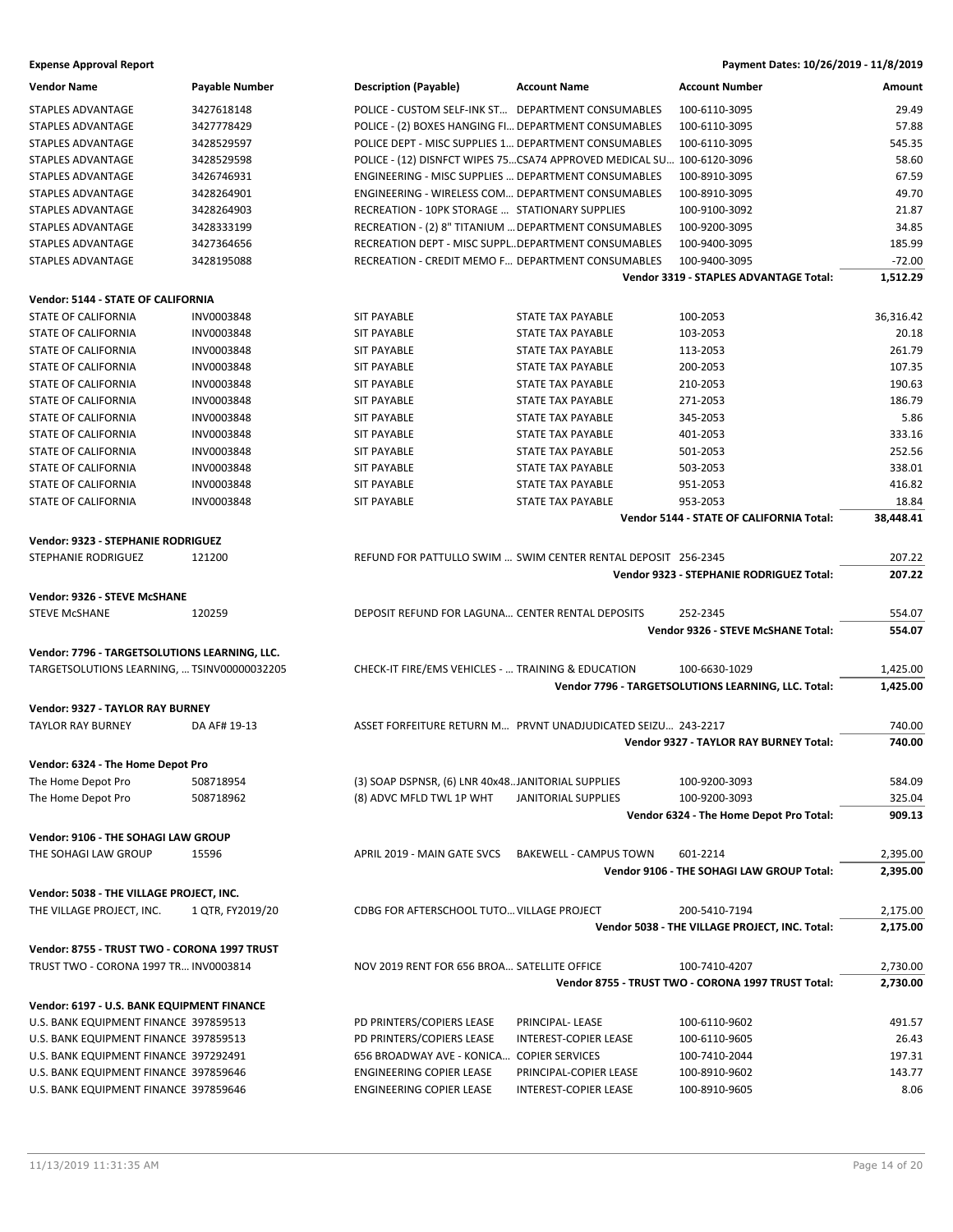| <b>Vendor Name</b>                                 | Payable Number | <b>Description (Payable)</b>                                        | <b>Account Name</b>  | <b>Account Number</b>                                    | Amount      |
|----------------------------------------------------|----------------|---------------------------------------------------------------------|----------------------|----------------------------------------------------------|-------------|
| U.S. BANK EQUIPMENT FINANCE 397563487              |                | 986 HILBY AVE - KONICA COPIER COPIER SERVICES                       |                      | 100-9200-2044                                            | 311.75      |
|                                                    |                |                                                                     |                      | Vendor 6197 - U.S. BANK EQUIPMENT FINANCE Total:         | 1,178.89    |
| Vendor: 7124 - U.S. BANK N.A. - PARS ARS 457 & SRP |                |                                                                     |                      |                                                          |             |
| U.S. BANK N.A. - PARS ARS 457  INV0003735          |                | PARS 6746022500                                                     | PARS-ARS 457 PAYABLE | 100-2063                                                 | 3,547.36    |
| U.S. BANK N.A. - PARS ARS 457  INV0003741          |                | PARS-ARS 457 6746022400                                             | PARS-ARS 457 PAYABLE | 100-2063                                                 | 1,661.37    |
| U.S. BANK N.A. - PARS ARS 457  INV0003779          |                | PARS 6746022500                                                     | PARS-ARS 457 PAYABLE | 100-2063                                                 | 3,602.37    |
| U.S. BANK N.A. - PARS ARS 457  INV0003785          |                | PARS-ARS 457 6746022400                                             | PARS-ARS 457 PAYABLE | 100-2063                                                 | 2,131.16    |
| U.S. BANK N.A. - PARS ARS 457  CM0000301           |                | OCTOBER 2019 EXCESS CREDIT                                          | <b>PARS PENSION</b>  | 100-7110-0032                                            | $-3,100.00$ |
| U.S. BANK N.A. - PARS ARS 457  INV0003735          |                | PARS 6746022500                                                     | PARS-ARS 457 PAYABLE | 113-2063                                                 | 36.41       |
| U.S. BANK N.A. - PARS ARS 457  INV0003779          |                | PARS 6746022500                                                     | PARS-ARS 457 PAYABLE | 113-2063                                                 | 36.27       |
| U.S. BANK N.A. - PARS ARS 457  INV0003735          |                | PARS 6746022500                                                     | PARS-ARS 457 PAYABLE | 210-2063                                                 | 69.92       |
| U.S. BANK N.A. - PARS ARS 457  INV0003779          |                | PARS 6746022500                                                     | PARS-ARS 457 PAYABLE | 210-2063                                                 | 70.28       |
| U.S. BANK N.A. - PARS ARS 457  INV0003735          |                | PARS 6746022500                                                     | PARS-ARS 457 PAYABLE | 271-2063                                                 | 41.12       |
| U.S. BANK N.A. - PARS ARS 457  INV0003779          |                | PARS 6746022500                                                     | PARS-ARS 457 PAYABLE | 271-2063                                                 | 35.14       |
|                                                    |                |                                                                     |                      |                                                          |             |
| U.S. BANK N.A. - PARS ARS 457  INV0003735          |                | PARS 6746022500                                                     | PARS-ARS 457 PAYABLE | 401-2063                                                 | 21.58       |
| U.S. BANK N.A. - PARS ARS 457  INV0003779          |                | PARS 6746022500                                                     | PARS-ARS 457 PAYABLE | 401-2063                                                 | 17.57       |
| U.S. BANK N.A. - PARS ARS 457  INV0003735          |                | PARS 6746022500                                                     | PARS-ARS 457 PAYABLE | 501-2063                                                 | 34.97       |
| U.S. BANK N.A. - PARS ARS 457  INV0003779          |                | PARS 6746022500                                                     | PARS-ARS 457 PAYABLE | 501-2063                                                 | 35.14       |
| U.S. BANK N.A. - PARS ARS 457  INV0003735          |                | PARS 6746022500                                                     | PARS-ARS 457 PAYABLE | 503-2063                                                 | 364.09      |
| U.S. BANK N.A. - PARS ARS 457  INV0003741          |                | PARS-ARS 457 6746022400                                             | PARS-ARS 457 PAYABLE | 503-2063                                                 | 40.50       |
| U.S. BANK N.A. - PARS ARS 457  INV0003779          |                | PARS 6746022500                                                     | PARS-ARS 457 PAYABLE | 503-2063                                                 | 364.09      |
| U.S. BANK N.A. - PARS ARS 457  INV0003785          |                | PARS-ARS 457 6746022400                                             | PARS-ARS 457 PAYABLE | 503-2063                                                 | 18.00       |
| U.S. BANK N.A. - PARS ARS 457  INV0003735          |                | PARS 6746022500                                                     | PARS-ARS 457 PAYABLE | 951-2063                                                 | 79.80       |
| U.S. BANK N.A. - PARS ARS 457  INV0003779          |                | PARS 6746022500                                                     | PARS-ARS 457 PAYABLE | 951-2063                                                 | 67.70       |
| U.S. BANK N.A. - PARS ARS 457  INV0003779          |                | PARS 6746022500                                                     | PARS-ARS 457 PAYABLE | 953-2063                                                 | 4.10        |
|                                                    |                |                                                                     |                      | Vendor 7124 - U.S. BANK N.A. - PARS ARS 457 & SRP Total: | 9,178.94    |
| Vendor: 8142 - US FOODS, INC.                      |                |                                                                     |                      |                                                          |             |
| US FOODS, INC.                                     | 4023995        | SHIPMENT OF FOOD TO 986 HI SENIOR ACTIVITIES                        |                      | 251-9500-7125                                            | 72.59       |
| US FOODS, INC.                                     | 4051366        | SHIPMENT OF FOOD TO 986 HI SENIOR ACTIVITIES                        |                      | 251-9500-7125                                            | 72.59       |
| US FOODS, INC.                                     | 4236317        | FOOD SHIPMENT TO 986 HILBY  SENIOR ACTIVITIES                       |                      | 251-9500-7125                                            | 792.85      |
|                                                    |                |                                                                     |                      | Vendor 8142 - US FOODS, INC. Total:                      | 938.03      |
| Vendor: 3535 - USA BLUEBOOK                        |                |                                                                     |                      |                                                          |             |
| <b>USA BLUEBOOK</b>                                | 031075         | (1) AGITATOR W/34'SS SHAFT/ DEPARTMENT EQUIPMENT                    |                      | 401-8620-8187                                            | 488.49      |
|                                                    |                |                                                                     |                      | Vendor 3535 - USA BLUEBOOK Total:                        | 488.49      |
| Vendor: 8125 - VARSITY BRANDS HOLDING CO., INC.    |                |                                                                     |                      |                                                          |             |
| VARSITY BRANDS HOLDING CO.,906371910               |                | (2 SETS) TRANSPORT WHEELS ( DEPARTMENT CONSUMABLES 100-9330-3095    |                      |                                                          | 322.48      |
|                                                    |                |                                                                     |                      | Vendor 8125 - VARSITY BRANDS HOLDING CO., INC. Total:    | 322.48      |
| Vendor: 8536 - VERDE DESIGN INC.                   |                |                                                                     |                      |                                                          |             |
| VERDE DESIGN INC.                                  | 25-1706000     | 7/1/19 - 7/25/19 CUTINO PARK  PARKS IMPROVEMENTS                    |                      | 348-8910-9570                                            | 3,125.00    |
| <b>VERDE DESIGN INC.</b>                           | 26-1706000     | 7/26/19 - 8/25/19 - CUTINO PA PARKS IMPROVEMENTS                    |                      | 348-8910-9570                                            | 7,093.73    |
| VERDE DESIGN INC.                                  | 27-1706000     | 8/26/19 - 9/25/19 - CUTINO PA PARKS IMPROVEMENTS                    |                      | 348-8910-9570                                            | 6,601.14    |
|                                                    |                |                                                                     |                      | Vendor 8536 - VERDE DESIGN INC. Total:                   | 16,819.87   |
| Vendor: 2328 - WALLACE GROUP                       |                |                                                                     |                      |                                                          |             |
| <b>WALLACE GROUP</b>                               | 49354          | SEPT 2019 - STORM GRATE PROJSUBCONTRACTED WORK                      |                      | 210-8110-2073                                            | 458.75      |
| <b>WALLACE GROUP</b>                               | 49355          | SEPT 2019 - ASCENT DEVLMNT  WEST END PARTNERS DEVELOP 601-2133      |                      |                                                          | 162.50      |
| <b>WALLACE GROUP</b>                               | 49349          | SEPT 2019 - TIOGA DEVELOPM CONSULTANT                               |                      | 951-8810-1030                                            | 857.50      |
| <b>WALLACE GROUP</b>                               | 49367          | SEPT 2019 - DEL MONTE SEWER DEL MONTE SWR MAIN REPLAC 953-8820-9214 |                      |                                                          | 476.25      |
|                                                    |                |                                                                     |                      | Vendor 2328 - WALLACE GROUP Total:                       | 1,955.00    |
|                                                    |                |                                                                     |                      |                                                          |             |
| Vendor: 4970 - WHITSON ENGINEERS                   |                |                                                                     |                      |                                                          |             |
| <b>WHITSON ENGINEERS</b>                           | 0022958        | SEPT 2019 - CAPRA PARK - CIVIL CAPRA PARK                           |                      | 342-8910-9572                                            | 765.00      |
|                                                    |                |                                                                     |                      | Vendor 4970 - WHITSON ENGINEERS Total:                   | 765.00      |
| Vendor: 5820 - ZARCOS TREE SERVICE                 |                |                                                                     |                      |                                                          |             |
| ZARCOS TREE SERVICE                                | 0938           | TRIM 11 OLIVE TREES ON SAN  SUBCONTRACTED WORK                      |                      | 210-8110-2073                                            | 3,500.00    |
|                                                    |                |                                                                     |                      | Vendor 5820 - ZARCOS TREE SERVICE Total:                 | 3,500.00    |
|                                                    |                |                                                                     |                      | <b>Grand Total:</b>                                      | 830,719.09  |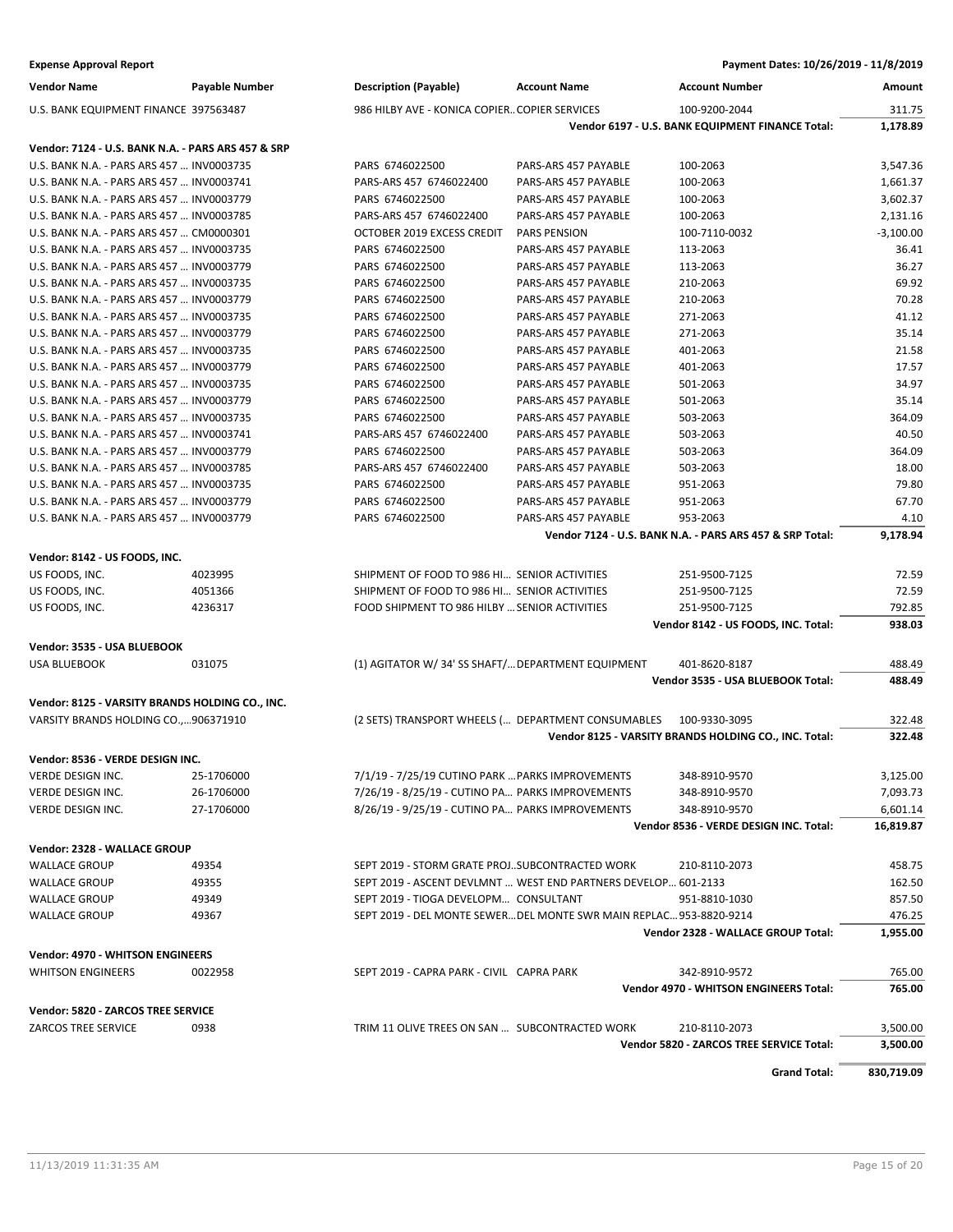**Report Summary**

## **Fund Summary**

| Fund                                  |                     | <b>Payment Amount</b> |
|---------------------------------------|---------------------|-----------------------|
| 100 - GENERAL FUND                    |                     | 385,418.86            |
| 103 - LAGUNA GRANDE PKG FUND          |                     | 815.92                |
| 113 - POMA & DMDC FUND                |                     | 6,244.85              |
| 200 - CDBG FUND                       |                     | 35,167.99             |
| 203 - BJA GRANT FUND                  |                     | 816.65                |
| <b>210 - STREETS FUND</b>             |                     | 62,886.61             |
| 212 - TRANSPORTATION CAPITAL PROJECTS |                     | 27,965.70             |
| 218 - TRAINING - FIRE                 |                     | 452.74                |
| 221 - CA SUPP LAW ENF. FUND           |                     | 194.22                |
| 243 - PRVNT                           |                     | 13,311.00             |
| 251 - SENIOR PROGRAMS                 |                     | 1,318.98              |
| 252 - OLDEMEYER MAINTENANCE           |                     | 554.07                |
| 255 - SOPER FIELD CMNTY CNTR          |                     | 471.00                |
| 256 - SWIMMING POOL FUND              |                     | 207.22                |
| 271 - STORMWATER FUND                 |                     | 2,627.40              |
| 342 - PARKS-PLAYGROUND IMPRVMNT       |                     | 4,376.38              |
| 345 - WBUV INFRASTRUCTURE IMPRO       |                     | 139.86                |
| 348 - CUTINO PARK IMPRVMTS            |                     | 147,496.34            |
| 401 - WATER FUND                      |                     | 11,279.71             |
| 501 - EQUIPMT MAINT FUND              |                     | 17,626.27             |
| 502 - PROP/CASUALTY INS FUND          |                     | 12,037.15             |
| 503 - MIS FUND                        |                     | 48,516.83             |
| 601 - EXPEND TRUST FUND               |                     | 27,022.50             |
| 951 - SAN, DISTRICT GEN, FUND         |                     | 8,057.64              |
| 952 - SAN, DISTRICT CAP, OUTLAY       |                     | 616.00                |
| 953 - SAN, DISTRICT CAP, IMPROV       |                     | 15,097.20             |
|                                       | <b>Grand Total:</b> | 830,719.09            |

### **Account Summary**

| <b>Account Number</b> | <b>Account Name</b>             | <b>Payment Amount</b> |
|-----------------------|---------------------------------|-----------------------|
| 100-2021-2063         | PUBLISHING & LEGAL AD           | 509.07                |
| 100-2021-2075         | <b>CONTRACT SERVICES</b>        | 443.33                |
| 100-2031-1030         | CONSULTANT                      | 6,062.00              |
| 100-2031-1038         | <b>EMPLOYEE ASSISTANCE P</b>    | 679.25                |
| 100-2031-2064         | PERSONNEL RECRUITMENT           | 243.00                |
| 100-2042-7205         | <b>RESTORATIVE JUSTICE PA</b>   | 4,229.81              |
| 100-2052              | <b>FEDERAL TAX PAYABLE</b>      | 91,517.67             |
| 100-2053              | <b>STATE TAX PAYABLE</b>        | 36,316.42             |
| 100-2057              | EE HEALTHCARE PAYABLE           | 36,099.42             |
| 100-2059              | <b>GARNISHMENT PAYABLE</b>      | 3,176.44              |
| 100-2060              | DEFERRED COMP PAYABLE           | 63,832.65             |
| 100-2062              | <b>MISC PAYROLL PAYABLES</b>    | 6,613.60              |
| 100-2063              | PARS-ARS 457 PAYABLE            | 10,942.26             |
| 100-2066              | <b>DENTAL PAYABLE</b>           | 2,914.15              |
| 100-3010-1023         | <b>LEGAL SERVICES - SPECIAL</b> | 67.50                 |
| 100-3674              | OTHER COMMUNITY CLA             | 18.00                 |
| 100-5110-1030         | CONSULTANT                      | 6,200.00              |
| 100-5110-2044         | <b>COPIER SERVICES</b>          | 205.01                |
| 100-5110-2078         | <b>OTHER EXPENSE</b>            | 45.00                 |
| 100-5110-3092         | <b>STATIONARY SUPPLIES</b>      | 252.85                |
| 100-5110-3095         | DEPARTMENT CONSUMA              | 324.41                |
| 100-6110-1027         | <b>BACKGROUND INVESTIGA</b>     | 1,200.00              |
| 100-6110-2042         | AUTOMATED CRIMINAL J            | 23,605.47             |
| 100-6110-2049         | UNIFORM SERVICE/LAUN            | 439.08                |
| 100-6110-2054         | <b>EQUIPMENT REPAIR</b>         | 125.00                |
| 100-6110-2057         | PEST CONTROL                    | 150.00                |
| 100-6110-2078         | <b>OTHER EXPENSE</b>            | 155.62                |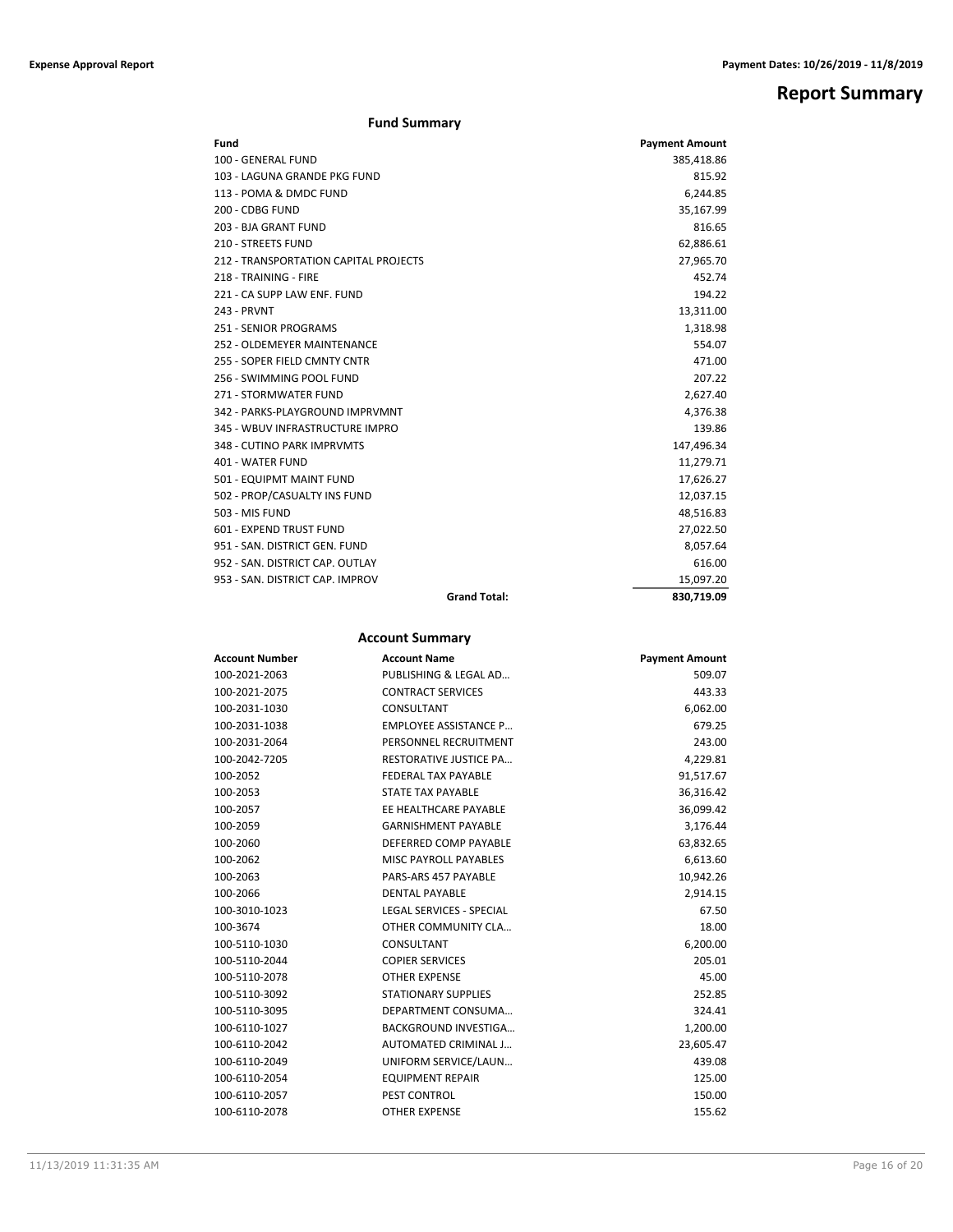|                | <b>Account Summary</b>          |                       |
|----------------|---------------------------------|-----------------------|
| Account Number | <b>Account Name</b>             | <b>Payment Amount</b> |
| 100-6110-3095  | DEPARTMENT CONSUMA              | 912.84                |
| 100-6110-3102  | COMPUTER SUPPLIES/SO            | 395.00                |
| 100-6110-4122  | <b>DUES &amp; MEMBERSHIP</b>    | 1,150.00              |
| 100-6110-9602  | PRINCIPAL-LEASE                 | 491.57                |
| 100-6110-9605  | <b>INTEREST-COPIER LEASE</b>    | 26.43                 |
| 100-6120-3096  | CSA74 APPROVED MEDIC            | 70.90                 |
| 100-6120-3097  | <b>SAFETY EQUIPMENT</b>         | 816.64                |
| 100-6120-8187  | DEPARTMENT EQUIPMENT            | 3,950.17              |
| 100-6610-2043  | <b>TEMPORARY CONTRACT S</b>     | 430.00                |
| 100-6630-1029  | <b>TRAINING &amp; EDUCATION</b> | 1,425.00              |
| 100-6640-2049  | UNIFORM SERVICE/LAUN            | 395.20                |
| 100-6640-3093  | <b>JANITORIAL SUPPLIES</b>      | 175.93                |
| 100-6640-3096  | <b>CSA 74 PURCHASES</b>         | 1,710.06              |
| 100-7110-0032  | PARS PENSION                    | $-3,100.00$           |
| 100-7210-2073  | SUBCONTRACTED WORK              | 3,150.00              |
| 100-7310-1035  | CONSULTANT - GENERAL            | 8,876.06              |
| 100-7310-1046  | <b>HOUSING ELEMENT CON</b>      | 3,278.25              |
| 100-7310-4206  | <b>FARMERS' MARKET</b>          | 874.01                |
| 100-7410-2044  | <b>COPIER SERVICES</b>          | 197.31                |
| 100-7410-4207  | SATELLITE OFFICE                | 2,730.00              |
| 100-8310-2049  | UNIFORM SERVICE / LAU           | 89.60                 |
| 100-8310-2070  | <b>ALARM SERVICE</b>            | 1,717.80              |
| 100-8310-2073  | SUBCONTRACTED WORK              | 290.00                |
| 100-8310-3095  | DEPARTMENT CONSUMA              | 3,657.82              |
| 100-8310-3099  | <b>CHEMICALS</b>                | 326.31                |
| 100-8310-5131  | <b>GAS &amp; ELECTRIC</b>       | 23,159.22             |
| 100-8410-2049  | UNIFORM SERVICE/LAUN            | 28.68                 |
| 100-8420-2049  | UNIFORM SERVICE/LAUN            | 128.97                |
| 100-8420-2073  | SUBCONTRACTED WORK              | 695.00                |
| 100-8420-3095  | DEPARTMENT CONSUMA              | 9,484.94              |
| 100-8420-5131  | <b>GAS &amp; ELECTRIC</b>       | 304.35                |
| 100-8430-2073  | SUBCONTRACTED WORK              | 4,400.00              |
| 100-8440-2049  | UNIFORM SERVICE / LAU           | 53.73                 |
| 100-8450-2049  | UNIFORM SERVICE / LAU           | 28.68                 |
| 100-8450-2073  | SUBCONTRACTED WORK              | 7,500.00              |
| 100-8450-3095  | DEPARTMENT CONSUMA              | 0.00                  |
| 100-8910-3095  | DEPARTMENT CONSUMA              | 117.29                |
| 100-8910-9602  | PRINCIPAL-COPIER LEASE          | 143.77                |
| 100-8910-9605  | INTEREST-COPIER LEASE           | 8.06                  |
| 100-9100-3092  | STATIONARY SUPPLIES             | 21.87                 |
| 100-9105-2049  | UNIFORM SERVICE/LAUN            | 542.69                |
| 100-9200-2044  | <b>COPIER SERVICES</b>          | 311.75                |
| 100-9200-3093  | <b>JANITORIAL SUPPLIES</b>      | 909.13                |
| 100-9200-3095  | DEPARTMENT CONSUMA              | 34.85                 |
| 100-9200-7172  | <b>CITY BIRTHDAY</b>            | 2,097.50              |
| 100-9200-7181  | <b>HALLOWEEN PARTY</b>          | 546.29                |
| 100-9310-1027  | BACKGROUND INVESTIGA            | 96.00                 |
| 100-9310-3095  | DEPARTMENT CONSUMA              | 84.11                 |
| 100-9330-3095  | DEPARTMENT CONSUMA              | 322.48                |
| 100-9340-2073  | SUBCONTRACTED WORK              | 490.00                |
| 100-9350-2049  | UNIFORM SERVICE/LAUN            | 122.71                |
| 100-9400-3095  | DEPARTMENT CONSUMA              | 1,241.40              |
| 100-9603-2075  | RECREATION CONTRACT S           | 2,141.48              |
| 103-2052       | FEDERAL TAX PAYABLE             | 63.29                 |
| 103-2053       | STATE TAX PAYABLE               | 20.18                 |
| 103-2057       | EE HEALTHCARE PAYABLE           | 53.97                 |
| 103-2059       | <b>GARNISHMENT PAYABLE</b>      | 32.82                 |
| 103-2060       | DEFERRED COMP PAYABLE           | 61.97                 |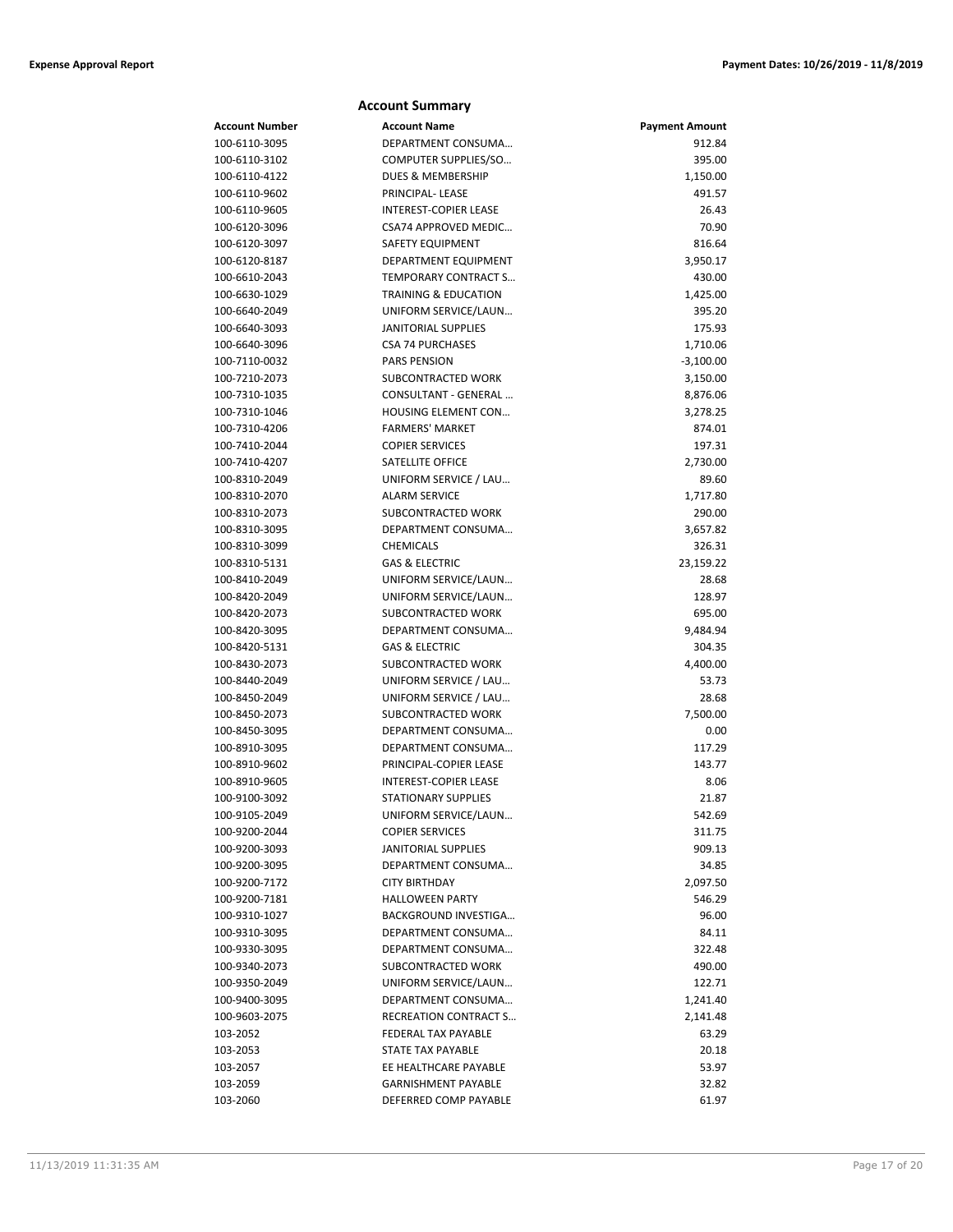|                           | <b>Account Summary</b>                          |                       |
|---------------------------|-------------------------------------------------|-----------------------|
| Account Number            | <b>Account Name</b>                             | <b>Payment Amount</b> |
| 103-2062                  | <b>MISC PAYROLL PAYABLES</b>                    | 1.38                  |
| 103-8710-2049             | UNIFORM SERVICE/LAUN                            | 17.94                 |
| 103-8710-5131             | <b>GAS &amp; ELECTRIC</b>                       | 564.37                |
| 113-2052                  | FEDERAL TAX PAYABLE                             | 776.15                |
| 113-2053                  | STATE TAX PAYABLE                               | 261.79                |
| 113-2057                  | EE HEALTHCARE PAYABLE                           | 411.44                |
| 113-2060                  | DEFERRED COMP PAYABLE                           | 445.50                |
| 113-2062                  | <b>MISC PAYROLL PAYABLES</b>                    | 33.50                 |
| 113-2063                  | PARS-ARS 457 PAYABLE                            | 72.68                 |
| 113-8730-2073             | SUBCONTRACTED WORK                              | 3,847.40              |
| 113-8730-3095             | DEPARTMENT CONSUMA                              | 396.39                |
| 200-2052                  | <b>FEDERAL TAX PAYABLE</b>                      | 283.71                |
| 200-2053                  | <b>STATE TAX PAYABLE</b>                        | 107.35                |
| 200-2057                  | EE HEALTHCARE PAYABLE                           | 288.10                |
| 200-2060                  | DEFERRED COMP PAYABLE                           | 261.25                |
| 200-2062                  | MISC PAYROLL PAYABLES                           | 6.11                  |
| 200-5410-7192             | LEGAL SERVICES FOR SEN                          | 2,453.00              |
| 200-5410-7194             | <b>VILLAGE PROJECT</b>                          | 2,175.00              |
| 200-5410-7197             | GIRLS, INC.                                     | 3,903.47              |
| 200-5410-9820             | <b>COMMUNITY HUMAN SV</b>                       | 25,690.00             |
| 203-6120-3097             | SAFETY EQUIPMENT-B.P.                           | 816.65                |
| 210-2052                  | FEDERAL TAX PAYABLE                             | 476.64                |
| 210-2053                  | STATE TAX PAYABLE                               | 190.63                |
| 210-2057                  | EE HEALTHCARE PAYABLE                           | 448.96                |
| 210-2059                  | <b>GARNISHMENT PAYABLE</b>                      | 47.41                 |
| 210-2060                  | DEFERRED COMP PAYABLE                           | 912.09                |
| 210-2062                  | MISC PAYROLL PAYABLES                           | 32.56                 |
| 210-2063                  | PARS-ARS 457 PAYABLE                            | 140.20                |
| 210-8110-2049             | UNIFORM SERVICE/LAUN                            | 71.66                 |
| 210-8110-2073             | SUBCONTRACTED WORK                              | 3,958.75              |
| 210-8110-3095             | DEPARTMENT CONSUMA                              | 616.76                |
| 210-8110-5131             | <b>GAS &amp; ELECTRIC</b>                       | 19.68                 |
| 210-8210-2059             | <b>STREET LIGHTINGS</b>                         | 15,141.90             |
| 210-8210-2077             | TRAFFIC SIGNAL MAINTE                           | 16,215.32             |
| 210-8210-9577             | <b>SB1 CAPITAL PROJECTS</b>                     | 22,309.30             |
| 210-8420-2049             | UNIFORM SERVICE/LAUN                            | 17.94                 |
| 210-8420-2093             | SUBCONTRACTED WORK                              | 2,208.67              |
| 210-8420-5131             | <b>GAS &amp; ELECTRIC</b>                       | 78.14                 |
| 212-8920-9600             | <b>CONSTRUCTION IN PROG</b>                     | 27,965.70             |
| 218-2057                  | EE HEALTHCARE PAYABLE                           | 84.66                 |
| 218-2060                  | DEFERRED COMP PAYABLE                           | 329.42                |
| 218-2062                  | <b>MISC PAYROLL PAYABLES</b>                    | 38.66                 |
| 221-6120-8184             | POLICE EQUIPMENT                                | 194.22                |
| 243-2217                  | PRVNT UNADJUDICATED<br><b>SENIOR ACTIVITIES</b> | 13,311.00             |
| 251-9500-7125<br>252-2345 | <b>CENTER RENTAL DEPOSITS</b>                   | 1,318.98              |
| 255-2345                  | <b>CENTER RENTAL DEPOSITS</b>                   | 554.07                |
|                           | SWIM CENTER RENTAL D                            | 471.00<br>207.22      |
| 256-2345<br>271-2052      | FEDERAL TAX PAYABLE                             | 567.67                |
| 271-2053                  | STATE TAX PAYABLE                               | 186.79                |
| 271-2057                  | EE HEALTHCARE PAYABLE                           | 584.53                |
| 271-2060                  | DEFERRED COMP PAYABLE                           | 1,118.56              |
| 271-2062                  | MISC PAYROLL PAYABLES                           | 21.93                 |
| 271-2063                  | PARS-ARS 457 PAYABLE                            | 76.26                 |
| 271-8110-2049             | UNIFORM SERVICE/LAUN                            | 71.66                 |
| 342-8910-9552             | DURANT PARK IMPROVE                             | 3,611.38              |
| 342-8910-9572             | <b>CAPRA PARK</b>                               | 765.00                |
| 345-2052                  | FEDERAL TAX PAYABLE                             | 19.65                 |
|                           |                                                 |                       |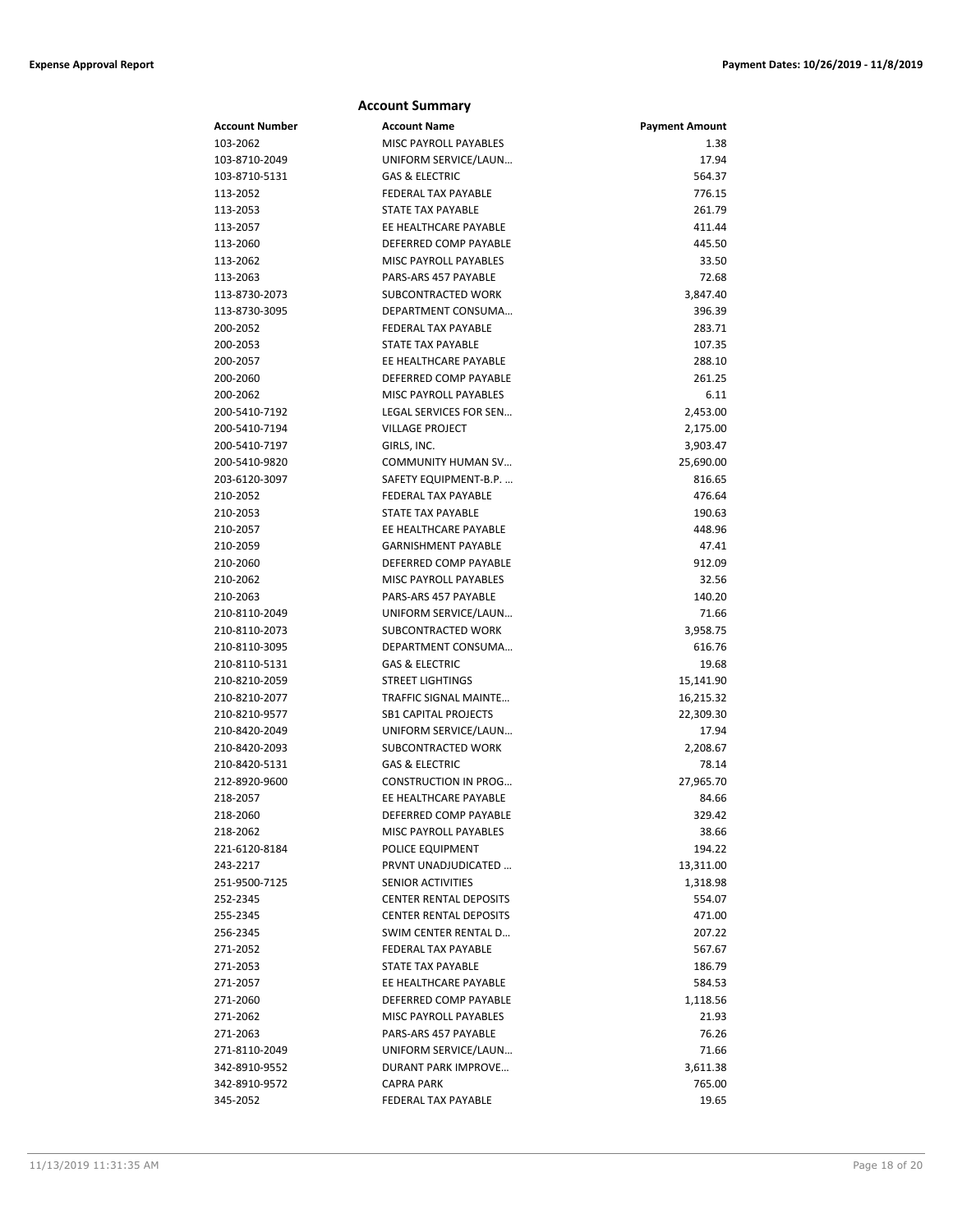|                | <b>Account Summary</b>            |                       |
|----------------|-----------------------------------|-----------------------|
| Account Number | <b>Account Name</b>               | <b>Payment Amount</b> |
| 345-2053       | <b>STATE TAX PAYABLE</b>          | 5.86                  |
| 345-2057       | EE HEALTHCARE PAYABLE             | 32.85                 |
| 345-2060       | DEFERRED COMP PAYABLE             | 80.56                 |
| 345-2062       | MISC PAYROLL PAYABLES             | 0.94                  |
| 348-8910-9570  | PARKS IMPROVEMENTS                | 147,496.34            |
| 401-2052       | <b>FEDERAL TAX PAYABLE</b>        | 909.07                |
| 401-2053       | STATE TAX PAYABLE                 | 333.16                |
| 401-2057       | EE HEALTHCARE PAYABLE             | 741.15                |
| 401-2060       | DEFERRED COMP PAYABLE             | 1,385.35              |
| 401-2062       | <b>MISC PAYROLL PAYABLES</b>      | 21.31                 |
| 401-2063       | PARS-ARS 457 PAYABLE              | 39.15                 |
| 401-8620-2049  | UNIFORM SERVICE/LAUN              | 71.66                 |
| 401-8620-3095  | DEPARTMENT CONSUMA                | 249.98                |
| 401-8620-5131  | <b>GAS &amp; ELECTRIC</b>         | 7,040.39              |
| 401-8620-8187  | DEPARTMENT EQUIPMENT              | 488.49                |
| 501-2052       | <b>FEDERAL TAX PAYABLE</b>        | 847.06                |
| 501-2053       | <b>STATE TAX PAYABLE</b>          | 252.56                |
| 501-2057       | EE HEALTHCARE PAYABLE             | 540.90                |
| 501-2060       | DEFERRED COMP PAYABLE             | 640.66                |
| 501-2062       | MISC PAYROLL PAYABLES             | 20.91                 |
| 501-2063       | PARS-ARS 457 PAYABLE              | 70.11                 |
| 501-8510-5131  | <b>GAS &amp; ELECTRIC</b>         | 179.96                |
| 501-8520-2049  | UNIFORM SERVICE/LAUN              | 71.66                 |
| 501-8520-2068  | <b>REFUSE DISPOSAL</b>            | 1,443.87              |
| 501-8520-3095  | DEPARTMENT CONSUMA                | 257.36                |
| 501-8520-6144  | <b>VEHICLE PARTS</b>              | 3,016.70              |
| 501-8520-6145  | <b>VEHICLE FUEL</b>               | 8,064.62              |
| 501-8520-6147  | <b>TIRES</b>                      | 24.73                 |
| 501-8520-6148  | <b>OUTSIDE REPAIRS</b>            | 872.34                |
| 501-8520-6149  | <b>BODY REPAIR &amp; PAINTING</b> | 1,322.83              |
| 502-2066       | <b>DENTAL PAYABLE</b>             | 12,037.15             |
| 503-2052       | <b>FEDERAL TAX PAYABLE</b>        | 1,487.46              |
| 503-2053       | <b>STATE TAX PAYABLE</b>          | 338.01                |
| 503-2057       | EE HEALTHCARE PAYABLE             | 592.02                |
| 503-2060       | DEFERRED COMP PAYABLE             | 1,634.26              |
| 503-2063       | PARS-ARS 457 PAYABLE              | 786.68                |
| 503-4010-1030  | CONSULTANT                        | 1,500.00              |
| 503-4010-3102  | COMPUTER SUPPLIES/SO              | 32,751.75             |
| 503-4010-5132  | <b>TELEPHONE</b>                  | 2,828.53              |
| 503-4010-5135  | MOBILE COMMUNICATIO               | 1,797.28              |
| 503-4010-5138  | DATA COMMUNICATION                | 4,800.84              |
| 601-2106       | <b>MAYOR'S YOUTH PROGR</b>        | 3,000.00              |
| 601-2133       | <b>WEST END PARTNERS DE</b>       | 162.50                |
| 601-2214       | BAKEWELL - CAMPUS TO              | 2,395.00              |
| 601-2224       | MAIN GATE - PETROVICH             | 21,465.00             |
| 951-2052       | <b>FEDERAL TAX PAYABLE</b>        | 1,122.90              |
| 951-2053       | STATE TAX PAYABLE                 | 416.82                |
| 951-2057       | EE HEALTHCARE PAYABLE             | 479.94                |
| 951-2060       | DEFERRED COMP PAYABLE             | 992.28                |
| 951-2062       | MISC PAYROLL PAYABLES             | 19.04                 |
| 951-2063       | PARS-ARS 457 PAYABLE              | 147.50                |
| 951-8810-1030  | CONSULTANT                        | 857.50                |
| 951-8820-1029  | TRAINING AND EDUCATI              | 300.00                |
| 951-8820-2049  | UNIFORM SERVICE / LAU             | 71.66                 |
| 951-8820-2073  | SUBCONTRACTED WORK                | 150.00                |
| 951-8820-4121  | <b>MEETINGS AND TRAVEL</b>        | 3,500.00              |
| 952-8820-8194  | SEWER SYSTEM MNGT PL              | 616.00                |
| 953-2052       | FEDERAL TAX PAYABLE               | 31.11                 |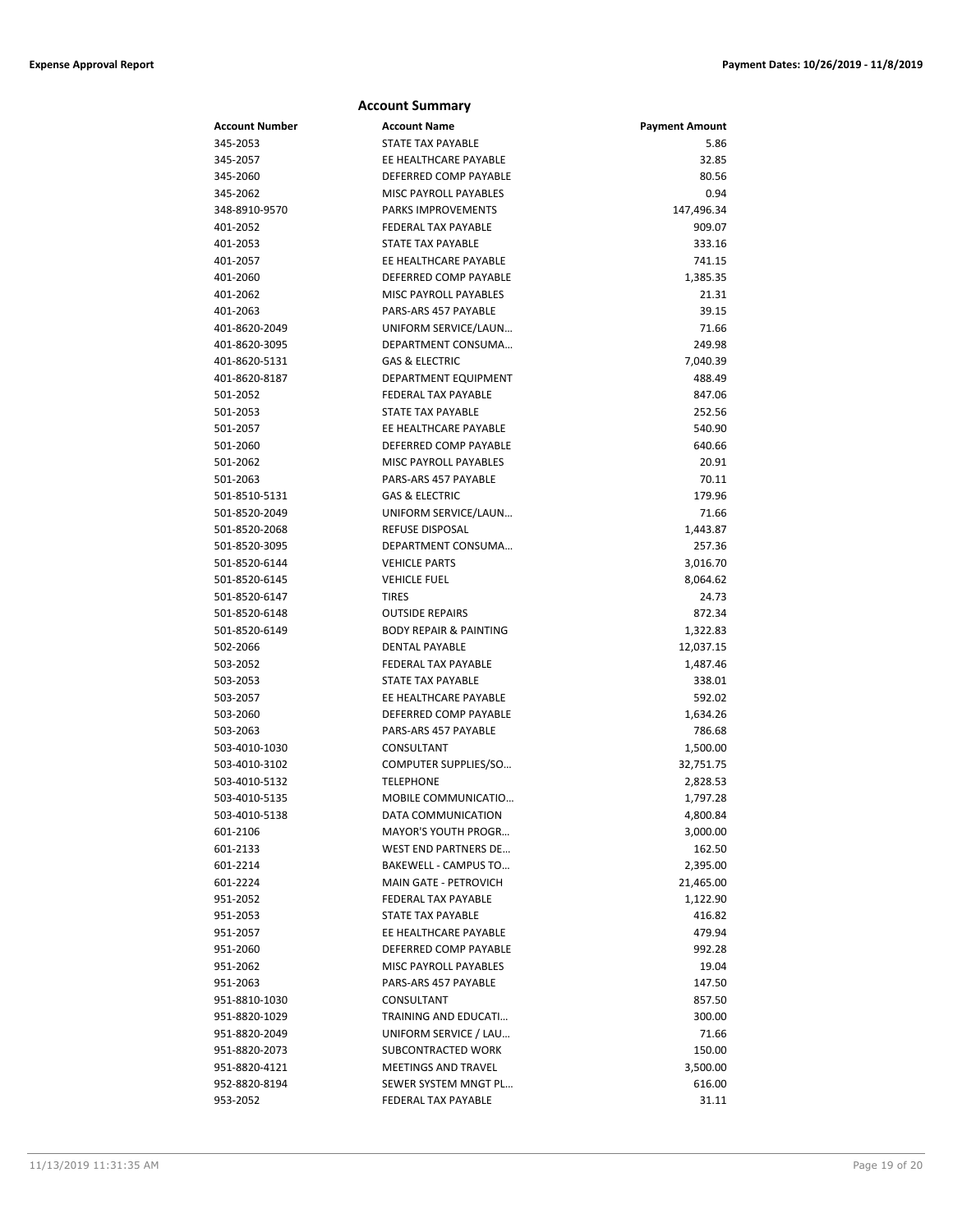### **Account Summary**

| Account Number | <b>Account Name</b>          | <b>Payment Amount</b> |
|----------------|------------------------------|-----------------------|
| 953-2053       | STATE TAX PAYABLE            | 18.84                 |
| 953-2057       | EE HEALTHCARE PAYABLE        | 8.18                  |
| 953-2060       | DEFERRED COMP PAYABLE        | 11.16                 |
| 953-2062       | MISC PAYROLL PAYABLES        | 0.06                  |
| 953-2063       | PARS-ARS 457 PAYABLE         | 4.10                  |
| 953-8820-9204  | <b>LIFT STATION UPGRADES</b> | 5,670.00              |
| 953-8820-9214  | DEL MONTE SWR MAIN R         | 1.526.25              |
| 953-8820-9218  | SEWER LINE REPLACEME         | 7,827.50              |
|                | <b>Grand Total:</b>          | 830.719.09            |

### **Project Account Summary**

| <b>Project Account Key</b> |                     | <b>Payment Amount</b> |
|----------------------------|---------------------|-----------------------|
| **None**                   |                     | 826,475.30            |
| 5005009 AA                 |                     | 500.00                |
| 5005010 AA                 |                     | 328.39                |
| 5005015 AA                 |                     | 187.44                |
| 5005060 AA                 |                     | 3.227.96              |
|                            | <b>Grand Total:</b> | 830.719.09            |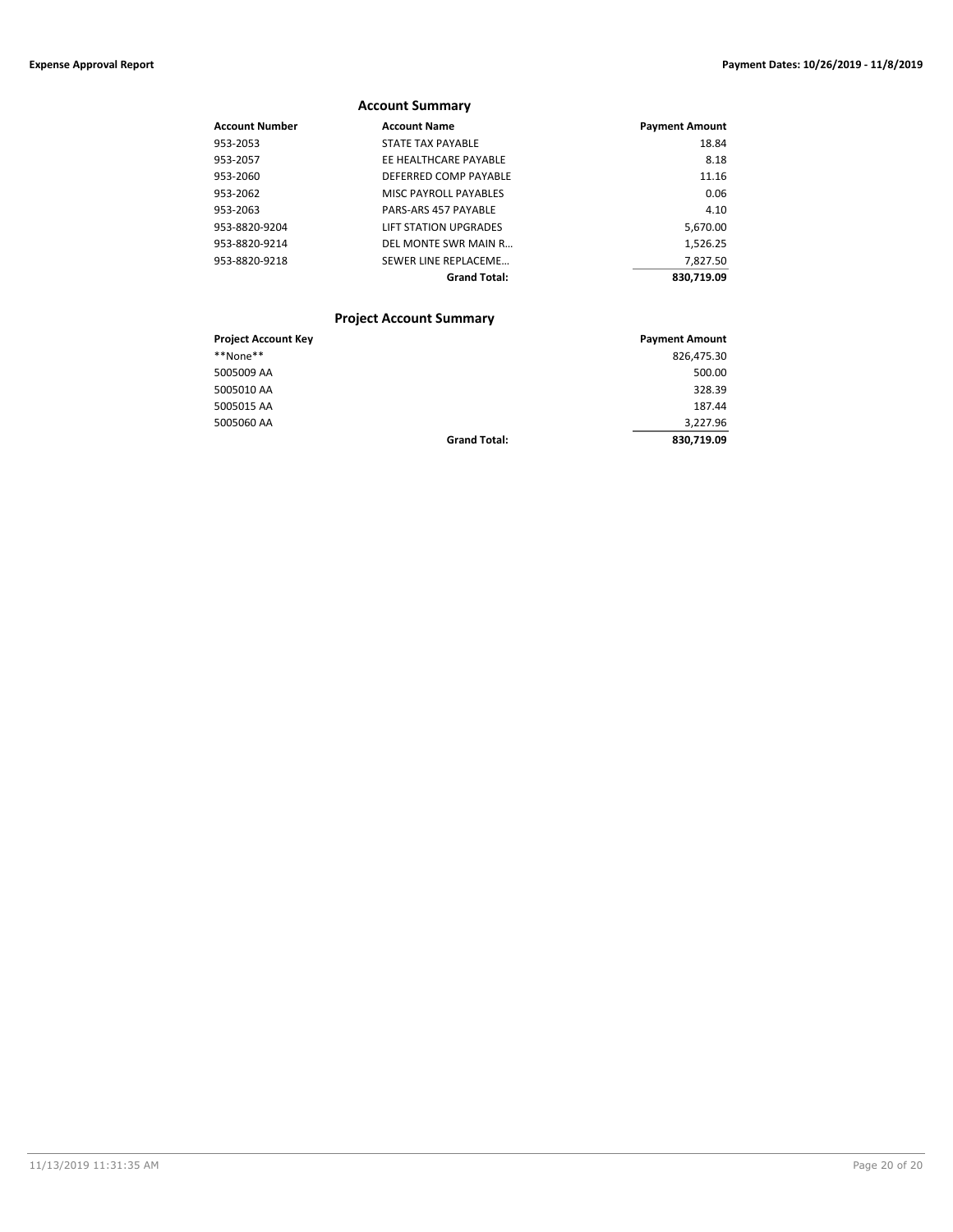

## **Distribution Report**

Seaside, CA Payroll Set: 01 Expense Range - Payment Range 10/26/2019-11/08/2019

| <b>Fund: 100 - GENERAL FUND</b> |                                 |            |
|---------------------------------|---------------------------------|------------|
| 100-1010-0001                   | SALARIES                        | 2,861.62   |
| 100-1010-0020                   | PART-TIME HOURLY WAGES          | 1,129.19   |
| 100-2010-0001                   | SALARIES                        | 9,746.91   |
| 100-2010-0018                   | <b>AUTO ALLOWANCE</b>           | 200.00     |
| 100-2010-0019                   | HOUSING ALLOWANCE               | 1,500.00   |
| 100-2010-0020                   | PART-TIME HOURLY WAGES          | 2,486.60   |
| 100-2021-0001                   | <b>SALARIES</b>                 | 7,436.60   |
| 100-2021-0010                   | MANAGEMENT LEAVE PAYOFF         | 3,057.52   |
| 100-2021-0012                   | VACATION\COMP TIME PAYOFF       | 3,057.52   |
| 100-2021-1033                   | <b>FITNESS PROGRAM</b>          | 45.00      |
| 100-2031-0001                   | SALARIES                        | 12,171.77  |
| 100-2031-0002                   | <b>OVERTIME</b>                 | 110.38     |
| 100-2031-0010                   | MANAGEMENT LEAVE PAYOFF         | 1,588.38   |
| 100-2031-0012                   | VACATION / COMP PAYOUT          | 3,176.76   |
| 100-2031-2064                   | PERSONNEL RECRUITMENT           | 40.55      |
| 100-2042-0020                   | PART-TIME HOURLY WAGES          | 3,636.07   |
| 100-3010-0001                   | SALARIES                        | 14,769.26  |
| 100-5110-0001                   | SALARIES                        | 23,697.25  |
| 100-5110-0010                   | MANAGEMENT LEAVE PAYOFF         | 1,071.18   |
| 100-5110-0041                   | <b>MEDICAL INSURANCE</b>        | 46.15      |
| 100-5110-1029                   | <b>TRAINING &amp; EDUCATION</b> | 353.94     |
| 100-5110-1033                   | <b>FITNESS PROGRAM</b>          | 45.00      |
| 100-6110-0001                   | SALARIES                        | 32,752.74  |
| 100-6110-0002                   | <b>OVERTIME</b>                 | 964.73     |
| 100-6110-0010                   | MANAGMENT LEAVE PAYOFF          | 3,530.36   |
| 100-6110-0020                   | PART-TIME HOURLY WAGES          | 3,545.12   |
| 100-6110-1029                   | <b>TRAINING &amp; EDUCATION</b> | 71.00      |
| 100-6110-1033                   | <b>FITNESS PROGRAM</b>          | 45.00      |
| 100-6120-0001                   | SALARIES                        | 119,914.26 |
| 100-6120-0002                   | <b>OVERTIME</b>                 | 22,298.80  |
| 100-6120-0010                   | MANAGMENT LEAVE PAYOFF          | 3,700.24   |
| 100-6120-0012                   | VACATION/COMP TIME PAYOFF       | 18,083.35  |
| 100-6120-0020                   | PART-TIME HOURLY WAGES          | 2,014.77   |
| 100-6120-1033                   | <b>FITNESS PROGRAM</b>          | 270.00     |
| 100-6130-0001                   | SALARIES                        | 32,695.84  |
| 100-6130-0002                   | <b>OVERTIME</b>                 | 3,487.58   |
| 100-6130-0012                   | VACATION\COMP TIME PAYOFF       | 8,168.37   |
| 100-6130-1033                   | <b>FTINESS PROGRAM</b>          | 45.00      |
| 100-6150-0001                   | SALARIES                        | 3,472.68   |
| 100-6160-0001                   | SALARIES                        | 2,652.21   |
| 100-6160-0041                   | MEDICAL INSURANCE               | 46.15      |
| 100-6170-0020                   | PART-TIME HOURLY WAGES          | 2,091.54   |
| 100-6610-0001                   | SALARIES                        | 13,026.55  |
| 100-6610-0002                   | <b>OVERTIME</b>                 | 3,460.82   |
| 100-6610-0012                   | VACATION\COMP TIME PAYOFF       | 1,466.27   |
| 100-6640-0001                   | <b>SALARIES</b>                 | 99,517.96  |
| 100-6640-0002                   | <b>OVERTIME</b>                 | 16,797.61  |
| 100-6640-0008                   | OPER COMP DIV CHIEFS ST TIME    | 2,963.65   |
| 100-6640-0010                   | MANAGEMENT LEAVE PAYOFF         | 3,470.11   |
| 100-6640-0012                   | VACATION\COMP TIME PAYOFF       | 10,392.79  |
| 100-6640-1033                   | <b>FITNESS PROGRAM</b>          | 45.00      |
| 100-6690-0001                   | SALARIES - OES                  | 10,341.51  |
| 100-6690-0002                   | <b>OVERTIME - OES</b>           | 41,097.60  |
|                                 |                                 |            |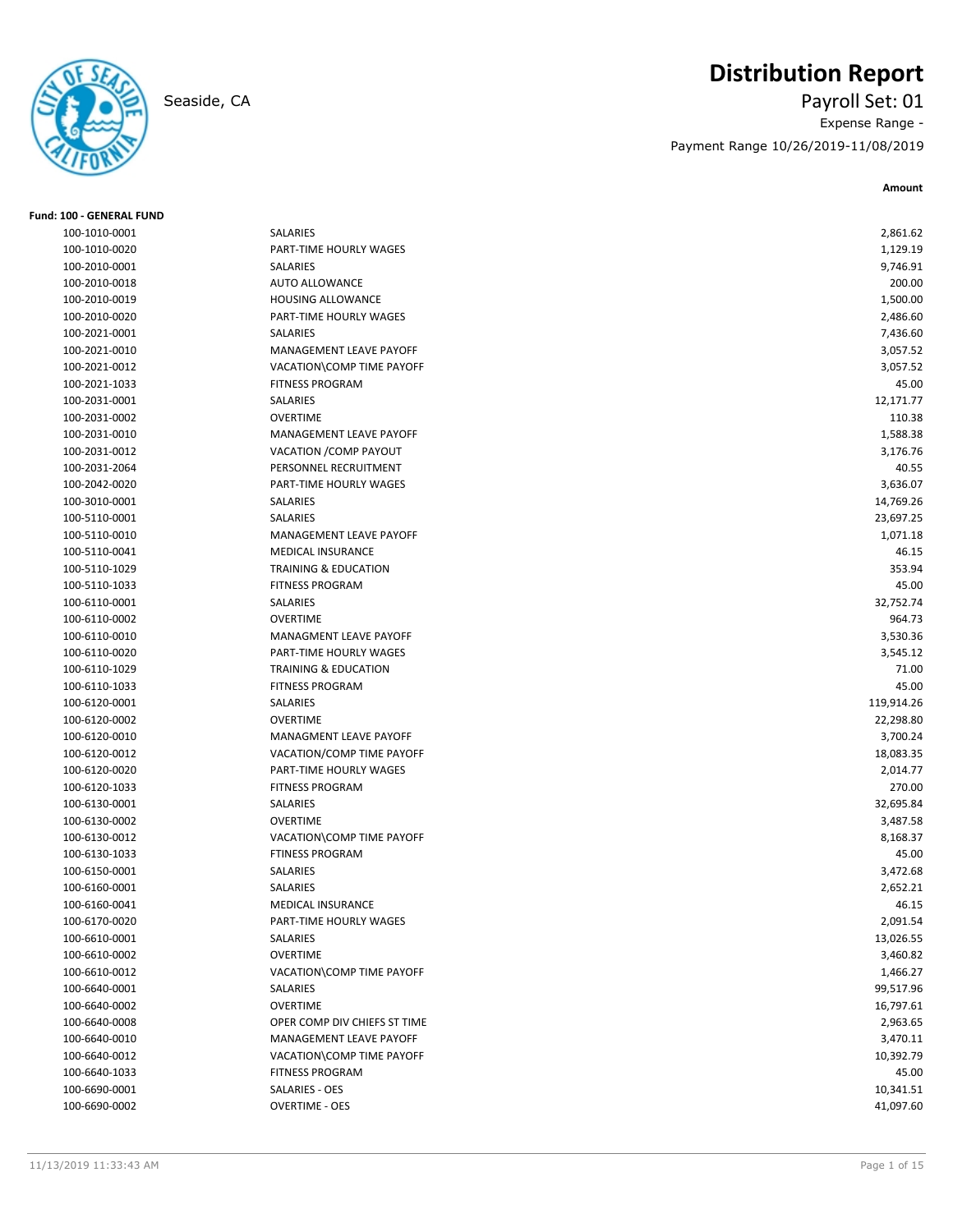| Amount |
|--------|

| 100-7110-0001 |
|---------------|
| 100-7110-0012 |
| 100-7110-0020 |
| 100-7210-0001 |
|               |
| 100-7210-0012 |
| 100-7220-0001 |
| 100-7220-0002 |
| 100-7310-0001 |
| 100-7310-0010 |
| 100-7310-0012 |
| 100-7310-0020 |
| 100-7410-0001 |
|               |
| 100-7410-0010 |
| 100-7410-0012 |
| 100-7410-0020 |
| 100-7410-0041 |
| 100-7410-1033 |
| 100-8310-0001 |
| 100-8310-0002 |
| 100-8310-0010 |
| 100-8310-0012 |
| 100-8310-0097 |
|               |
| 100-8310-1033 |
| 100-8410-0001 |
| 100-8410-0010 |
| 100-8410-0012 |
| 100-8410-1033 |
| 100-8420-0001 |
| 100-8430-0001 |
| 100-8430-0002 |
| 100-8430-0010 |
| 100-8430-0012 |
|               |
| 100-8430-1033 |
| 100-8440-0001 |
| 100-8440-0002 |
| 100-8450-0001 |
| 100-8910-0001 |
| 100-8910-0010 |
| 100-8910-0012 |
| 100-8910-1033 |
| 100-8910-4121 |
| 100-9100-0001 |
|               |
| 100-9100-0010 |
| 100-9100-0020 |
| 100-9100-4121 |
| 100-9105-0001 |
| 100-9105-0002 |
| 100-9105-0012 |
| 100-9105-0020 |
| 100-9200-0002 |
| 100-9200-0020 |
| 100-9200-7181 |
|               |
| 100-9310-0001 |
| 100-9310-0010 |
| 100-9310-0012 |
| 100-9310-0020 |
| 100-9310-1033 |
| 100-9320-0020 |
| 100-9330-0020 |
| 100-9340-0020 |
|               |

| 100-7110-0001 | SALARIES                           | 4,658.57  |
|---------------|------------------------------------|-----------|
| 100-7110-0012 | VACATION/COMP TIME PAYOFF          | 1,166.89  |
| 100-7110-0020 | PART-TIME HOURLY WAGES<br>SALARIES | 1,030.32  |
| 100-7210-0001 |                                    | 7,653.92  |
| 100-7210-0012 | VACATION\COMP TIME PAYOFF          | 2,451.92  |
| 100-7220-0001 | SALARIES                           | 3,041.12  |
| 100-7220-0002 | <b>OVERTIME</b>                    | 399.15    |
| 100-7310-0001 | SALARIES                           | 7,699.45  |
| 100-7310-0010 | MANAGMEMENT LEAVE PAYOFF           | 2,009.20  |
| 100-7310-0012 | VACATION\TIME PAYOFF               | 2,009.20  |
| 100-7310-0020 | PART-TIME HOURLY WAGES             | 2,875.81  |
| 100-7410-0001 | <b>SALARIES</b>                    | 11,685.28 |
| 100-7410-0010 | MANAGEMENT LEAVE PAYOFF            | 53.65     |
| 100-7410-0012 | VACATION/COMP TIME PAYOFF          | 1,072.92  |
| 100-7410-0020 | PART-TIME HOURLY                   | 1,238.58  |
| 100-7410-0041 | <b>MEDICAL INSURANCE</b>           | 46.15     |
| 100-7410-1033 | <b>FITNESS PROGRAM</b>             | 44.00     |
| 100-8310-0001 | SALARIES                           | 6,290.09  |
| 100-8310-0002 | <b>OVERTIME</b>                    | 2,031.57  |
| 100-8310-0010 | MANAGEMENT LEAVE PAYOFF            | 245.51    |
| 100-8310-0012 | <b>VACATION TIME PAYOFF</b>        | 1,443.32  |
| 100-8310-0097 | UNALLOCATED PAGER                  | 1,854.06  |
| 100-8310-1033 | <b>FITNESS PROGRAM</b>             | 8.96      |
| 100-8410-0001 | SALARIES                           | 1,851.78  |
| 100-8410-0010 | MANAGEMENT LEAVE PAYOFF            | 491.02    |
| 100-8410-0012 | VACATION\COMP TIME PAYOFF          | 245.51    |
| 100-8410-1033 | <b>FITNESS PROGRAM</b>             | 17.92     |
| 100-8420-0001 | SALARIES                           | 13,215.54 |
| 100-8430-0001 | SALARIES                           | 684.14    |
| 100-8430-0002 | <b>OVERTIME</b>                    | 820.48    |
| 100-8430-0010 | MANAGEMENT LEAVE PAY-OFF           | 122.76    |
| 100-8430-0012 | VACATION\COMP TIME PAYOFF          | 1,306.50  |
| 100-8430-1033 | <b>FITNESS PROGRAM</b>             | 4.48      |
| 100-8440-0001 | SALARIES                           | 3,019.75  |
| 100-8440-0002 | <b>OVERTIME</b>                    | 340.92    |
| 100-8450-0001 | <b>SALARIES</b>                    | 671.64    |
| 100-8910-0001 | SALARIES                           | 22,192.98 |
| 100-8910-0010 | MANAGEMENT LEAVE PAYOFF            | 59.05     |
| 100-8910-0012 | VACATION/COMP TIME PAYOFF          | 5,750.82  |
| 100-8910-1033 | <b>FITNESS PROGRAM</b>             | 180.00    |
| 100-8910-4121 | <b>MEETINGS &amp; TRAVEL</b>       | 27.00     |
| 100-9100-0001 | <b>SALARIES</b>                    | 5,795.28  |
| 100-9100-0010 | MAMAGMENT LEAVE PAYOFF             | 1,738.58  |
| 100-9100-0020 | PART-TIME HOURLY WAGES             | 5,878.75  |
| 100-9100-4121 | <b>MEETINGS &amp; TRAVEL</b>       | $-322.04$ |
| 100-9105-0001 | <b>SALARIES</b>                    | 2,136.88  |
| 100-9105-0002 | <b>OVERTIME</b>                    | 460.76    |
| 100-9105-0012 | VACATION\COMP TIME PAYOFF          | 1,068.44  |
| 100-9105-0020 | PART-TIME HOURLY WAGES             | 6,441.48  |
| 100-9200-0002 | <b>OVERTIME</b>                    | 80.46     |
| 100-9200-0020 | PART-TIME HOURLY WAGES             | 3,776.38  |
| 100-9200-7181 | <b>HALLOWEEN PARTY</b>             | 5.98      |
| 100-9310-0001 | SALARIES                           | 5,577.92  |
| 100-9310-0010 | MANAGEMENT LEAVE PAYOFF            | 776.60    |
|               |                                    |           |
| 100-9310-0012 | VACATION\COMP TIME PAYOFF          | 1,085.54  |
| 100-9310-0020 | PART-TIME HOURLY WAGES             | 2,646.10  |
| 100-9310-1033 | <b>FITNESS PROGRAM</b>             | 45.00     |
| 100-9320-0020 | PART-TIME HOURLY WAGES             | 3,339.96  |
| 100-9330-0020 | PART-TIME HOURLY WAGES             | 3,949.94  |
| 100-9340-0020 | PART-TIME HOURLY WAGES             | 2,635.32  |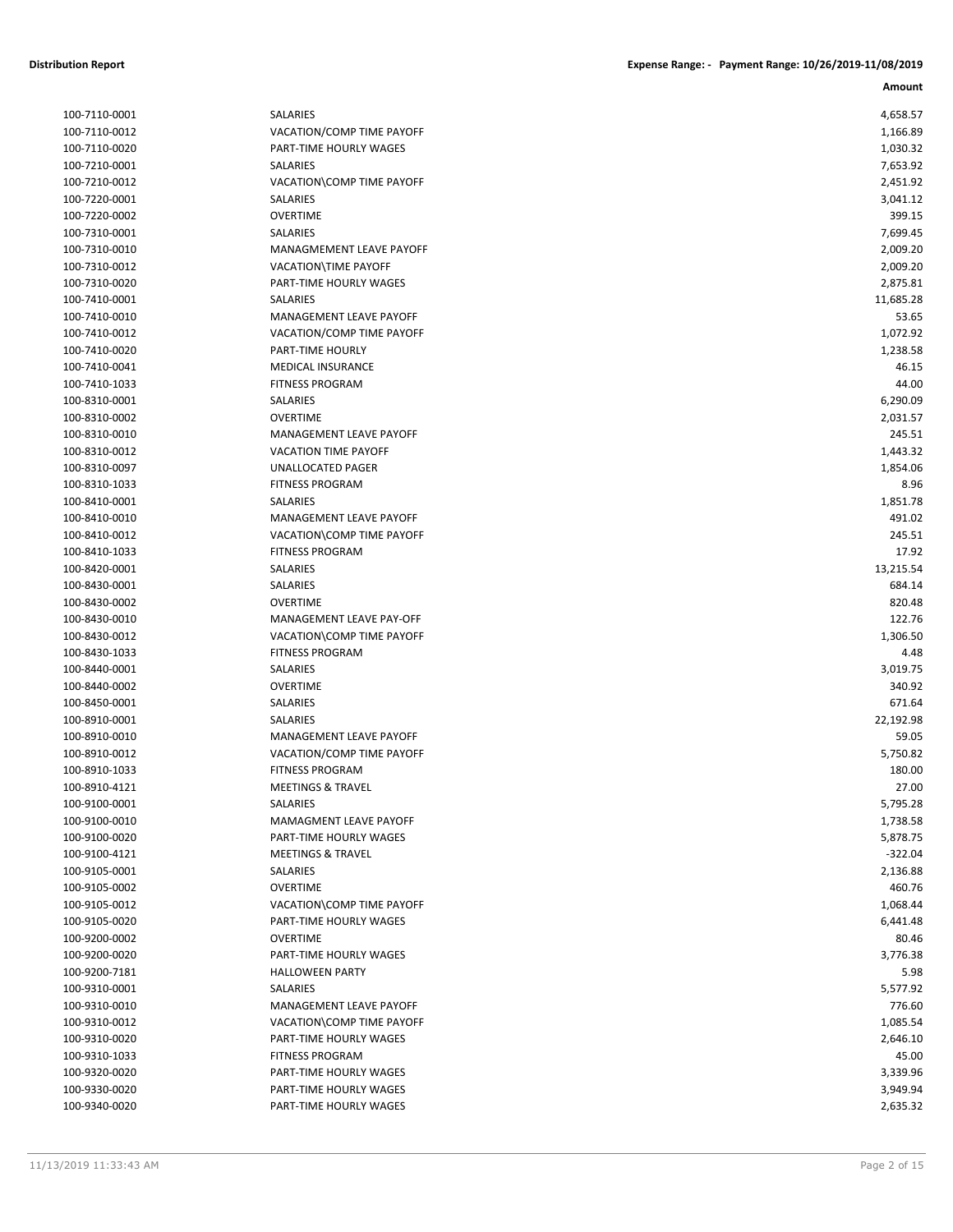|               |                                | Fund 100 - GENERAL FUND Total: 16,751.60 | 736.041.25 |
|---------------|--------------------------------|------------------------------------------|------------|
| 100-9500-0020 | PART-TIME HOURLY WAGES         |                                          | 2,144.42   |
| 100-9400-0020 | PART-TIME HOURLY WAGES         |                                          | 12,696.73  |
| 100-9400-0012 | VACATION\COMP TIME PAYOFF      |                                          | 670.86     |
| 100-9400-0010 | <b>MANAGEMENT LEAVE PAYOFF</b> |                                          | 670.86     |
| 100-9400-0001 | SALARIES                       |                                          | 2,683.44   |
| 100-9350-0020 | PART-TIME HOURLY WAGES         |                                          | 3,388.42   |
|               |                                |                                          |            |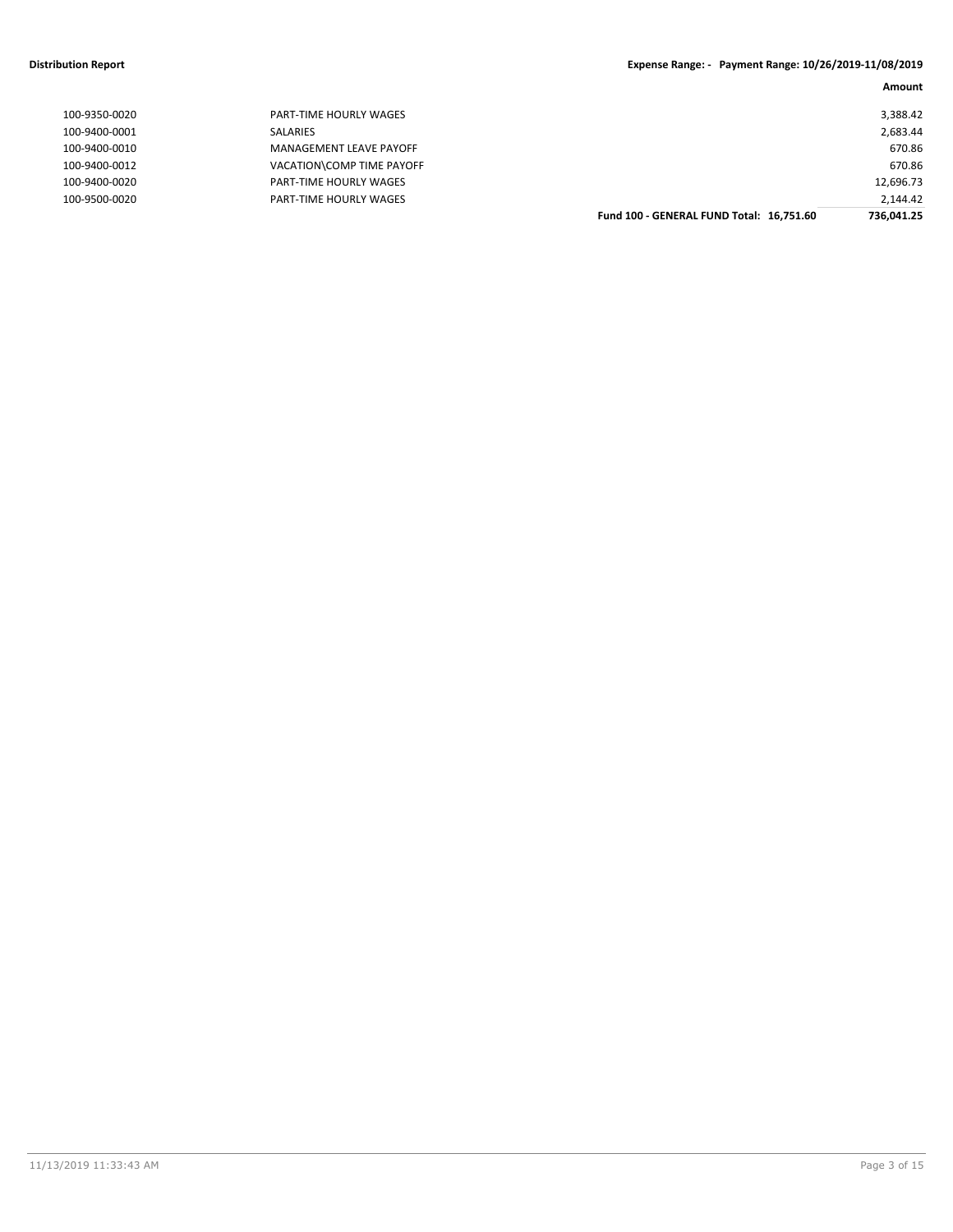**Fund: 103 - LAGUNA GRANDE PKG FUND**

103-8710-0001 SALARIES 801.86

**Fund 103 - LAGUNA GRANDE PKG FUND Total: 23.35 801.86**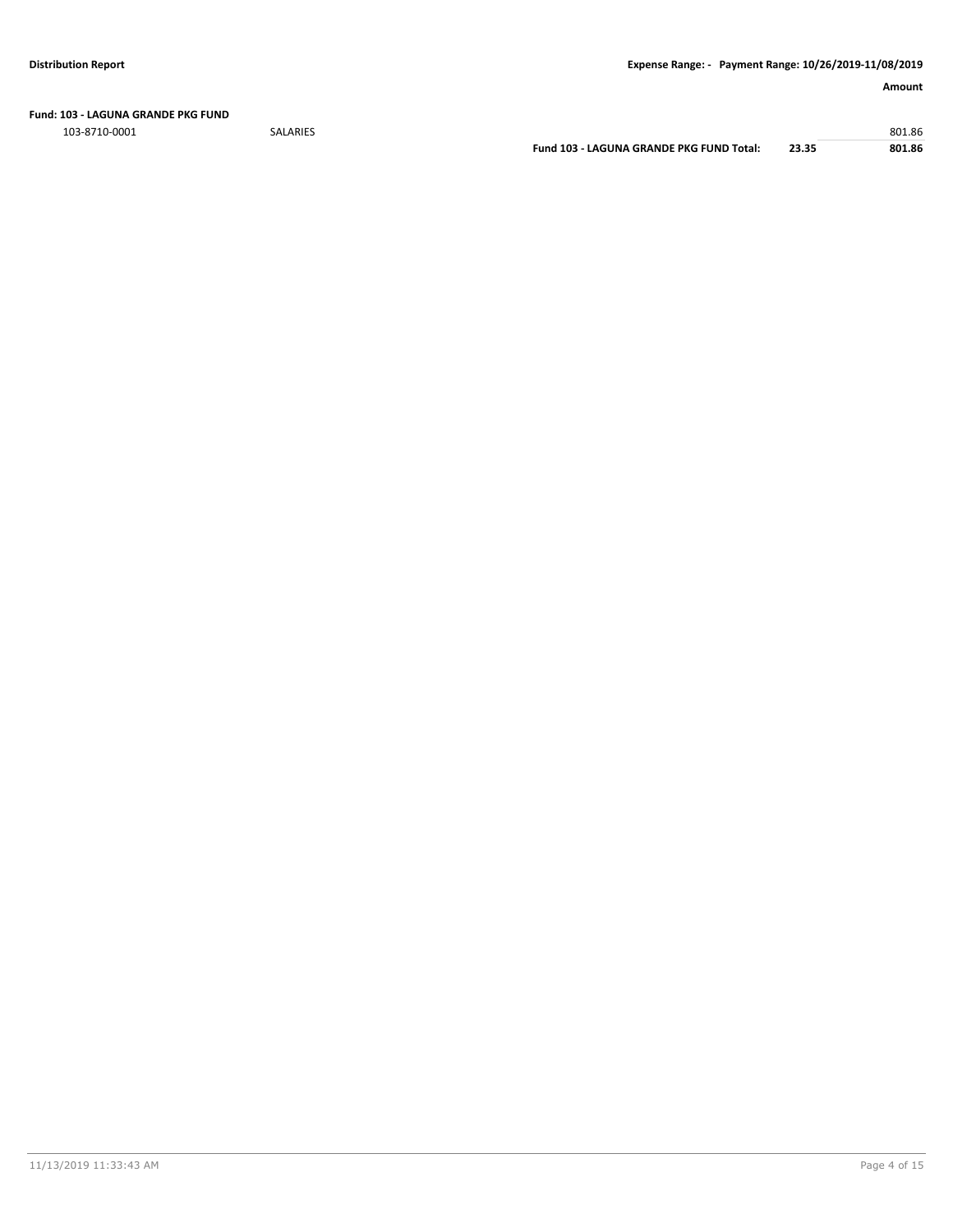| Fund: 113 - POMA & DMDC FUND |                               |                                    |        |          |
|------------------------------|-------------------------------|------------------------------------|--------|----------|
| 113-8730-0001                | SALARIES                      |                                    |        | 6,004.42 |
| 113-8730-0002                | OVERTIME                      |                                    |        | 333.50   |
| 113-8730-0010                | MANAGEMENT LEAVE PAYOFF       |                                    |        | 245.51   |
| 113-8730-0012                | VACATION\COMP TIME PAYOFF     |                                    |        | 122.76   |
| 113-8730-0020                | <b>PART-TIME HOURLY WAGES</b> |                                    |        | 1,743.17 |
| 113-8730-0041                | <b>MEDICAL INSURANCE</b>      |                                    |        | 92.30    |
| 113-8730-1029                | TRAINING AND EDUCATION        |                                    |        | 228.00   |
| 113-8730-1033                | <b>FITNESS PROGRAM</b>        |                                    |        | 8.96     |
|                              |                               | Fund 113 - POMA & DMDC FUND Total: | 248.50 | 8,778.62 |
|                              |                               |                                    |        |          |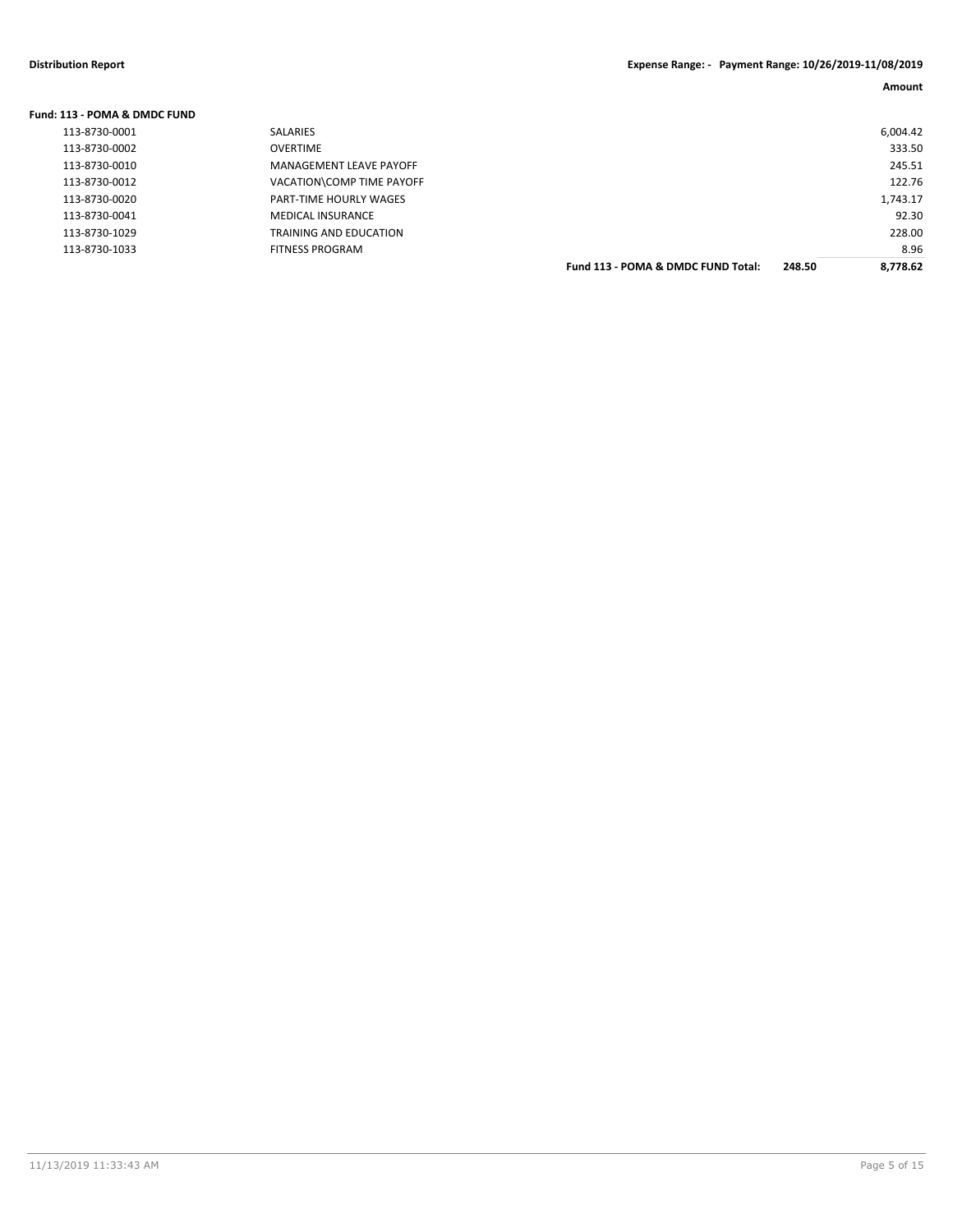**Fund: 200 - CDBG FUND**

### **Amount**

|                 |                           | Fund 200 - CDBG FUND Total: | 54.80 | 2,449.83 |
|-----------------|---------------------------|-----------------------------|-------|----------|
| 200-5410-0012   | VACATION\COMP TIME PAYOFF |                             |       | 715.28   |
| 200-5410-0010   | MANAGEMENT LEAVE PAYOFF   |                             |       | 35.76    |
| 200-5410-0001   | SALARIES                  |                             |       | 1,698.79 |
| 200 - CDBG FUND |                           |                             |       |          |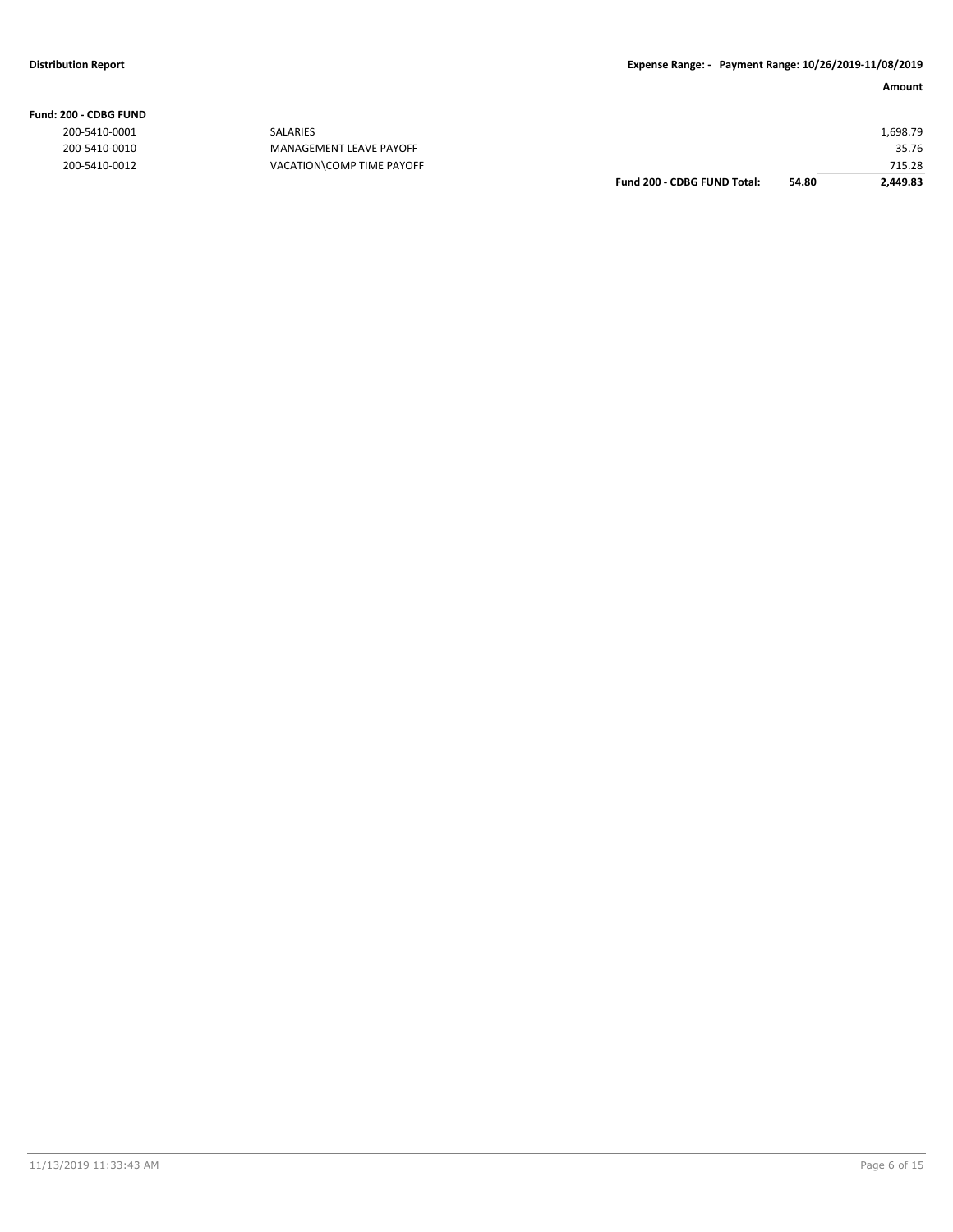### **Fund: 210 - STREETS FUND** 210-8110-0001 SALARIES 5,784.54 210-8110-0010 MAMAGMENT LEAVE PAYOFF 491.02 210-8110-0012 VACATION\COMP TIME PAYOFF 245.51 210-8110-1033 FITNESS PROGRAM 17.92 210-8420-0001 SALARIES 103.41 **Fund 210 - STREETS FUND Total: 197.09 6,642.40**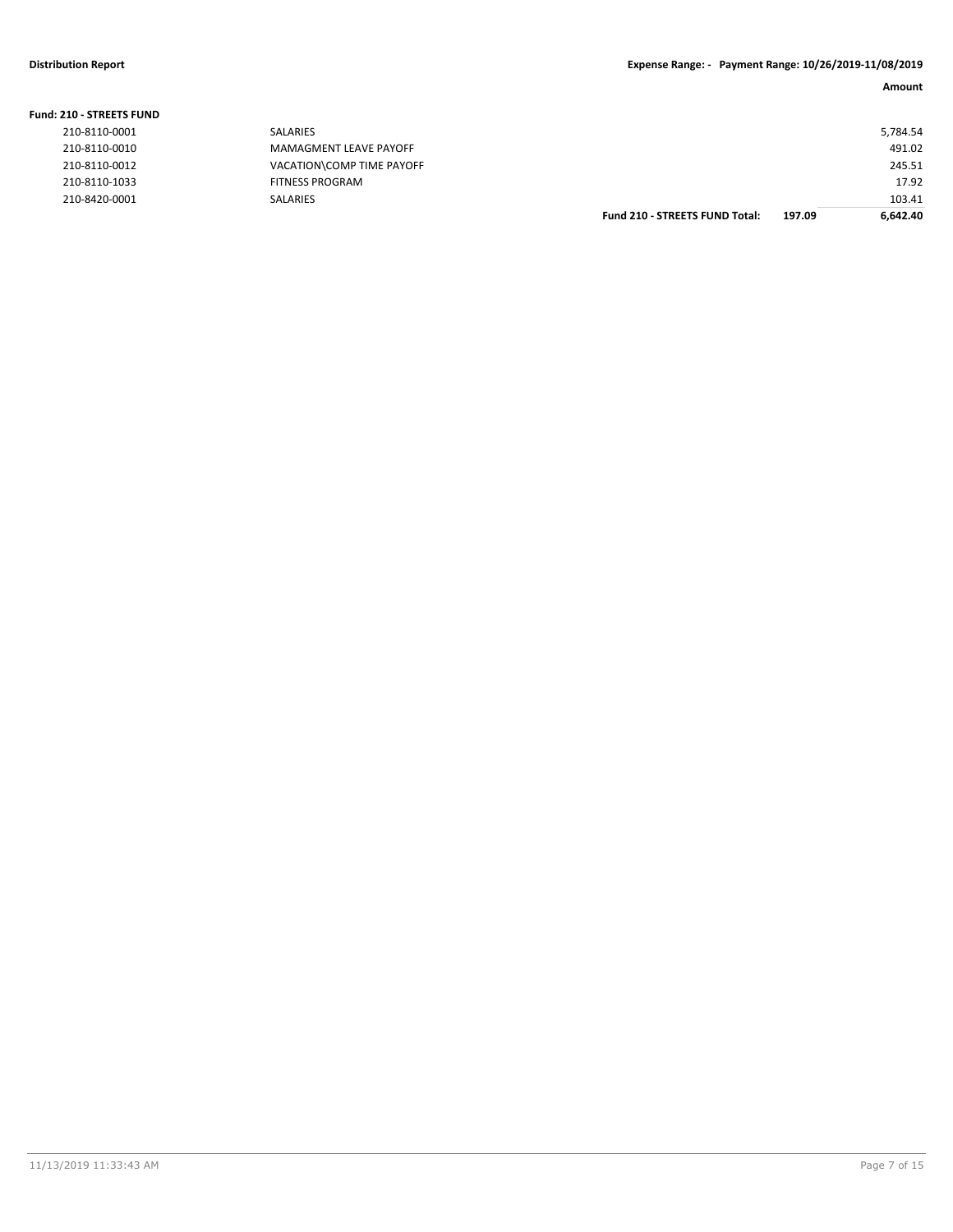| Fund: 271 - STORMWATER FUND |                              |                                          |        |          |
|-----------------------------|------------------------------|------------------------------------------|--------|----------|
| 271-8110-0001               | <b>SALARIES</b>              |                                          |        | 7,010.29 |
| 271-8110-0010               | MANAGEMENT LEAVE PAYOFF      |                                          |        | 245.51   |
| 271-8110-0012               | VACATION/COMP TIME PAYOFF    |                                          |        | 122.76   |
| 271-8110-1033               | <b>FITNESS PROGRAM</b>       |                                          |        | 15.71    |
| 271-8910-8000               | STRORM WATER TRASH AMENDMENT |                                          |        | 28.80    |
|                             |                              | <b>Fund 271 - STORMWATER FUND Total:</b> | 211.50 | 7.423.07 |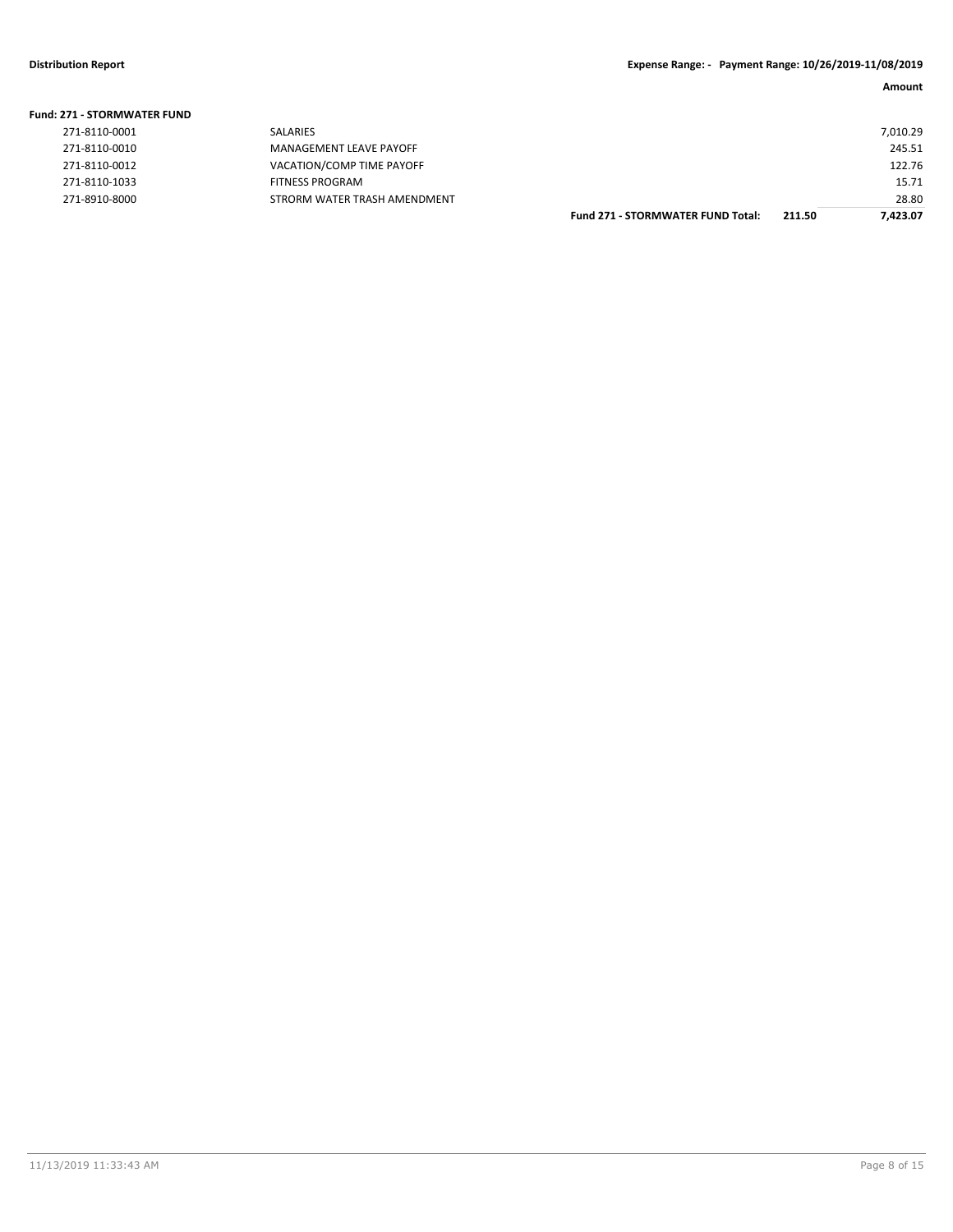### **Fund: 345 - WBUV INFRASTRUCTURE IMPRO**

345-8910-0001 SALARIES 278.10

| Fund 345 - WBUV INFRASTRUCTURE IMPRO Total: | 6.00 | 278.10 |
|---------------------------------------------|------|--------|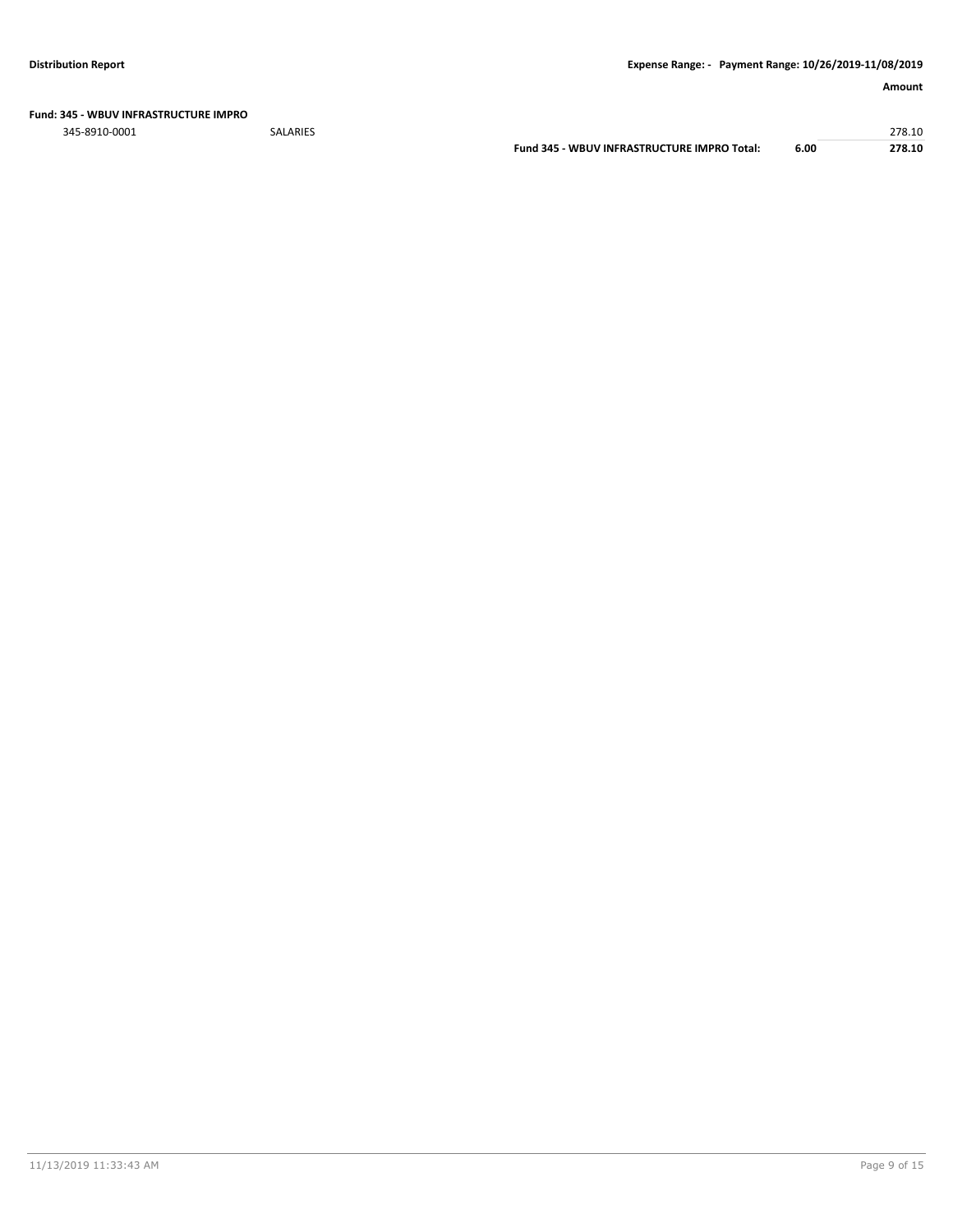### **Fund: 401 - WATER FUND**

| 401-8610-0001 | SALARIES                  |                                     |        | 245.51   |
|---------------|---------------------------|-------------------------------------|--------|----------|
| 401-8610-0010 | MAMAGMENT LEAVE PAYOFF    |                                     |        | 122.76   |
| 401-8610-0012 | VACATION/COMP TIME PAYOFF |                                     |        | 61.38    |
| 401-8610-1033 | <b>FITNESS PROGRAM</b>    |                                     |        | 4.48     |
| 401-8620-0001 | SALARIES                  |                                     |        | 8,784.56 |
| 401-8620-0002 | <b>OVERTIME</b>           |                                     |        | 521.32   |
| 401-8620-1033 | <b>FITNESS PROGRAM</b>    |                                     |        | 31.50    |
|               |                           | <b>Fund 401 - WATER FUND Total:</b> | 257.41 | 9,771.51 |
|               |                           |                                     |        |          |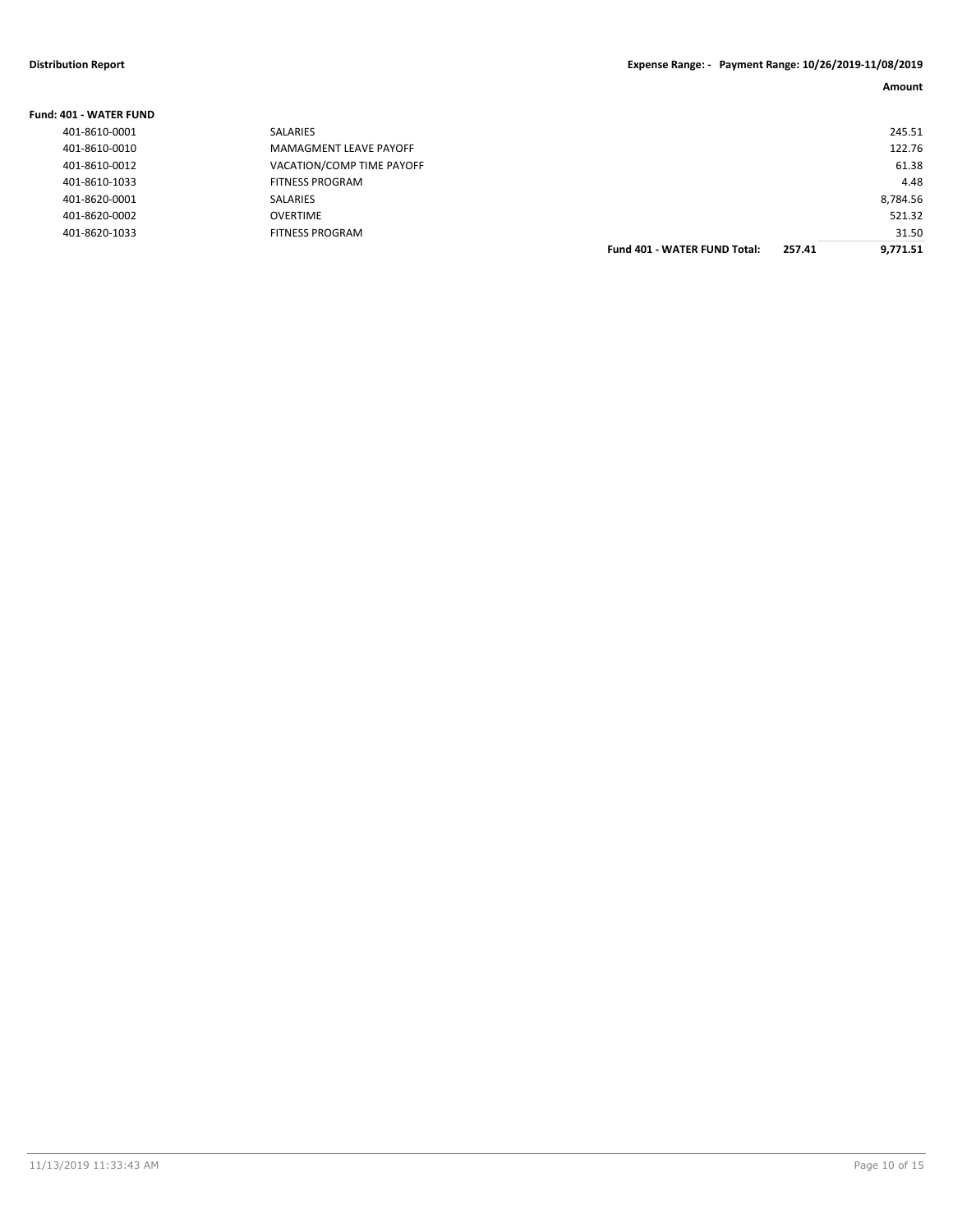| Fund: 501 - EQUIPMT MAINT FUND |                           |                                      |        |          |
|--------------------------------|---------------------------|--------------------------------------|--------|----------|
| 501-8510-0001                  | SALARIES                  |                                      |        | 491.03   |
| 501-8510-0010                  | MAMAGMENT LEAVE PAYOFF    |                                      |        | 245.51   |
| 501-8510-0012                  | VACATION\COMP TIME PAYOFF |                                      |        | 122.76   |
| 501-8510-1033                  | <b>FITNESS PROGRAM</b>    |                                      |        | 8.96     |
| 501-8520-0001                  | SALARIES                  |                                      |        | 5,852.76 |
| 501-8520-0012                  | VACATION/COMP TIME PAYOFF |                                      |        | 1,480.40 |
|                                |                           | Fund 501 - EQUIPMT MAINT FUND Total: | 214.00 | 8,201.42 |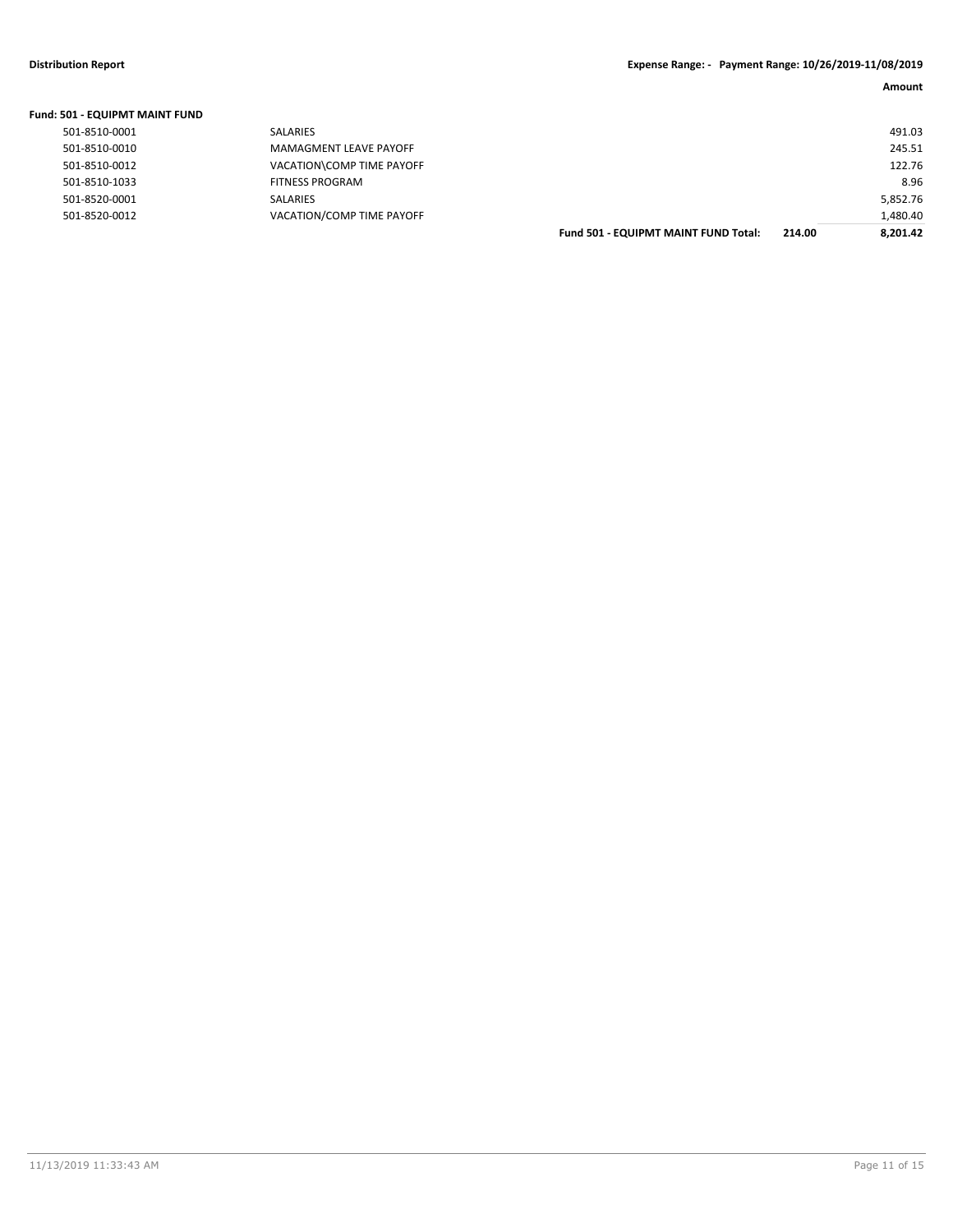|                |                        | Fund 503 - MIS FUND Total: | 190.25 | 8,703.23 |
|----------------|------------------------|----------------------------|--------|----------|
| 503-4010-1033  | <b>FITNESS PROGRAM</b> |                            |        | 45.00    |
| 503-4010-0020  | PART-TIME HOURLY WAGES |                            |        | 453.75   |
| 503-4010-0001  | <b>SALARIES</b>        |                            |        | 8,204.48 |
| 603 - MIS FUND |                        |                            |        |          |

### **Fund: 503 - MIS FUND**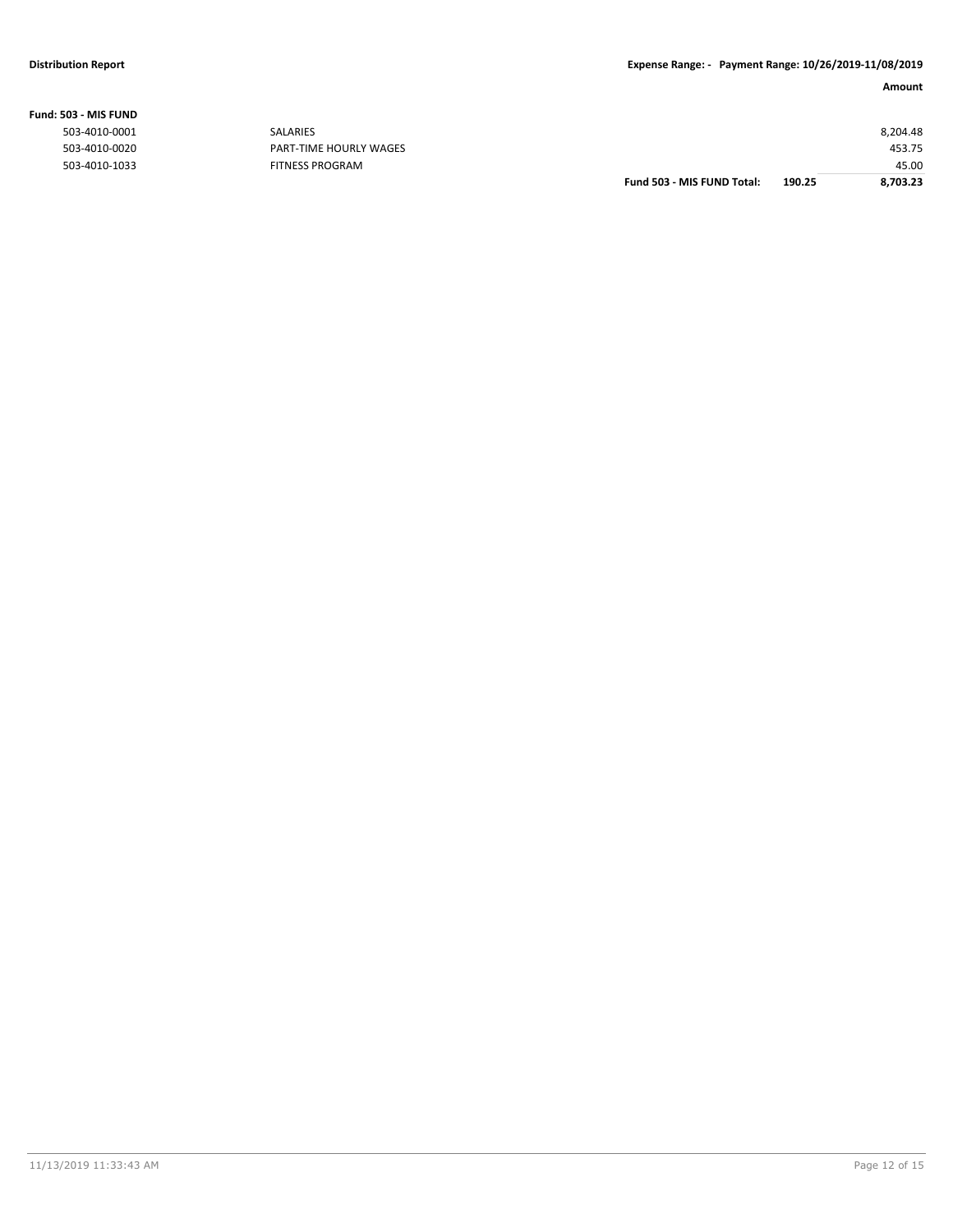| Fund: 951 - SAN. DISTRICT GEN. FUND |                           |                                           |        |           |
|-------------------------------------|---------------------------|-------------------------------------------|--------|-----------|
| 951-8810-0001                       | SALARIES                  |                                           |        | 804.28    |
| 951-8810-0010                       | MANAGEMENT LEAVE PAYOFF   |                                           |        | 245.52    |
| 951-8810-0012                       | VACATION\COMP TIME PAYOFF |                                           |        | 122.74    |
| 951-8810-1033                       | FITNESS PROGRAM           |                                           |        | 8.94      |
| 951-8820-0001                       | SALARIES                  |                                           |        | 9,251.06  |
| 951-8820-0002                       | <b>OVERTIME</b>           |                                           |        | 799.04    |
| 951-8820-1033                       | FITNESS PROGRAM           |                                           |        | 6.75      |
|                                     |                           | Fund 951 - SAN, DISTRICT GEN, FUND Total: | 309.00 | 11.238.33 |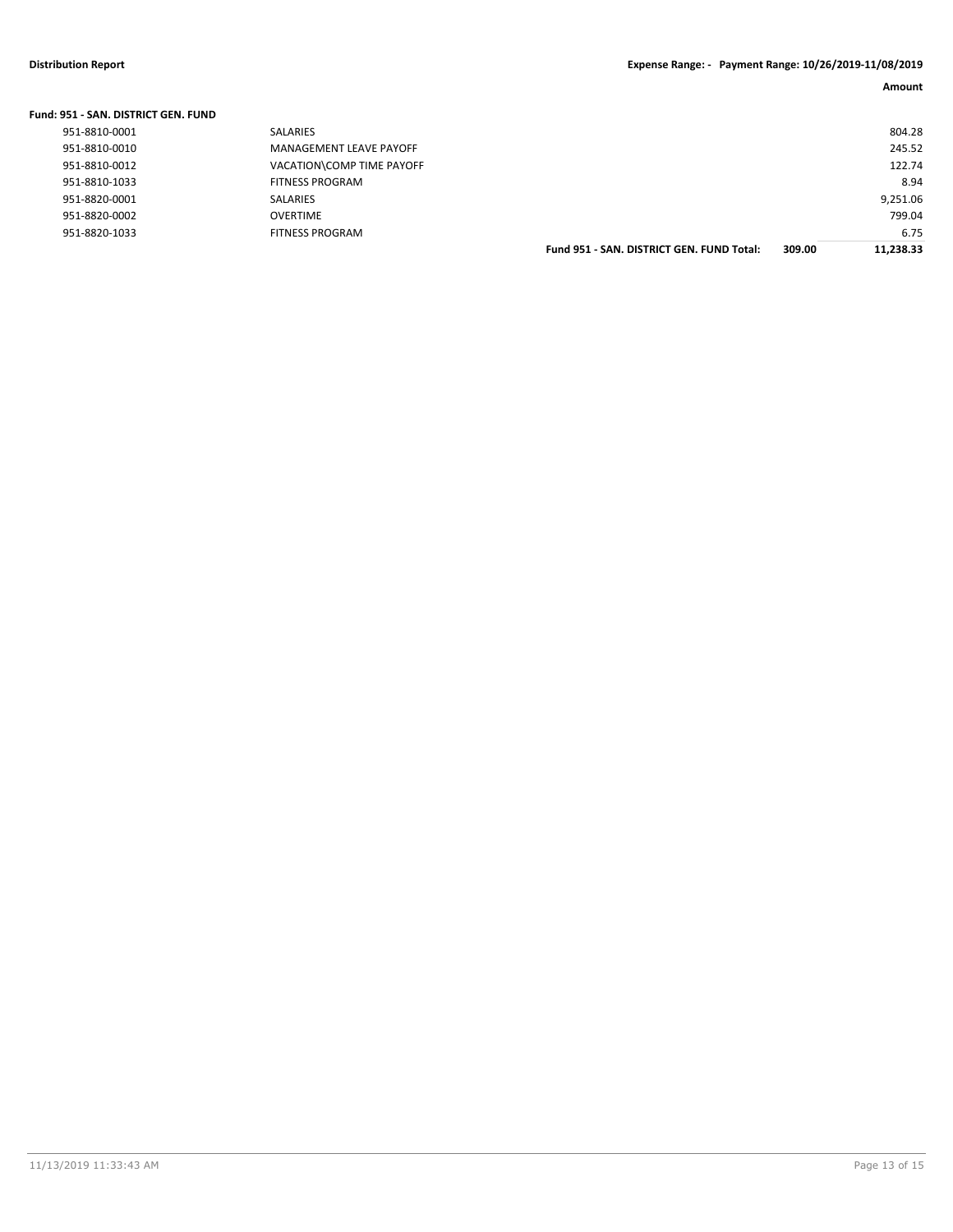|  | Fund: 953 - SAN. DISTRICT CAP. IMPROV |  |
|--|---------------------------------------|--|
|  |                                       |  |

953-8820-9201 DEL MONTE LIFT STATION UPGRADE 201.62

| 953-8820-9214 | DEL MONTE SWR MAIN REPLACEMENT |                                                    |      | 86.41  |
|---------------|--------------------------------|----------------------------------------------------|------|--------|
|               |                                | Fund 953 -<br>: - SAN. DISTRICT CAP. IMPROV Total: | 5.00 | 288.03 |